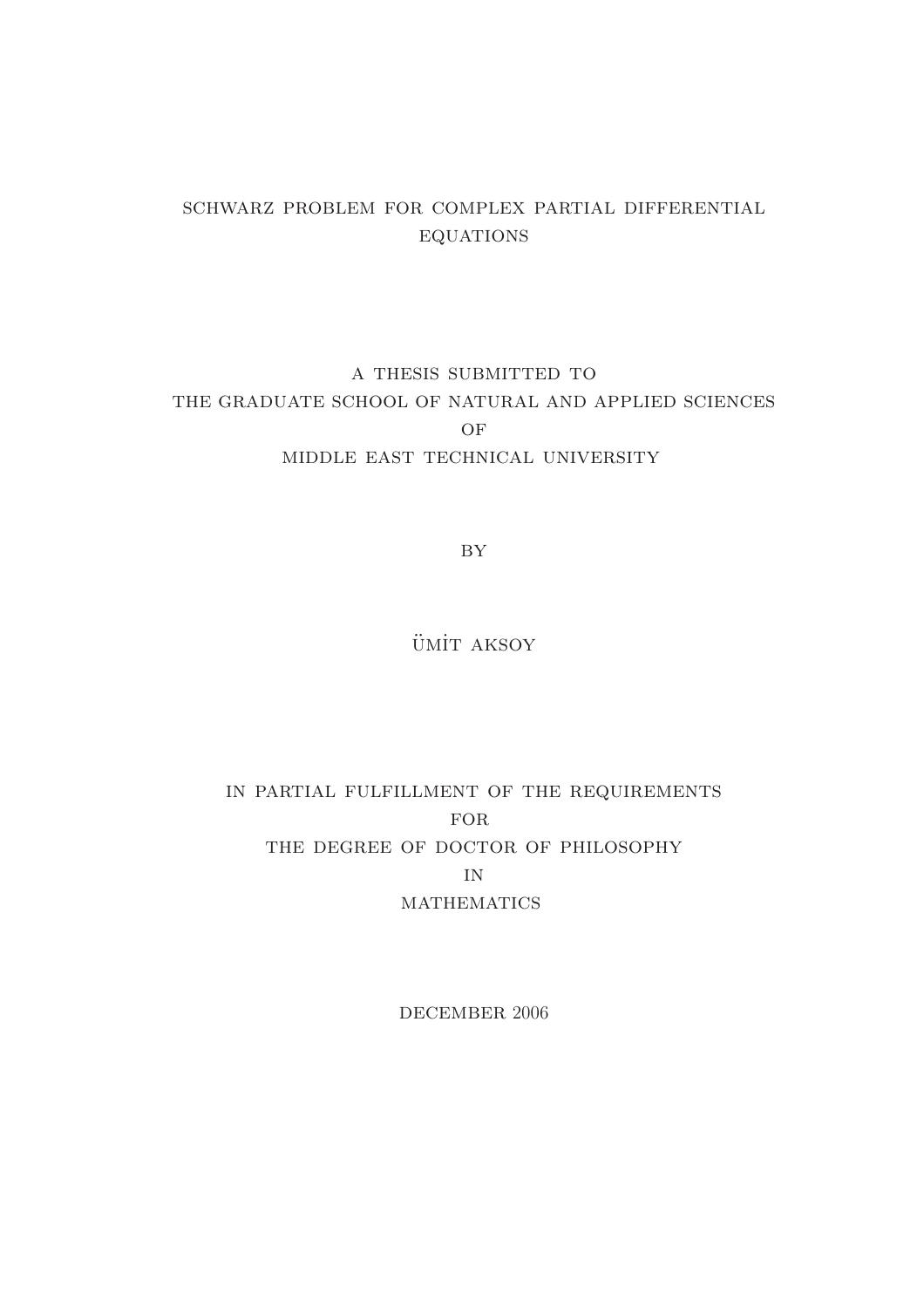Approval of the Graduate School of Natural and Applied Sciences

Prof. Dr. Canan Özgen Director

I certify that this thesis satisfies all the requirements as a thesis for the degree of Doctor of Philosophy.

> Prof. Dr. Zafer Nurlu Head of Department

This is to certify that we have read this thesis and that in our opinion it is fully adequate, in scope and quality, as a thesis for the degree of Doctor of Philosophy.

> Prof. Dr. Okay Çelebi Supervisor

Examining Committee Members

| Prof.Dr.Hasan Taşeli                           | (METU, Math) |              |
|------------------------------------------------|--------------|--------------|
| Prof.Dr.Okay Celebi                            | (METU, Math) |              |
| Prof.Dr.Marat Akhmet                           |              | (METU, Math) |
| Prof.Dr.Kerim Koca                             |              |              |
| Assoc.Prof.Dr.H.Turgay Kaptanoğlu (Bilkent U.) |              |              |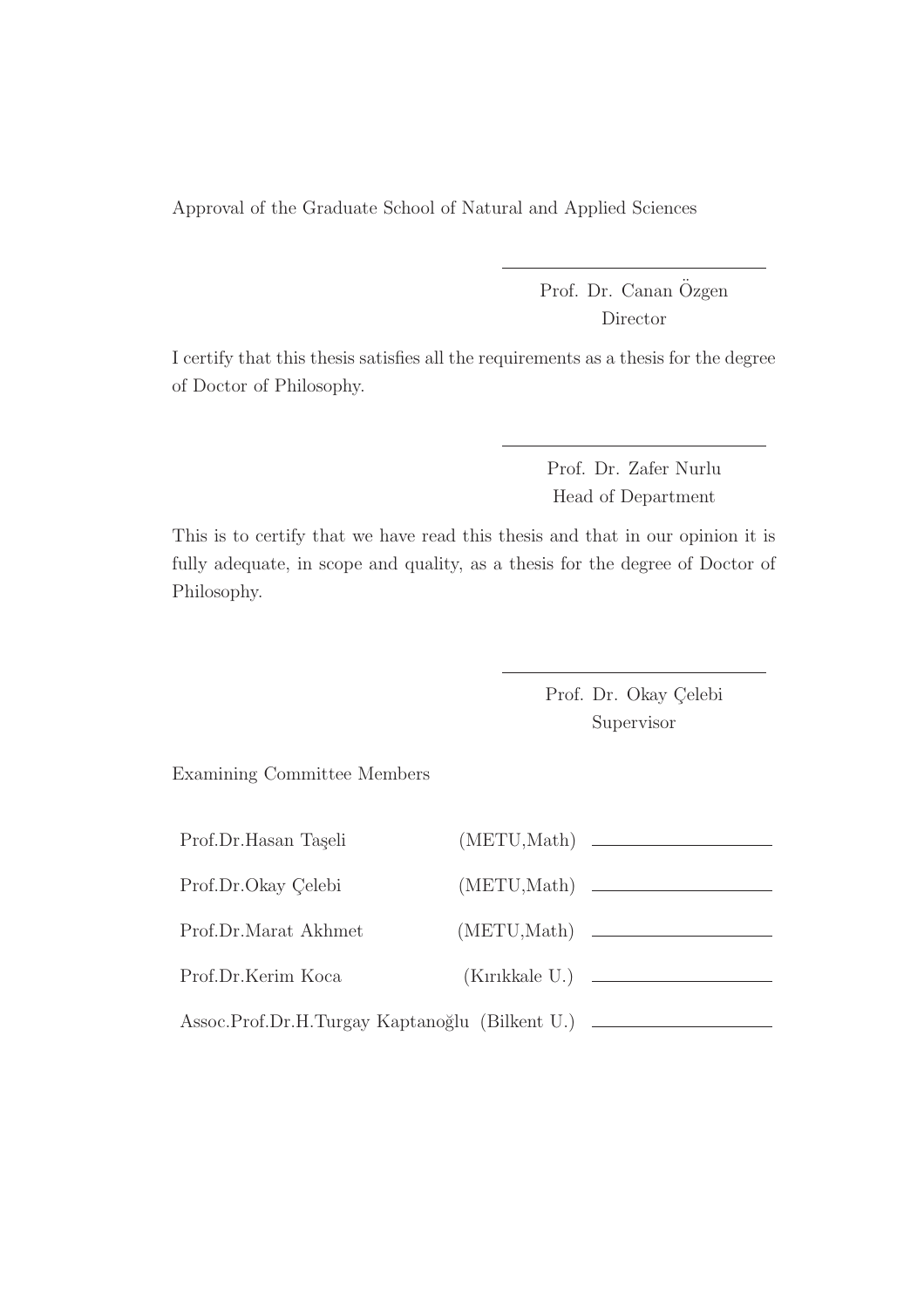I hereby declare that all information in this document has been obtained and presented in accordance with academic rules and ethical conduct. I also declare that, as required by these rules and conduct, I have fully cited and referenced all material and results that are not original to this work.

Name, Last name : Ümit, Aksoy

Signature :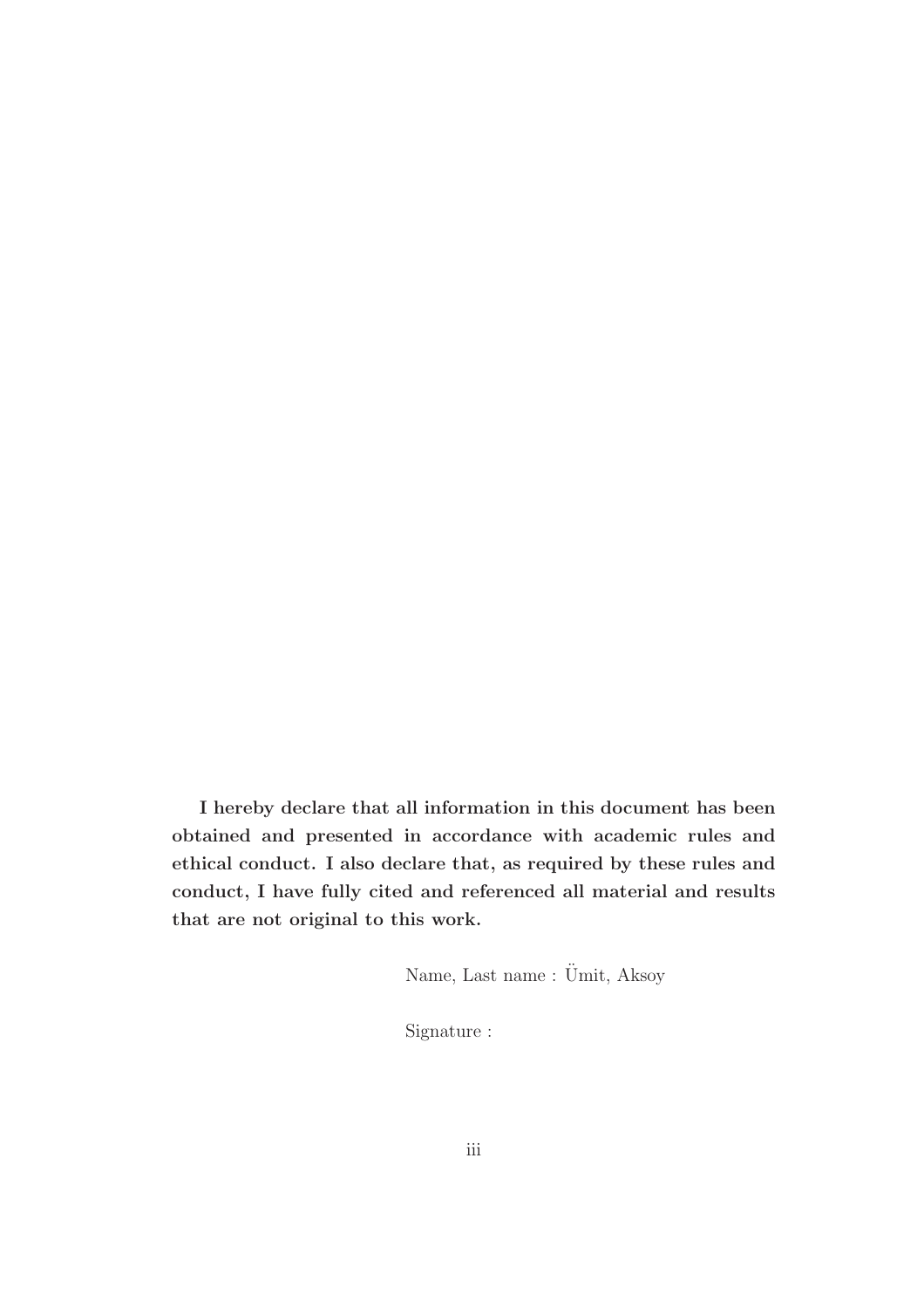## **ABSTRACT**

## schwarz problem for complex partial differential **EQUATIONS**

AKSOY, Ümit Ph.D., Department of Mathematics Supervisor: Prof. Dr. Okay Çelebi

December 2006, 55 pages

This study consists of four chapters. In the first chapter we give some historical background of the problem, basic definitions and properties. Basic integral operators of complex analysis and and Schwarz problem for model equations are presented in Chapter 2. Chapter 3 is devoted to the investigation of the properties of a class of strongly singular integral operators. In the last chapter we consider the Schwarz boundary value problem for the general partial complex differential equations of higher order.

Keywords: Schwarz problem, strongly singular integral operators, complex partial differential equations.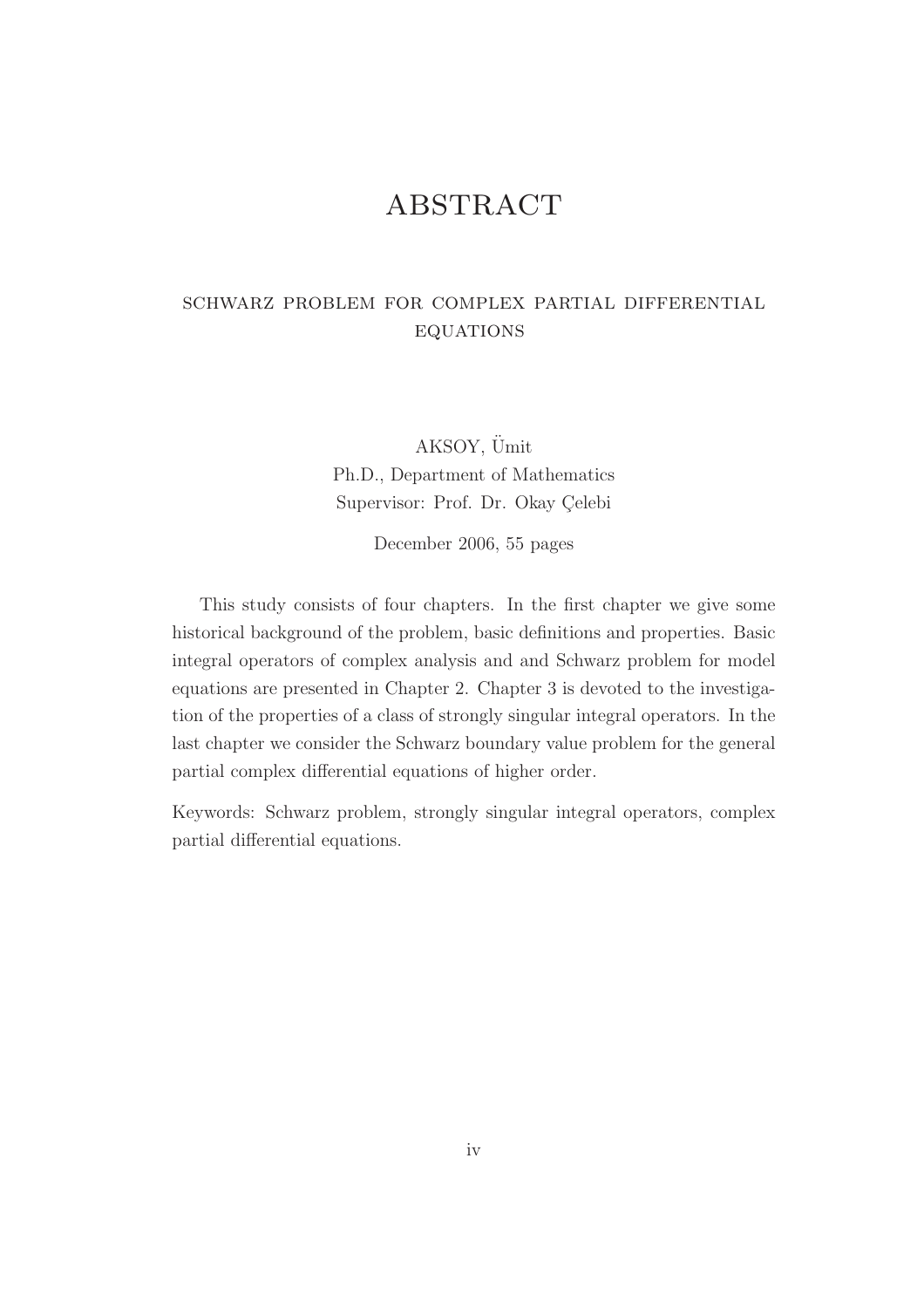# öz

## KISMİ KOMPLEKS DİFERENSİYEL DENKLEMLER İÇİN SCHWARZ **PROBLEMİ**

AKSOY, Ümit Doktora, Matematik Bölümü Tez Yöneticisi: Prof. Dr. Okay Çelebi

Aralık 2006, 55 sayfa

Bu çalışma dört bölümden oluşmaktadır. İlk bölümde problemin tarihçesi, temel tanımlar ve özellikler ele alınmıştır. İkinci bölümde temel integral operatörler ve model denklemler için Schwarz sınır değer problemleri verilmiştir.  $\ddot{\rm U}$ çüncü bölümde bir sınıf kuvvetli tekil integral operatörlerin özellikleri incelenmiştir. Dördüncü bölümde yüksek mertebeden difererensiyel denklemler için Schwarz sınır değer problemi çalışılmıştır.

Anahtar Kelimeler: Schwarz problemi, kuvvetli tekil integral operatörler, kompleks diferensiyel denklemler.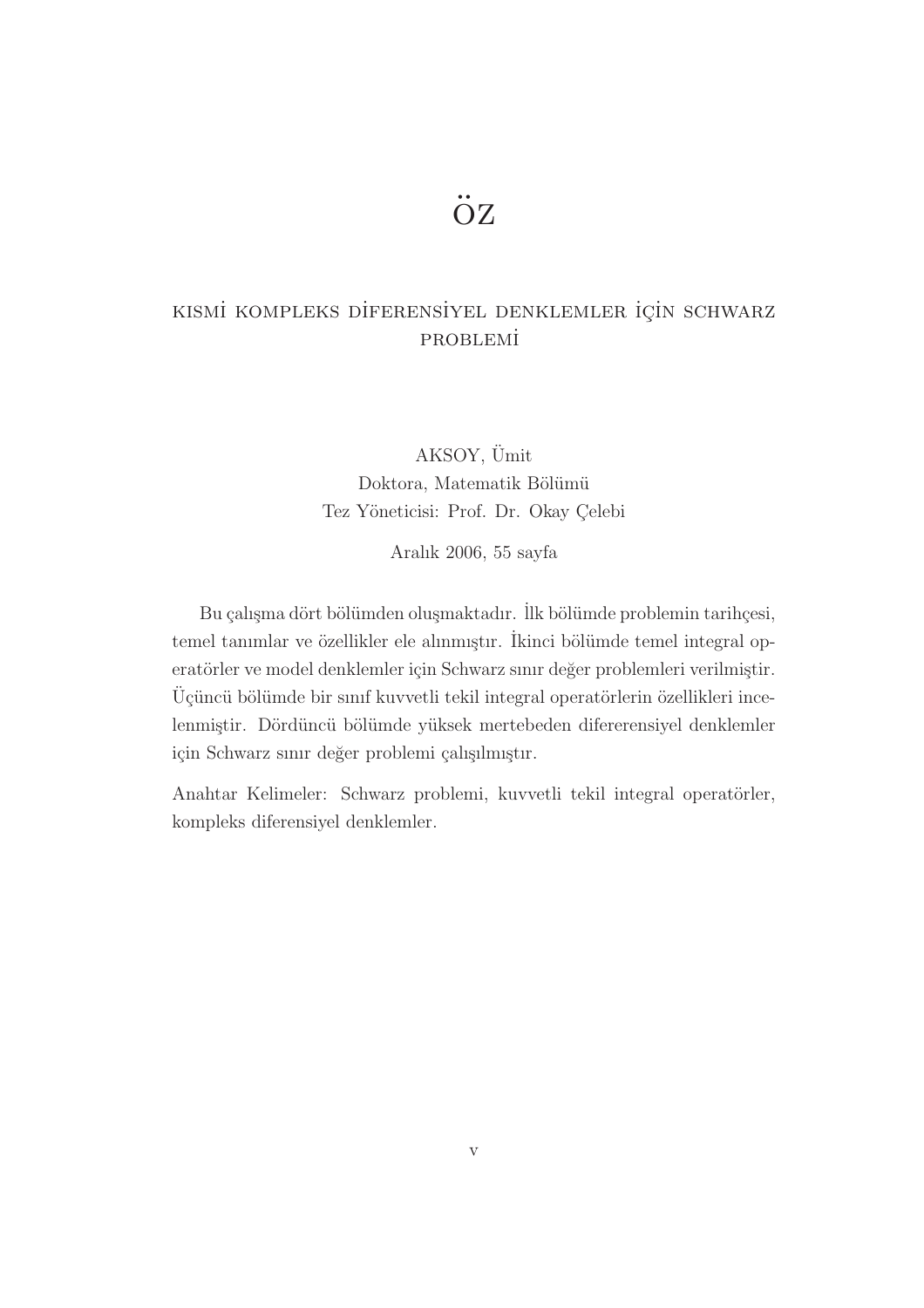To my family, Egemen and Doruk AKSOY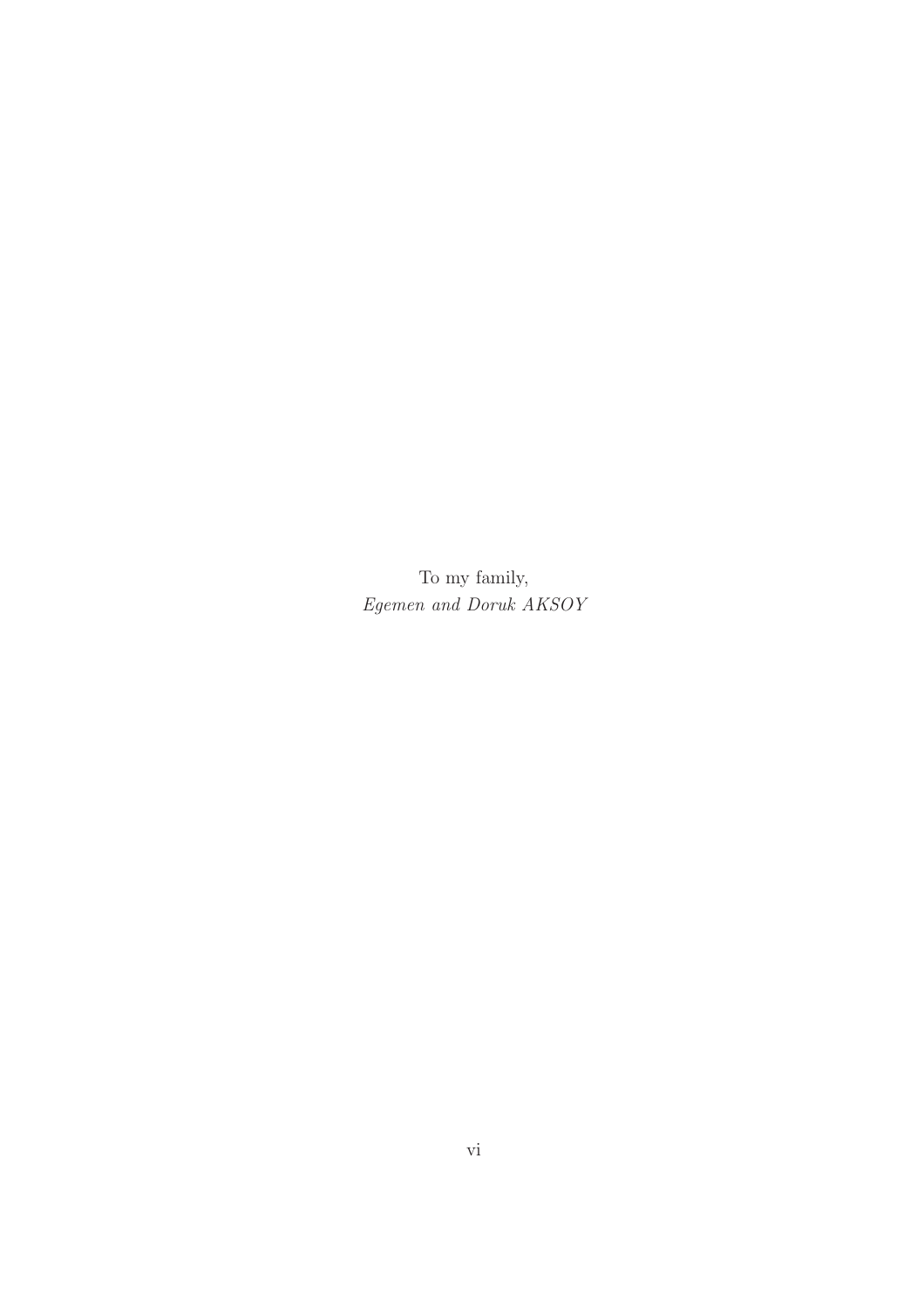## acknowledgments

I would like to express my sincere gratitude to my supervisor, Prof. Dr. Okay Çelebi, for his great motivation, guidance and encouragement at each step of this thesis.

I also wish to express my deep thanks to Assoc. Prof. Dr. H. Turgay Kaptanoğlu for his valuable comments and help throughout this study.

I am grateful to Prof. Dr. Heinrich Begehr for all kind of support and guidance he provided.

I thank to Assoc. Prof. Dr. Anar Dosiev for his valuable comments. Many thanks to my friends Ferihe, Burcu, Yeter, Abdullah, Erol, for their motivation during this study.

I offer thanks to my husband Egemen, my son Doruk and my mother Leyla for their love and patience.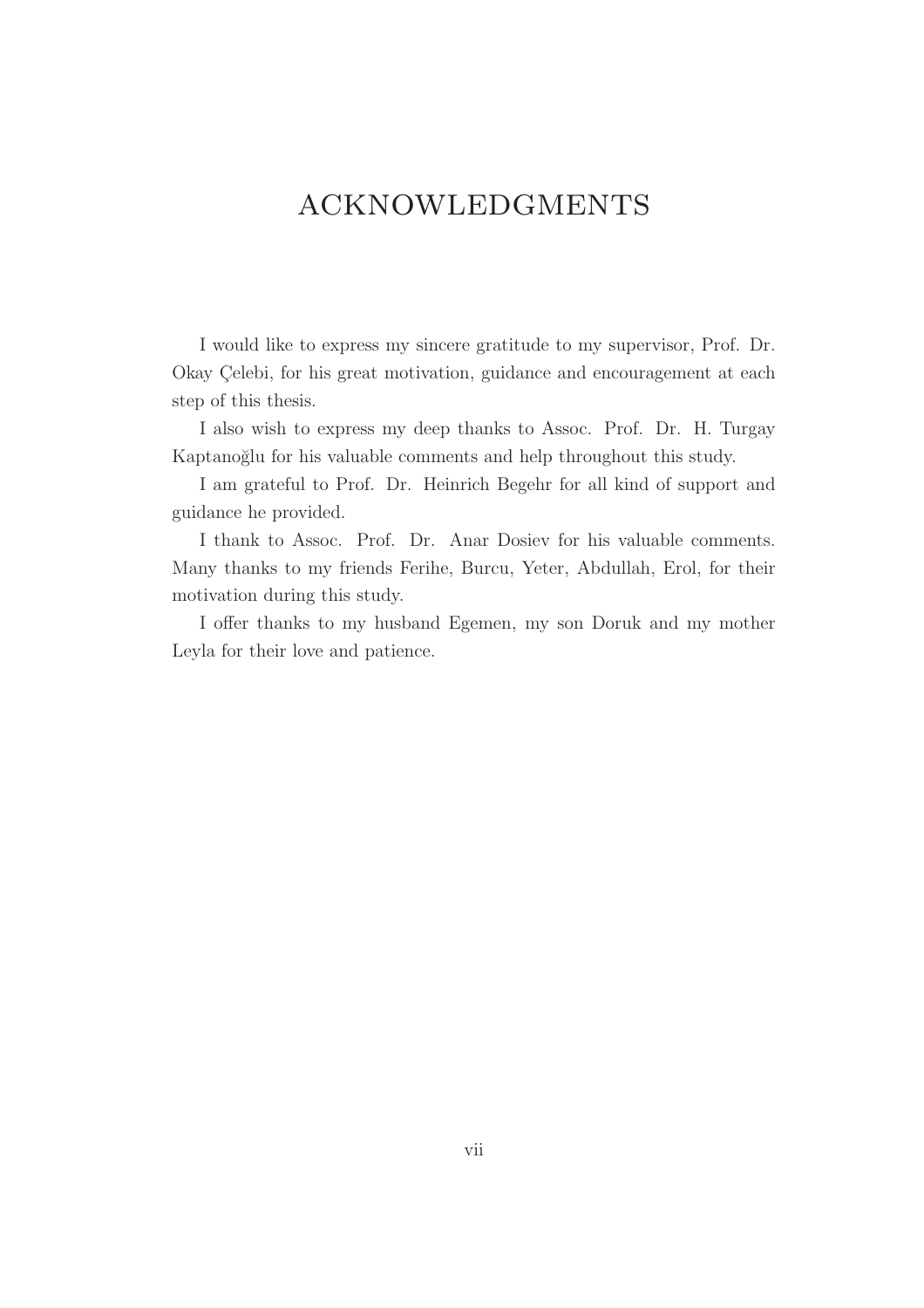# TABLE OF CONTENTS

#### **CHAPTER**

| 1.1 |                                                                           |  |
|-----|---------------------------------------------------------------------------|--|
| 1.2 |                                                                           |  |
|     | 1.2.1 Basic Definitions and Inequalities 5                                |  |
|     |                                                                           |  |
|     |                                                                           |  |
|     | 2 INTEGRAL OPERATORS AND SCHWARZ PROBLEMS  8                              |  |
| 2.1 | Integral Operators of Complex Analysis 8                                  |  |
|     |                                                                           |  |
|     | 2.1.2 Higher Order Pompeiu Operators 12                                   |  |
|     | 2.1.3 Operators for the Unit Disc $\ldots \ldots \ldots \ldots \ldots 13$ |  |
|     |                                                                           |  |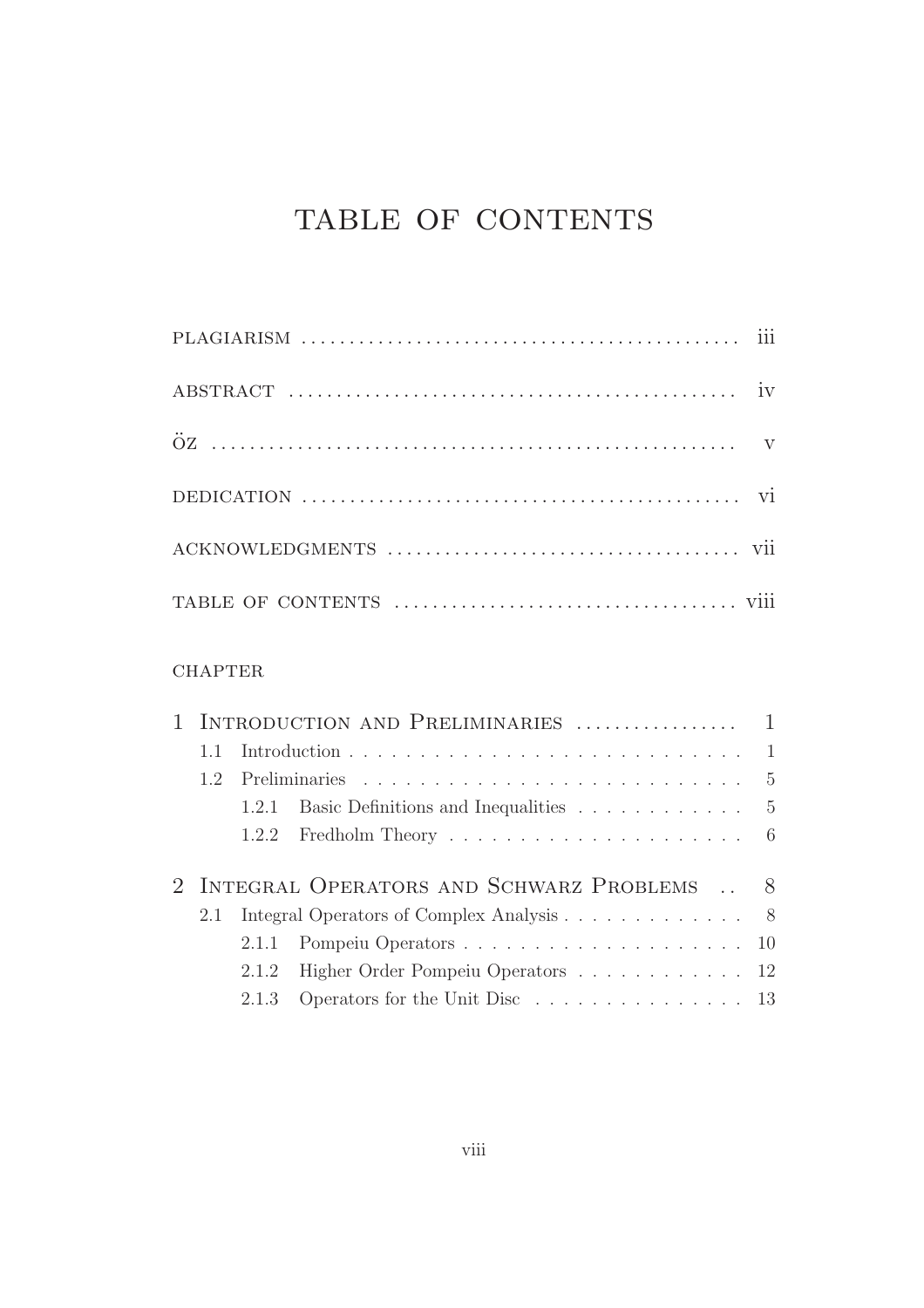|   | 2.2 | Schwarz Boundary Value Problems for Model Equations in the |                                                          |    |
|---|-----|------------------------------------------------------------|----------------------------------------------------------|----|
|   |     | Unit Disc                                                  |                                                          | 17 |
|   |     | 2.2.1                                                      | Schwarz Boundary Value Problem for Analytic Functions 17 |    |
|   |     | 2.2.2                                                      | Schwarz Boundary Value Problem for First-Order           |    |
|   |     |                                                            |                                                          | 17 |
|   |     | 2.2.3                                                      | Schwarz Boundary Value Problem for Second-Order          |    |
|   |     |                                                            |                                                          | 18 |
|   |     | 2.2.4                                                      | Schwarz Boundary Value Problem for Inhomogeneous         |    |
|   |     |                                                            |                                                          | 20 |
|   |     |                                                            |                                                          |    |
| 3 |     |                                                            |                                                          | 22 |
|   | 3.1 |                                                            |                                                          | 23 |
|   |     | 3.1.1                                                      |                                                          | 23 |
|   |     | 3.1.2                                                      |                                                          | 25 |
|   | 3.2 |                                                            |                                                          | 30 |
|   |     |                                                            |                                                          |    |
| 4 |     |                                                            | SCHWARZ BOUNDARY VALUE PROBLEM FOR HIGHER-               |    |
|   |     |                                                            | ORDER DIFFERENTIAL EQUATIONS                             | 35 |
|   | 4.1 |                                                            | Higher-Order Equations with Homogeneous Schwarz Bound-   |    |
|   |     |                                                            | ary Conditions                                           | 35 |
|   |     |                                                            | 4.1.1 Analysis of the Integral Equation of Problem (H)   | 39 |
|   | 4.2 |                                                            | Higher-Order Equations with Nonhomogeneous Schwarz       |    |
|   |     |                                                            |                                                          | 46 |
|   |     |                                                            |                                                          |    |
|   |     |                                                            |                                                          | 50 |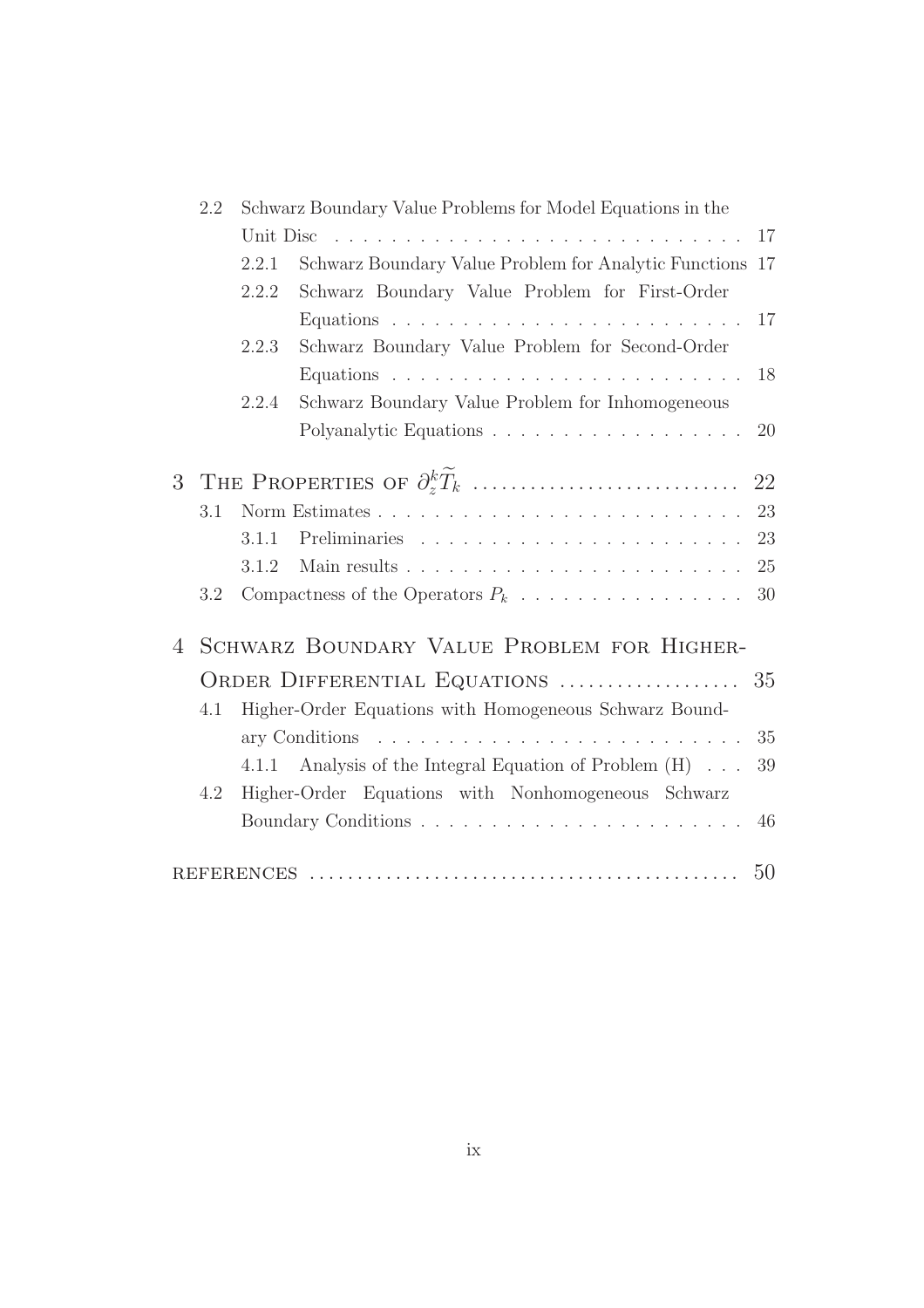# CHAPTER 1

# Introduction and Preliminaries

## 1.1 Introduction

The methods and special features of holomorphic (analytic) functions of a complex variable enable us to apply complex function theory in many branches of theoretical and applied mathematics; in particular, in geometry, algebra, partial differential equations, etc., and in mathematical physics, hydrodynamics, shell theory, elasticity theory, quantum mechanics, etc. Physical problems can be converted to mathematical models including boundary value problems. Thus, the theory of boundary value problems has many applications.

From the beginning of the theory of boundary value problems, two basic boundary value problems, namely Riemann-Hilbert and Riemann problems, have been investigated for analytic functions, Beltrami equations and elliptic first order equations; see [36], [37], [25]. In Riemann-Hilbert problem, a linear combination of the real part and the imaginary part of the function satisfying the given differential equation is prescribed on the boundary of the domain. Riemann problem concerns the piecewise continuous solution of the given equation satisfying a jump discontinuity condition along the boundary of the given domain. In recent years, Schwarz, Dirichlet, Neumann, Robin and mixed boundary value problems have great interest in differential equations of higher order. These problems are particular cases of the Riemann-Hilbert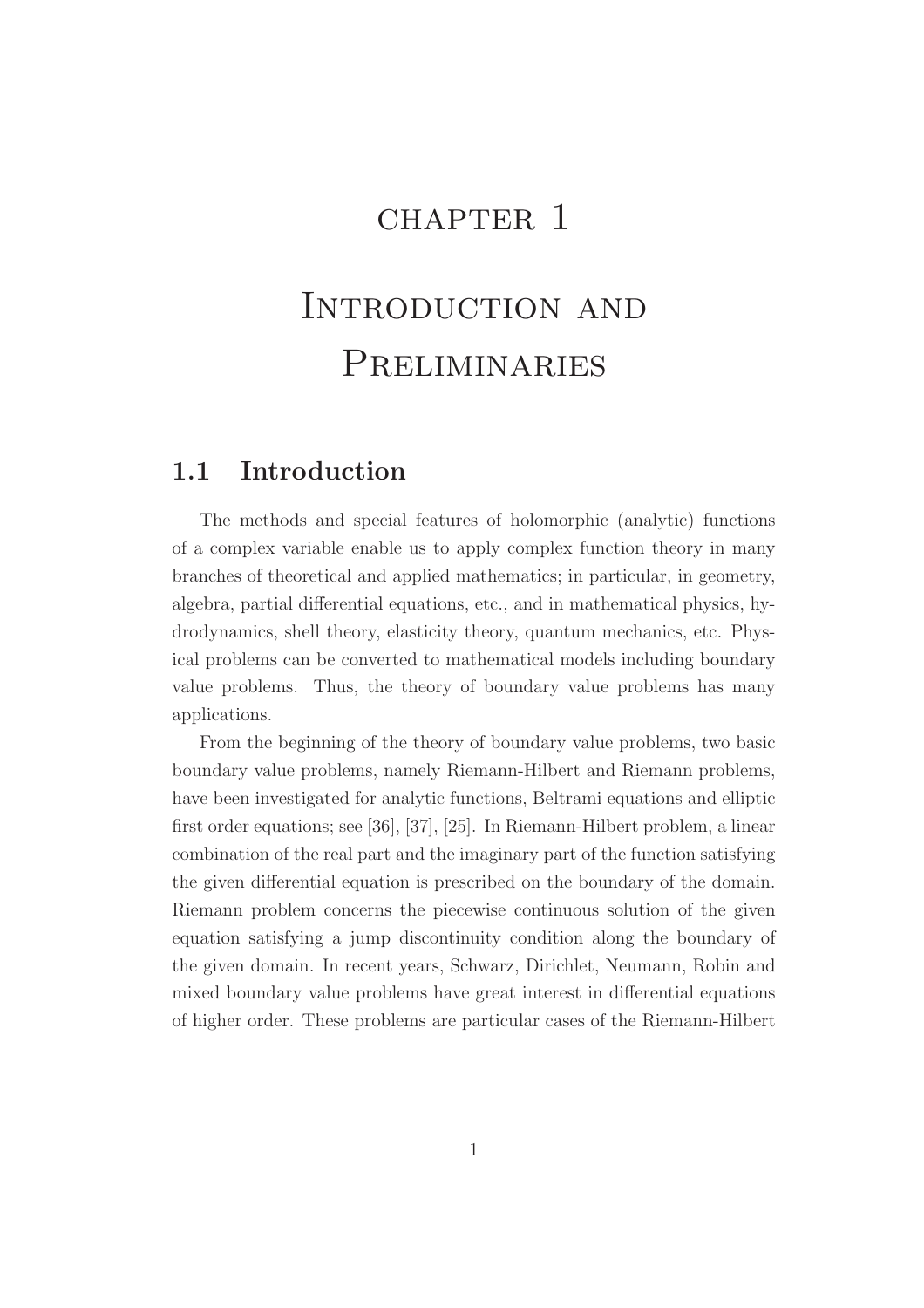and Riemann problems defined above. The Schwarz problem is a particular case of the Riemann-Hilbert problem. Dirichlet, Neumann and Robin problems are the special cases of the Riemann problem. These boundary value problems have been investigated in simply connected bounded domains and in particular on the unit disc of the complex plane for complex model equations ([9], [10]), since in the unit disc, solutions are given explicitly. By the well-known conformal mapping theorem, any simply connected domain is conformally equivalent to the unit disc. Thus the solutions may also be considered in such domains.

The model equations are simple inhomogeneous partial differential equations, where the differential operator is obtained by the product of some powers of the Cauchy-Riemann operator  $\partial_{\bar{z}}$  and some powers of its complex conjugate, that is, the operator  $\partial_z$ . These operators are the Laplace operator  $\partial_{\bar{z}}\partial_z$ , Bitsadze operator  $\partial_{\bar{z}}^2$ , polyanalytic operator of order k given by  $\partial_{\bar{z}}^k$ , and polyharmonic operator of order  $k$ ,  $\partial_{\bar{z}}^k \partial_z^k$ . Schwarz, Dirichlet, Neumann and some related boundary value problems are solved for the Bitsadze equation in the unit disc of the complex plane in [8]. Second-order equations of special type with some boundary conditions are treated extensively by Begehr in [10]. Also the Schwarz problem is considered for polyanalytic functions and bi-polyanalytic functions, see [16] and [15], and iterated Neumann problem is investigated for higher-order Poisson equations, see [17]. The main aim of the investigations on model equations is to develop a complete theory for elliptic equations of arbitrary order. Using the results obtained for the model equations, one can consider a more general equation of arbitrary order with the same boundary conditions under suitable conditions.

In this study, we are mainly interested in the Schwarz problem for general partial complex differential equations in the unit disc of the complex plane. The boundary value problem is studied by reducing it to a singular integral equation. The idea of this method is based on the work of I. N. Vekua [36] for generalized analytic functions. Integral operators are important for reducing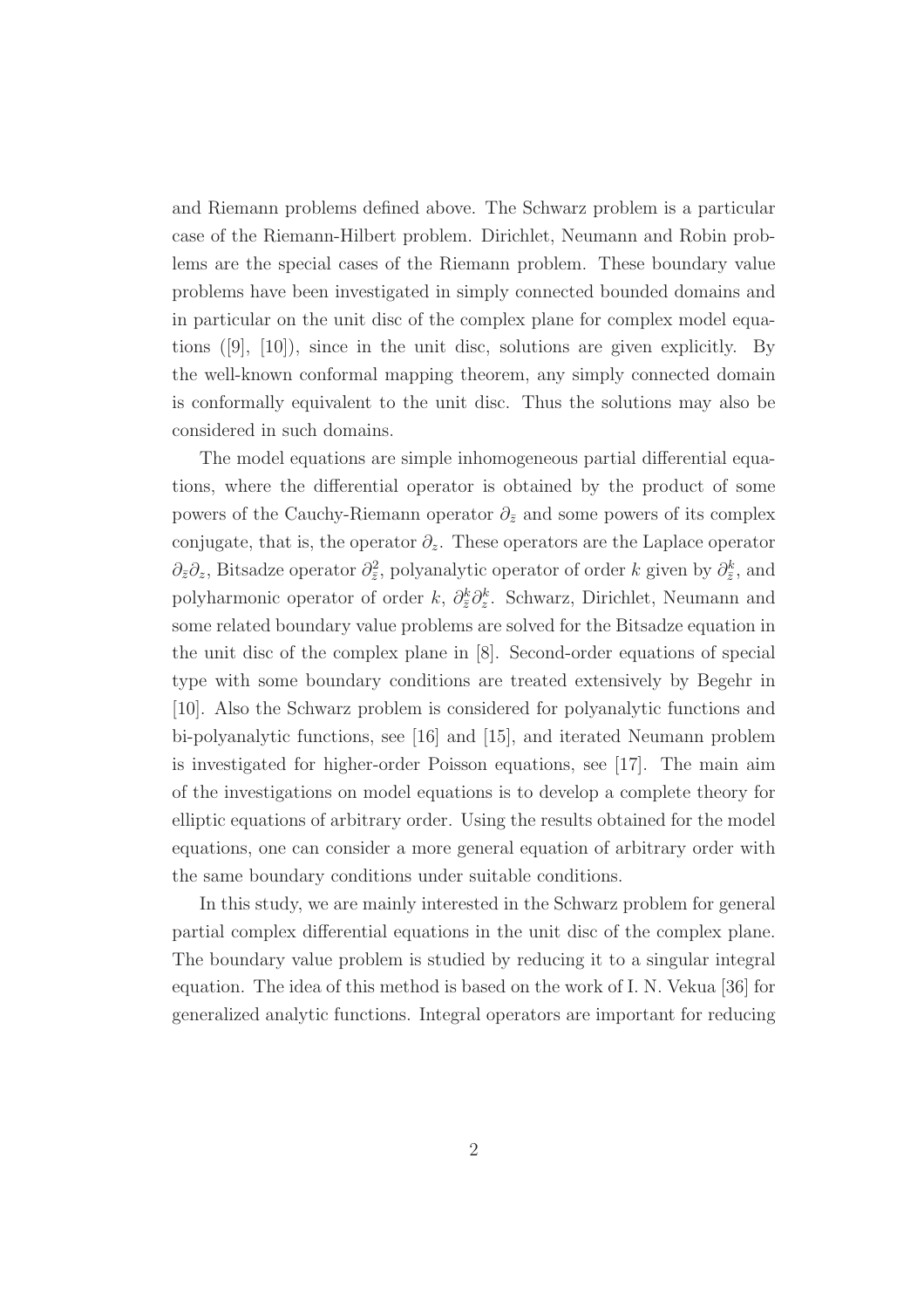the boundary value problems for differential equations to integral equations. The Pompeiu operator

$$
Tf(z) := -\frac{1}{\pi} \int \int_D f(\zeta) \frac{d\xi d\eta}{\zeta - z}, \qquad z \in \mathbb{C},
$$

and its weak derivative with respect to  $z$ ,

$$
\Pi f := -\frac{1}{\pi} \int \int_D f(\zeta) \frac{d\xi d\eta}{(\zeta - z)^2} , \qquad z \in \mathbb{C},
$$

are the main tools of Vekua's theory of generalized analytic functions. Investigations on complex first order partial differential equations are based on the properties of these operators, see [22], [12]. In Chapter 2, first we give their important properties. Iterating the Pompeiu integral operator T with itself and with its conjugate leads to a hierarchy of integral operators  $T_{m,n}$ given in [13], related to the differential operator  $\partial_{\bar{z}}^{m} \partial_{z}^{n}$ . These operators are important in dealing with the differential equations of higher order. Secondly in Chapter 2, we present main results on them.

The Pompeiu operator can be modified in accordance with the some boundary condition by adding a holomorphic function. For the unit disc  $\mathbb{D} = \{|z| < 1\}$ , the following two operators are defined in [6]. The first is the operator  $\widetilde{T}$  defined by

$$
\widetilde{T}f(z) = -\frac{1}{\pi} \int \int_{\mathbb{D}} \left[ \frac{f(\zeta)}{\zeta - z} + \frac{z\overline{f(\zeta)}}{1 - z\overline{\zeta}} \right] d\xi d\eta
$$

which satisfies

$$
\frac{\partial \widetilde{T}f}{\partial \bar{z}} = f \quad \text{in } \mathbb{D}
$$

and

$$
\text{Re}\widetilde{T}f=0 \quad \text{on }\partial\mathbb{D} .
$$

The second is the operator  $\widetilde{T}_1$  defined by

$$
\widetilde{T}_1 f(z) := -\frac{1}{2\pi} \int \int_{\mathbb{D}} \left( \frac{f(\zeta)}{\zeta} \frac{\zeta + z}{\zeta - z} + \frac{\overline{f(\zeta)}}{\overline{\zeta}} \frac{1 + z\overline{\zeta}}{1 - z\overline{\zeta}} \right) d\xi d\eta,
$$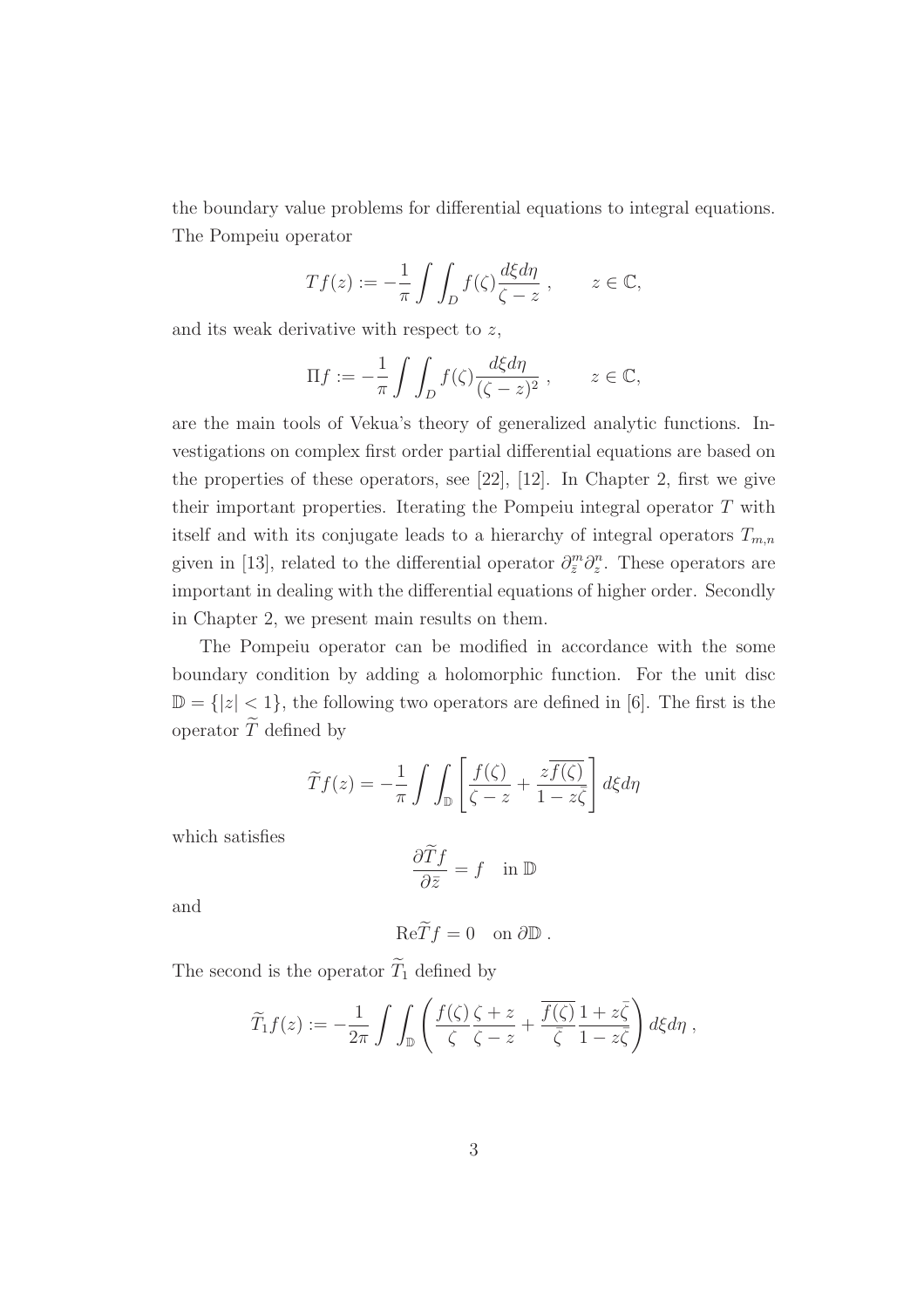satisfying

$$
\frac{\partial \widetilde{T}_1 f}{\partial \bar{z}} = f \quad \text{in } \mathbb{D}
$$

and the Schwarz conditions

 $\operatorname{Re} \widetilde{T} f = 0$  on  $\partial \mathbb{D}$  and  $\operatorname{Im} \widetilde{T}_1 f(0) = 0$ .

These operators are important for treating first-order differential equations in the unit disc, see [12], [22]. Since the operator  $\widetilde{T}_1$  satisfies the Schwarz conditions naturally, it is in the center of interest when dealing with the Schwarz problem for complex partial differential equations. Iterating this operator with itself generates the operators  $T_k$ , for  $k \in \mathbb{N}$ , which are investigated extensively in [13], [4], [14] and [5]. The results concerning these operators are reviewed in Chapter 2. Properties of the weakly singular operators  $\partial_z^l \tilde{T}_k$  for  $0 \leq l \leq k-1$  are known. But, as Begehr pointed out in [6], [14], and [5], the properties of the strongly singular operators  $\partial_z^k \tilde{T}_k$  are not known in the literature for  $k > 1$ . For  $k = 1$ , it is proven in [36] that  $L^2$  norm of  $\partial_z T_1 := \overline{\Pi}$ is 1. These operators are important for treating higher order general partial differential equations. One of the aims of this study is to obtain some properties of this strongly singular integral operators of Calderon-Zygmund type. In Chapter 3 we show that they are bounded operators in  $L^p$  for  $1 < p < \infty$ . Also we give a sharper estimate for their  $L^2$  norms. These operators are investigated by decomposing them into two parts. One of the parts is the operator  $T_{-k,k}$  which is investigated extensively by Begehr and Hile in [13]. The other part  $P_k$  will be handled via Schur's theorem and Forelli-Rudin type estimates. Also, we prove that the  $P_k$  operator is compact from  $L^{p_1}$  to  $L^{p_2}$  for  $p_2 < p_1$ . This property is shown by defining a compact sequence of operators whose limit is  $P_k$ .

In [5], Begehr considers a general complex partial differential equation of order k with homogeneous Schwarz conditions. He reduces the problem into a singular integral equation and he observes that the problem is solvable and gives the form of the solution. The differential equation that he considers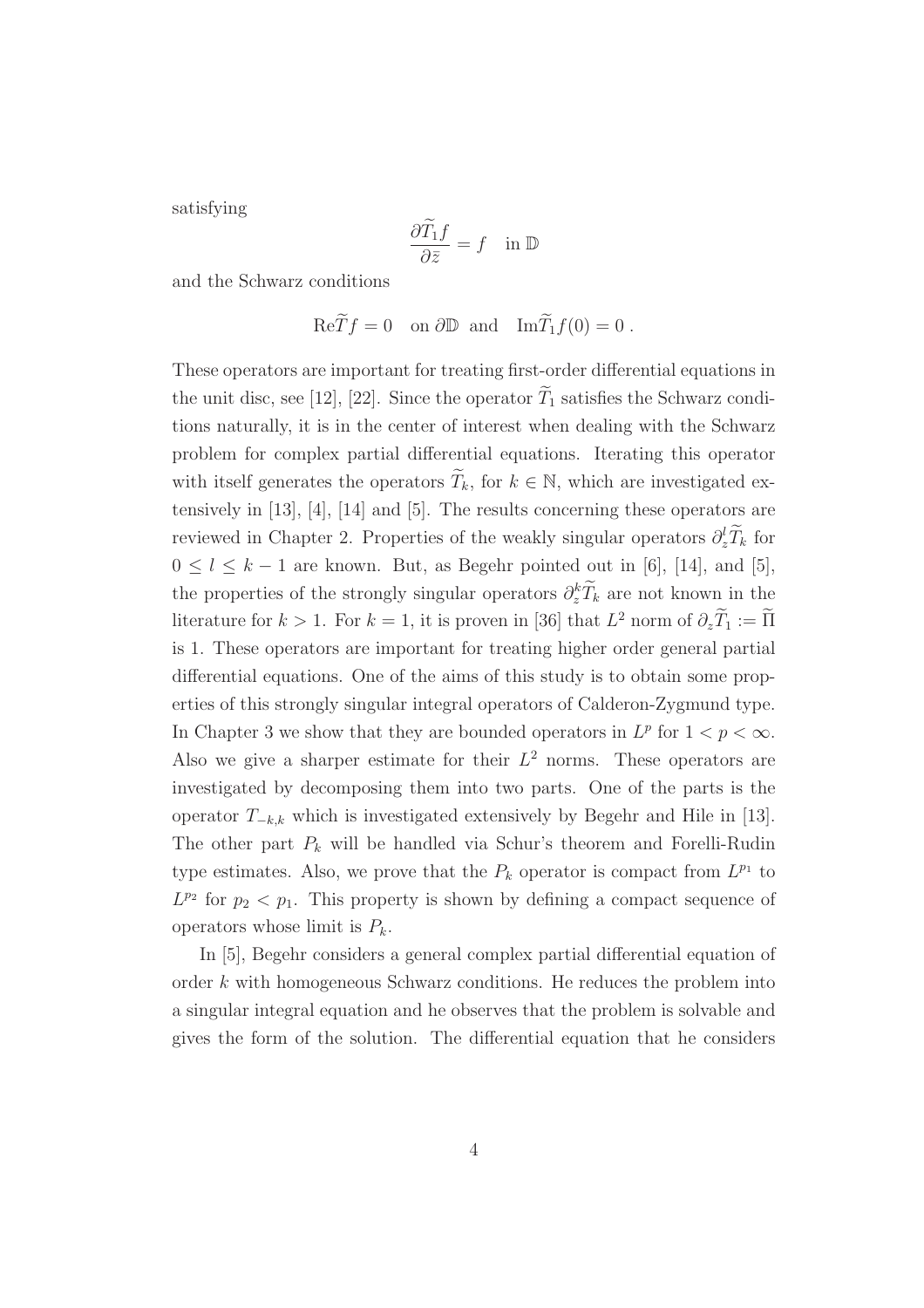does not contain the terms whose transforms to the integral equation yields  $\partial_z^k \tilde{T}_k$  for  $k > 1$ . After getting some properties of these operators in Chapter 3, we deal with a general complex partial differential equation containing these terms in Chapter 4. In the investigation the problem, we mainly use the Fredholm theory. Basic definitions and theorems concerning Fredholm theory is presented in the preliminary section.

## 1.2 Preliminaries

#### 1.2.1 Basic Definitions and Inequalities

**Theorem 1.2.1.** [33] Let p and q be conjugate exponents,  $1 < p < \infty$ . Let X be a measure space, with measure  $\mu$ . Let f and g be measurable functions on X, with range in  $[0, \infty)$ . Then

$$
\int_X fg d\mu \le \left(\int_X f^p d\mu\right)^{1/p} \left(\int_X g^q d\mu\right)^{1/q} . \tag{1.1}
$$

and

$$
\left(\int_X (f+g)^p d\mu\right)^{1/p} \le \left(\int_X f^p d\mu\right)^{1/p} + \left(\int_X g^p d\mu\right)^{1/p} . \tag{1.2}
$$

The inequality  $(1.1)$  is Hölder's;  $(1.2)$  is Minkowski's. Following theorem gives an analogue of Minkowski's inequality.

**Theorem 1.2.2.** [33] Let X be a measure space, with measure  $\mu$  and Y be a measure space, with measure  $\lambda$ . Let f be measurable functions on  $X \times Y$ , with range in  $[0, \infty)$ . Then

$$
\left(\int_X \left[\int_Y f(x,y)d\lambda(y)\right]^p d\mu(x)\right)^{1/p} \leq \int_Y \left[\int_X f^p(x,y)d\mu(x)\right]^{1/p} d\lambda(y).
$$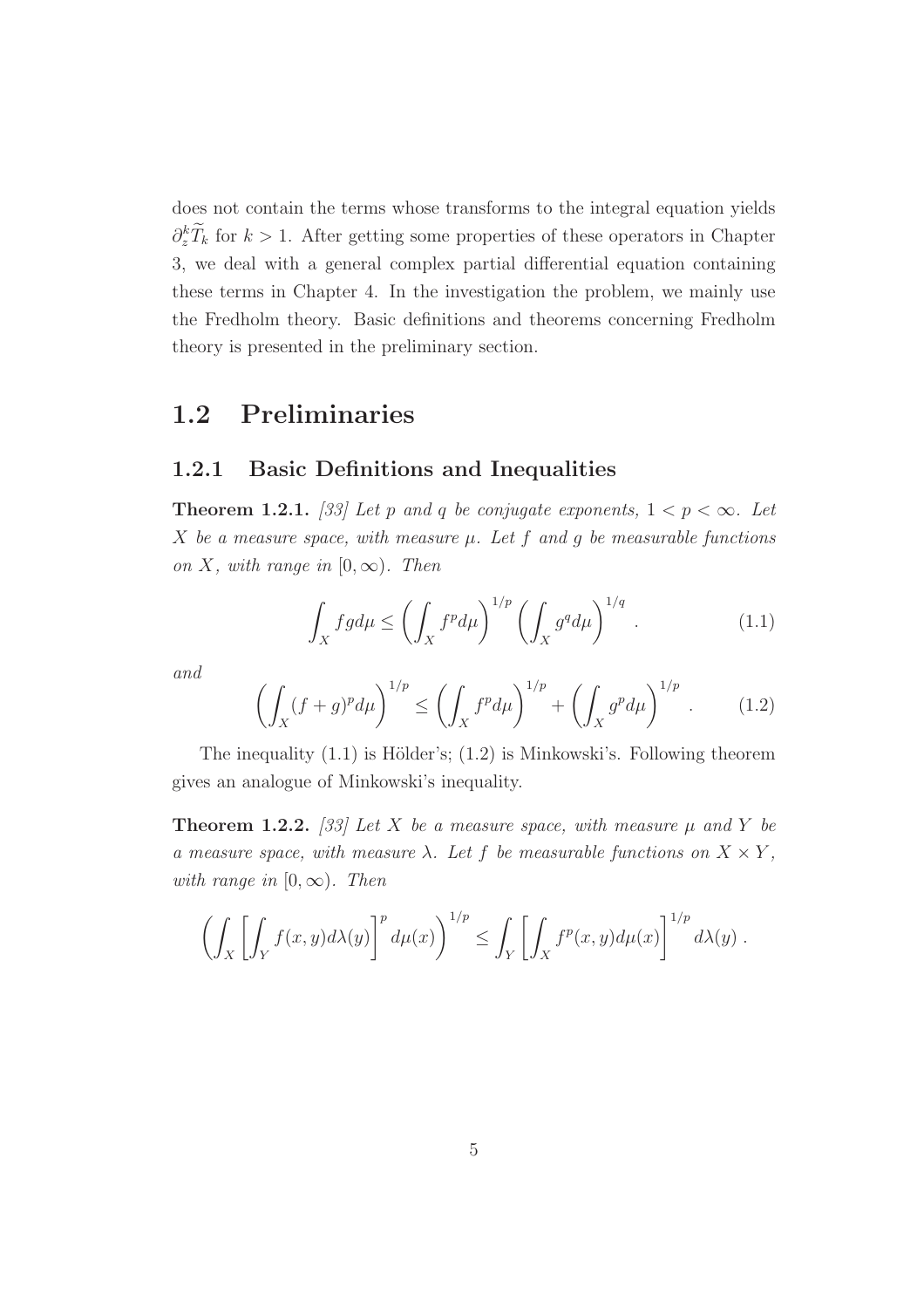#### 1.2.2 Fredholm Theory

Following definitions and results are mainly given in [30], [34] and [26] in which  $B(X, Y)$  will denote the set of all bounded operators from X to Y,  $K(X)$  is the set of all compact operators on X and A' is the adjoint of the operator A.

**Definition 1.2.3.** Let X, Y be Banach spaces. An operator  $A \in B(X, Y)$  is said to be a Fredholm operator from X to Y if the numbers  $\alpha(A) = \dim \ker A$ and  $\beta(A) = \text{codim} Im A$  are finite. The set of Fredholm operators from X to Y is denoted by  $\Phi(X, Y)$ . The index of a Fredholm operator is defined as  $i(A) = \alpha(A) - \beta(A).$ 

Theorem 1.2.4. (Fredholm Alternative) For an index-zero Fredholm operator A either of the following mutually exclusive events takes place.

(1) The homogeneous equation  $Ax = 0$  has only the zero solution. The equation  $Ax = y$  is solvable and has a unique solution given an arbitrary right hand side.

(2) The homogeneous equation  $Ax = 0$  has a nonzero solution. The homogeneous equation  $Ax = 0$  has finitely many linearly independent solutions  $x_1, \ldots, x_n$ . The conjugate equation  $A'y' = 0$  has finitely many linearly independent solutions  $y_1'$  $y'_1, \ldots, y'_n$ . The equation  $Tx = y$  is solvable if and only if  $y'_1$  $y'_1(y) = \cdots = y'_r$  $n_n'(y) = 0$  and the general solution is the sum of a particular solution and the general solution of the homogeneous solution.

**Theorem 1.2.5.** Let  $K \in K(X)$ . Then  $I - K$  is an index-zero Fredholm operator.

**Definition 1.2.6.** Let  $A \in B(X, Y)$ . An operator  $L \in B(Y, X)$  is a left approximate inverse of A if  $LA - I \in K(X)$ . An operator  $R \in B(Y, X)$ is a right approximate inverse of A if  $AR - I \in K(Y)$ . An operator  $S \in$  $B(Y, X)$  is an approximate inverse of A if S is a left and right approximate inverse of A. If an operator A has an approximate inverse S then A is called approximately invertible.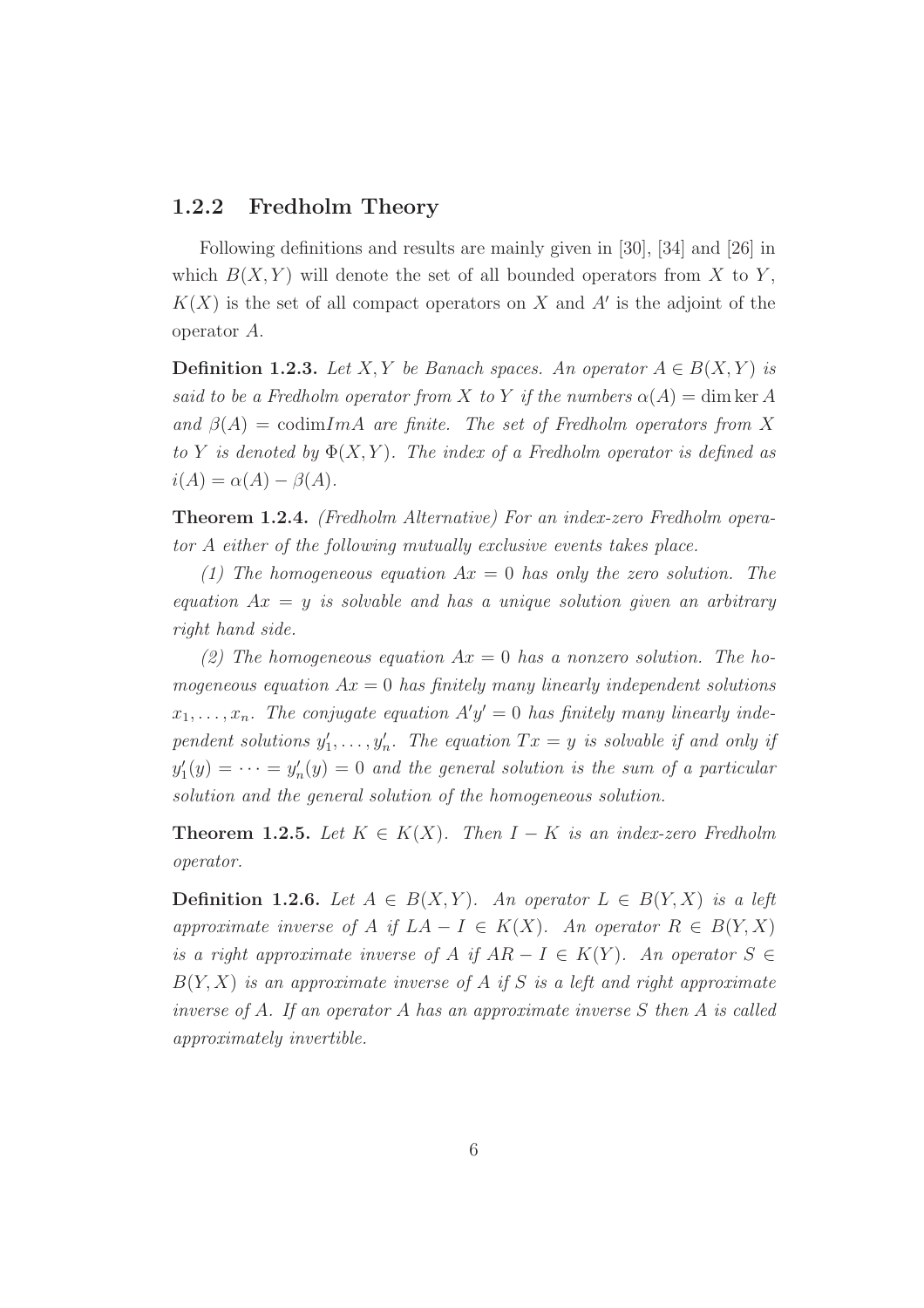Theorem 1.2.7. (Noether Criterion) An operator is a Fredholm operator if and only if it is approximately invertible.

Corollary 1.2.8. The product of finitely many Fredholm operators is itself a Fredholm operator.

Theorem 1.2.9. The index of the product of finitely many Fredholm operators equals the sum of the indices of the factors.

**Corollary 1.2.10.** Let A be a Fredholm operator and let S be an approximate inverse of A. Then  $ind(A) = -ind(S)$ .

**Theorem 1.2.11.** (Bounded Index Stability Theorem) Assume that  $A \in$  $\Phi(X, Y)$ . Then there is an  $\eta > 0$  such that for any  $T \in B(X, Y)$  satisfying  $||T|| < \eta$ , one has  $A + T \in \Phi(X, Y)$  with  $i(A + T) = i(A)$ .

Theorem 1.2.12. (Nikolskii Criterion) An operator is an index-zero Fredholm operator if and only if it is the sum of an invertible operator and a compact operator.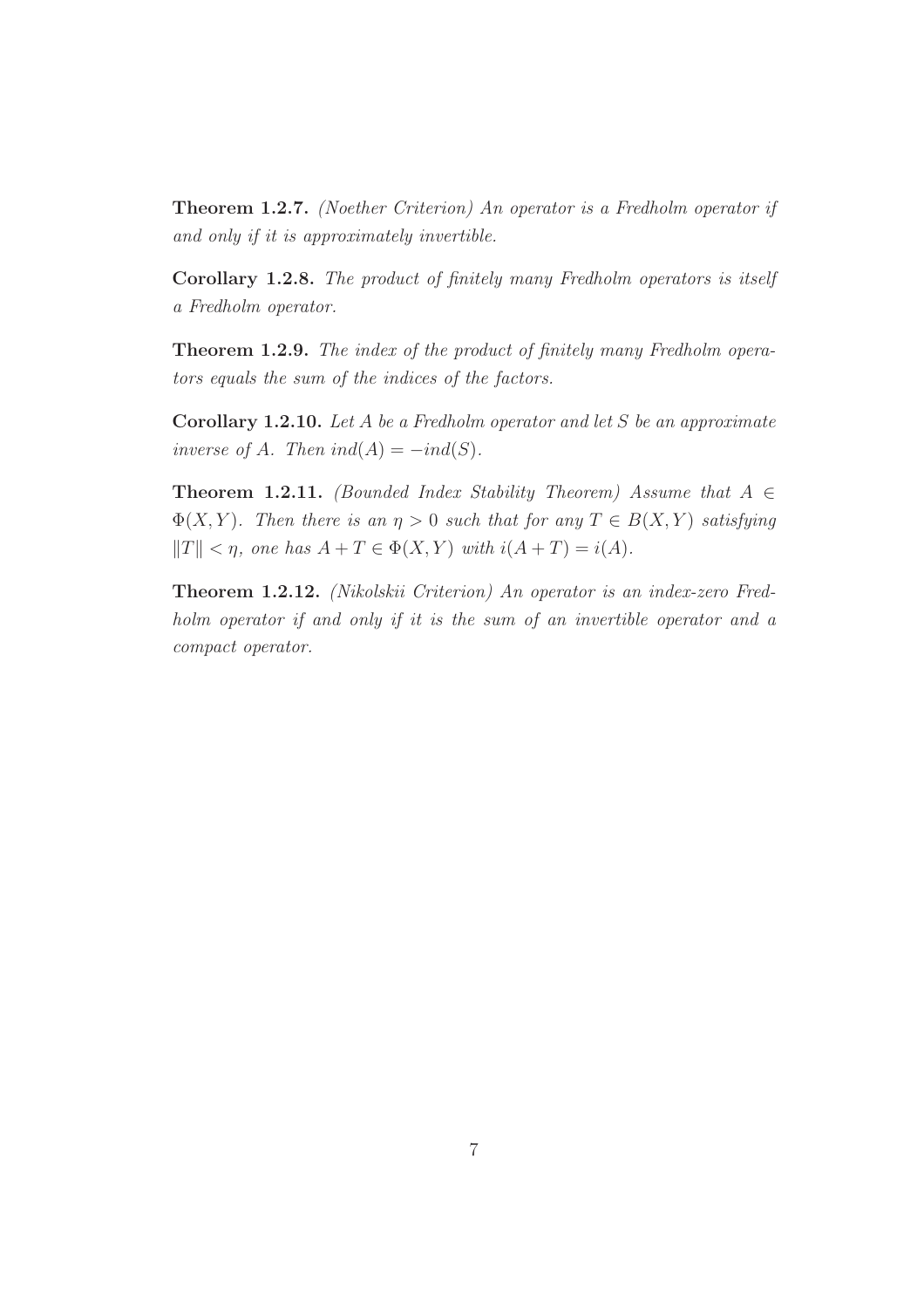# CHAPTER<sub>2</sub>

# Integral Operators and SCHWARZ PROBLEMS

This chapter is devoted to the presentation of the integral operators that are used in further discussions and definition of Schwarz problems for analytic functions and some model differential equations.

## 2.1 Integral Operators of Complex Analysis

In this section, we discuss main properties of the basic integral operators of the complex analysis. These operators are used in solving the boundary value problems for the complex partial differential equations. Firstly, we begin with Pompeiu operators that are used for first-order differential equations and related boundary value problems. Secondly, higher-order Pompeiu operators which are obtained by iterating the Pompeiu operators are introduced. These operators are important for higher-order partial differential equations. Next, modification of these operators for the unit disc are considered. We start by giving some preliminary results concerning the complex partial differential operators.

A complex valued function  $w = u + iv$  where u and v are real valued functions of real variables  $x$  and  $y$  with

$$
z = x + iy \quad \bar{z} = x - iy ,
$$

will be denoted by  $w(z)$ . The complex partial differential operators  $\partial_z$  and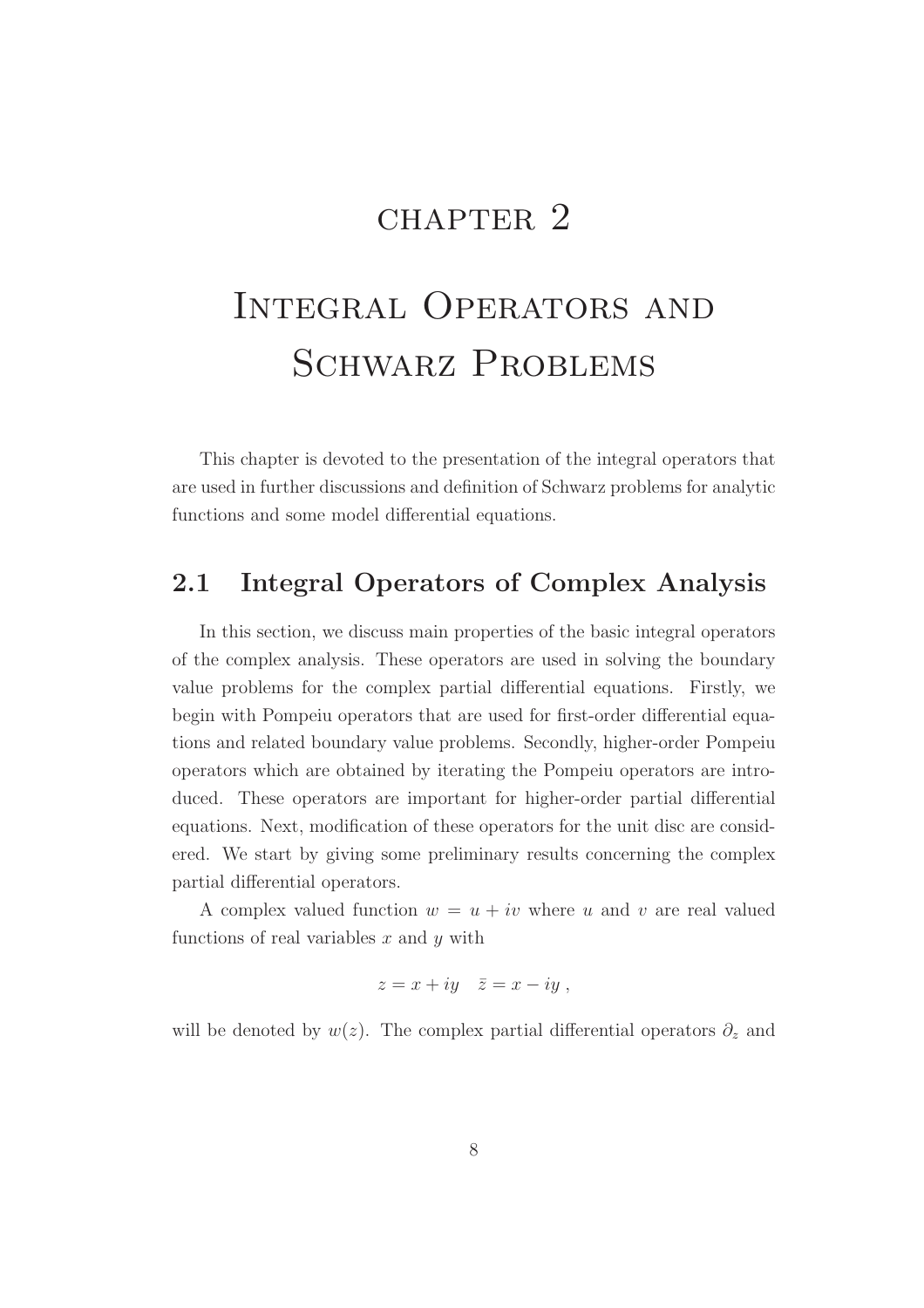$∂<sub>z</sub>$  are defined in terms of the real partial differential operators  $∂<sub>x</sub>$  and  $∂<sub>y</sub>$  by

$$
\partial_z = \frac{\partial}{\partial z} := \frac{1}{2} \left( \frac{\partial}{\partial x} - i \frac{\partial}{\partial y} \right) , \quad \partial_{\bar{z}} = \frac{\partial}{\partial \bar{z}} := \frac{1}{2} \left( \frac{\partial}{\partial x} + i \frac{\partial}{\partial y} \right) .
$$

They satisfy the basic rules of differentiation and also the relations

$$
\frac{\partial \bar{w}}{\partial z} = \overline{\left(\frac{\partial w}{\partial \bar{z}}\right)}
$$

and

$$
\frac{\partial \bar{w}}{\partial \bar{z}} = \overline{\left(\frac{\partial w}{\partial z}\right)}.
$$

If  $u$  and  $v$  satisfy the Cauchy Riemann system

$$
u_x = v_y \ , \quad u_y = -v_x
$$

for an analytic (holomorphic) function  $w = u + iv$ , then w satisfies  $\frac{\partial w}{\partial x}$  $\partial \bar{z}$  $= 0.$ 

The following lemma gives the complex form of the well known Green-Gauss integral formula for functions of two real variables which are continuously differentiable in a bounded domain D with smooth boundary ∂D and continuous in the closure  $\overline{D} = D \cap \partial D$ . The set of continuous functions of  $z = x + iy$  in  $\overline{D}$  is denoted by  $C(\overline{D})$  and  $C^m(D)$  is the set of functions which are continuous and have continuous partial derivatives of order less than or equal to  $m$  in  $D$ . Henceforth, we will consider functions assuming complex values.

**Lemma 2.1.1.** [36] Let  $D \subset \mathbb{C}$  be a bounded domain with smooth boundary and let  $w \in C^1(D) \bigcap C(\overline{D})$ . Then

$$
\int \int_D w_{\bar{z}}(z) \, dxdy = \frac{1}{2i} \int_{\partial D} w(z) dz
$$

and

$$
\int \int_D w_z(z) \ dx dy = -\frac{1}{2i} \int_{\partial D} w(z) d\overline{z} .
$$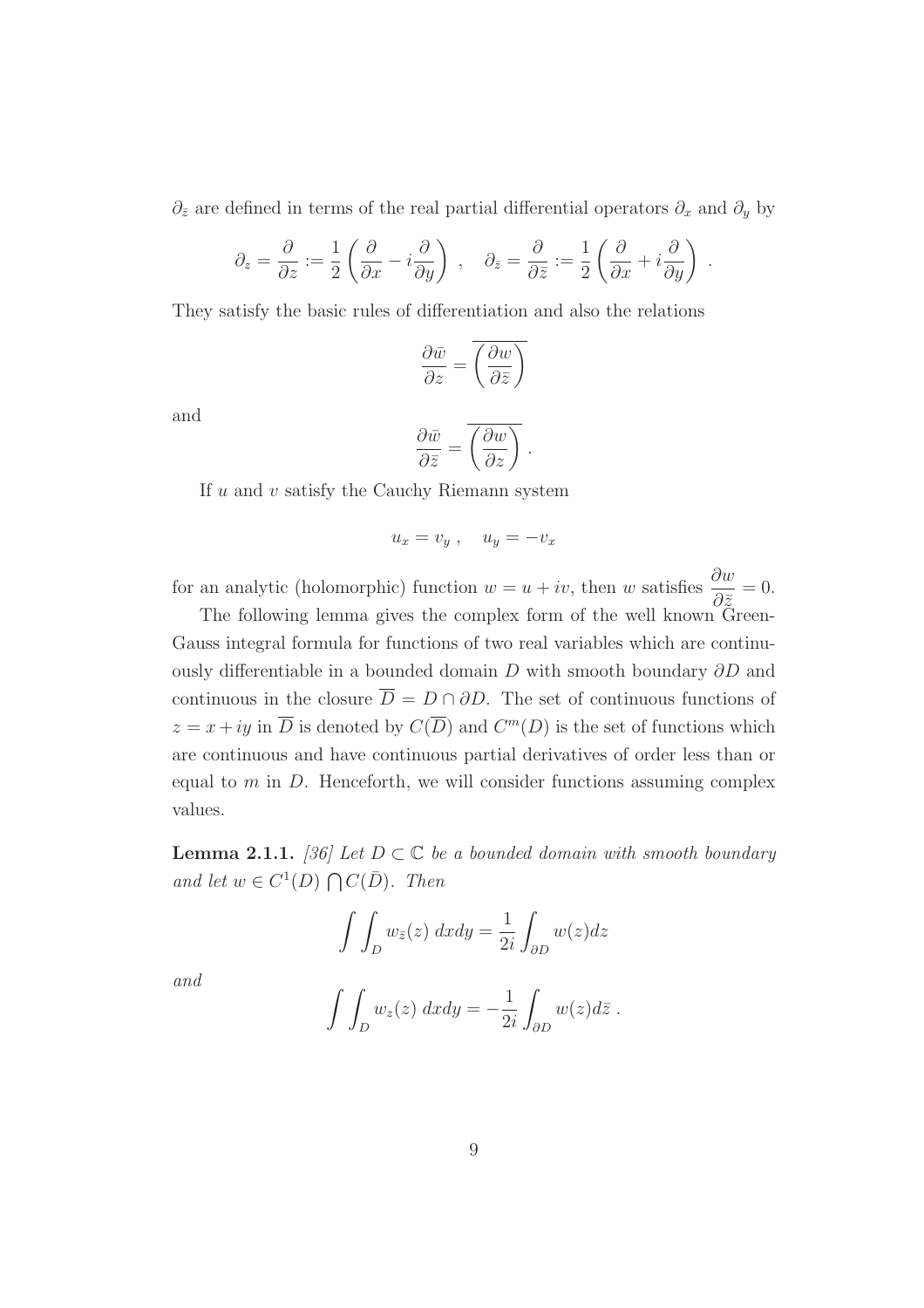The following theorem gives the Cauchy-Pompeiu representations for functions which are not assumed to be holomorphic.

**Theorem 2.1.2.** [36] Let  $D \subset \mathbb{C}$  be a bounded domain with smooth boundary and let  $w \in C^1(D) \bigcap C(\overline{D})$ . Then for  $z \in D$  we have

$$
w(z) = \frac{1}{2\pi i} \int_{\partial D} w(\zeta) \frac{d\zeta}{\zeta - z} - \frac{1}{\pi} \int \int_{D} w_{\zeta}(\zeta) \frac{d\xi d\eta}{\zeta - z} ,
$$
  

$$
w(z) = -\frac{1}{2\pi i} \int_{\partial D} w(\zeta) \frac{d\bar{\zeta}}{\bar{\zeta - z}} - \frac{1}{\pi} \int \int_{D} w_{\zeta}(\zeta) \frac{d\xi d\eta}{\bar{\zeta - z}} .
$$

### 2.1.1 Pompeiu Operators

**Definition 2.1.3.** Suppose D is a domain in C. Also suppose that  $F(z, \zeta)$  is a bounded function for each  $z, \zeta \in D$ . Then,

$$
K(z,\zeta) = \frac{F(z,\zeta)}{(\zeta - z)^{\alpha}}, \qquad 0 < \alpha \le 2
$$

is called a kernel with a weak or strong singularity depending on whether  $\alpha < 2$  or  $\alpha = 2$ , respectively. The operator

$$
Tu(z) = \int_D K(z,\zeta)u(\zeta) d\xi d\eta , \quad \zeta = \xi + i\eta
$$

is called the corresponding singular integral operator.

**Definition 2.1.4.** [36] Let D be a domain in  $\mathbb{C}$  and let  $f \in L^1(D)$ . Then the operator T given by

$$
Tf(z) := -\frac{1}{\pi} \int \int_D f(\zeta) \frac{d\xi d\eta}{\zeta - z} , \qquad z \in \mathbb{C},
$$

is called the Pompeiu operator. By  $\overline{T}$  we denote

$$
\overline{T}f(z) := -\frac{1}{\pi} \int \int_D f(\zeta) \frac{d\xi d\eta}{\overline{\zeta - z}}, \qquad z \in \mathbb{C}.
$$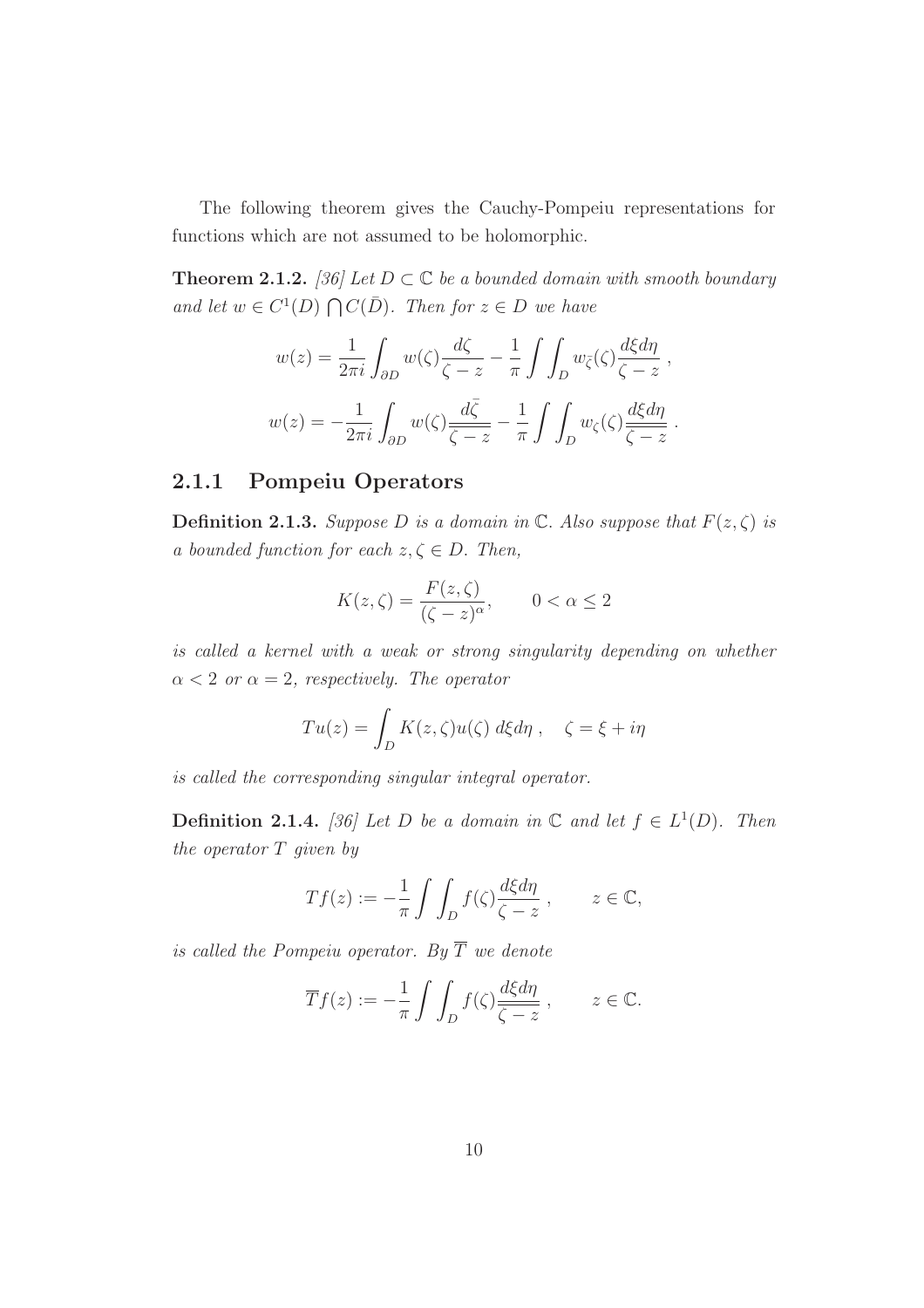Thus, the Pompeiu operator  $T$  is a weakly singular operator. It is investigated extensively by Vekua [36]. For the differentiability of this operator we need the following definition of generalized derivatives.

**Definition 2.1.5.** Let  $f, g \in L^1(D)$ . Then g is called the generalized (distributional) derivative of f with respect to  $\overline{z}$  if for all  $\varphi \in C_0^1(D)$ 

$$
\int \int_D \left( f \frac{\partial \varphi}{\partial \bar{z}} + g \varphi \right) dx dy = 0,
$$

where  $C_0^1(D)$  denotes the set of complex-valued functions in D continuously differentiable and having compact support in D. This derivative is denoted by  $g = f_{\bar{z}} = \partial_{\bar{z}}f$ . Analogously the relation

$$
\int \int_D \left( f \frac{\partial \varphi}{\partial z} + g \varphi \right) dx dy = 0
$$

defines a generalized derivative with respect to z.

These derivatives are also called derivatives in Sobolev's sense or weak sense.

**Theorem 2.1.6.** [36] If  $f \in L^1(D)$  then Tf has generalized first order derivative with respect to  $\bar{z}$  equal to f, i.e.,

$$
\frac{\partial}{\partial \bar{z}}Tf = f
$$

holds.

**Theorem 2.1.7.** [14] If  $f \in L^p(D)$ ,  $p > 1$ , then Tf has generalized first order derivative with respect to z equal to  $\Pi f, i.e.,$ 

$$
\frac{\partial}{\partial z}Tf = \Pi f := -\frac{1}{\pi} \int \int_D f(\zeta) \frac{d\xi d\eta}{(\zeta - z)^2}, \qquad z \in \mathbb{C}.
$$

**Theorem 2.1.8.** [4] For  $f \in L^p(\mathbb{C})$  we have  $\Pi f \in L^p(\mathbb{C})$  and

 $\|\Pi f\|_{L^p(\mathbb{C})} \leq \Lambda_p \|f\|_{L^p(\mathbb{C})} \quad (p > 1)$ 

with  $\|\Pi\|_{L^2(\mathbb{C})} = 1.$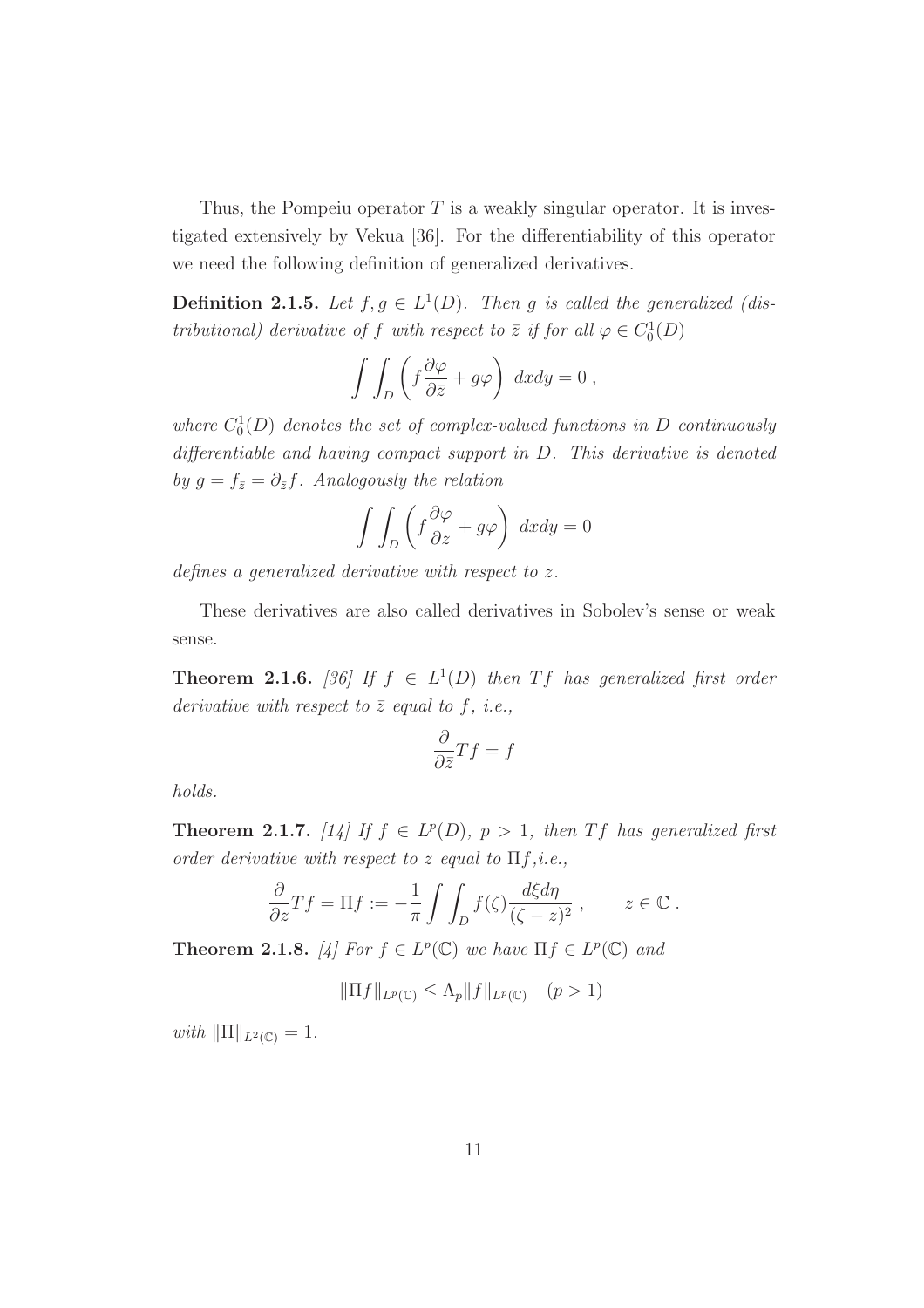### 2.1.2 Higher Order Pompeiu Operators

Iterating the operators  $T$  and  $\overline{T}$ , a hierarchy of kernel functions and higher-order integral operators are constructed and general higher order Cauchy-Pompeiu representation formulas are developed in [14].

**Definition 2.1.9.** For  $m, n \in \mathbb{Z}$  satisfying  $0 \leq m + n$  and  $0 < m^2 + n^2$  let

$$
\int \frac{(-1)^n (-m)!}{(n-1)! \pi} (\zeta - z)^{m-1} (\overline{\zeta - z})^{n-1}
$$
 if  $m \le 0$ ,  
\n
$$
\frac{(-1)^m (-n)!}{(n-1)!} (\zeta - z)^{m-1} (\overline{\zeta - z})^{n-1}
$$
 if  $n < 0$ ,

$$
K_{m,n} = \begin{cases} \frac{(-1)^{n}(-n)!}{(m-1)! \pi} (\zeta - z)^{m-1} (\overline{\zeta - z})^{n-1} & \text{if } n \leq 0, \\ \frac{(\zeta - z)^{m-1} (\overline{\zeta - z})^{n-1}}{(m-1)! (n-1)! \pi} \left[ \log |\zeta - z|^2 - \sum_{\mu=1}^{m-1} \frac{1}{\mu} - \sum_{\nu=1}^{n-1} \frac{1}{\nu} \right] & \text{if } 1 \leq m, n, \end{cases}
$$

and for  $f \in L^1(D)$ ,  $D \subset \mathbb{C}$  a domain,

$$
T_{0,0}f(z) = f(z),
$$
  
\n
$$
T_{m,n}f(z) = \iint K_{m,n}(z,\zeta)f(\zeta)d\xi d\eta \quad \text{for } (m,n) \neq (0,0).
$$

Example 2.1.10. For the following particular choices of m and n, the operators  $T_{m,n}$  are

$$
Tf(z) = T_{0,1} = -\frac{1}{\pi} \int \int_D f(\zeta) \frac{d\xi d\eta}{\zeta - z} ,
$$
  

$$
\overline{T}f(z) = T_{1,0} = -\frac{1}{\pi} \int \int_D f(\zeta) \frac{d\xi d\eta}{\zeta - z} ,
$$
  

$$
\Pi f = T_{-1,1} = -\frac{1}{\pi} \int \int_D f(\zeta) \frac{d\xi d\eta}{(\zeta - z)^2} .
$$

The principal attention is given to the strongly singular integral operators of the form  $T_{-m,m}$ , in our further investigations. They are viewed as a Cauchy principal value integral,

$$
T_{-m,m}f(z) := \lim_{\epsilon \to 0} \int \int_{D_{\epsilon}} K_{-m,m}(z,\zeta) f(\zeta) d\xi d\eta \tag{2.1}
$$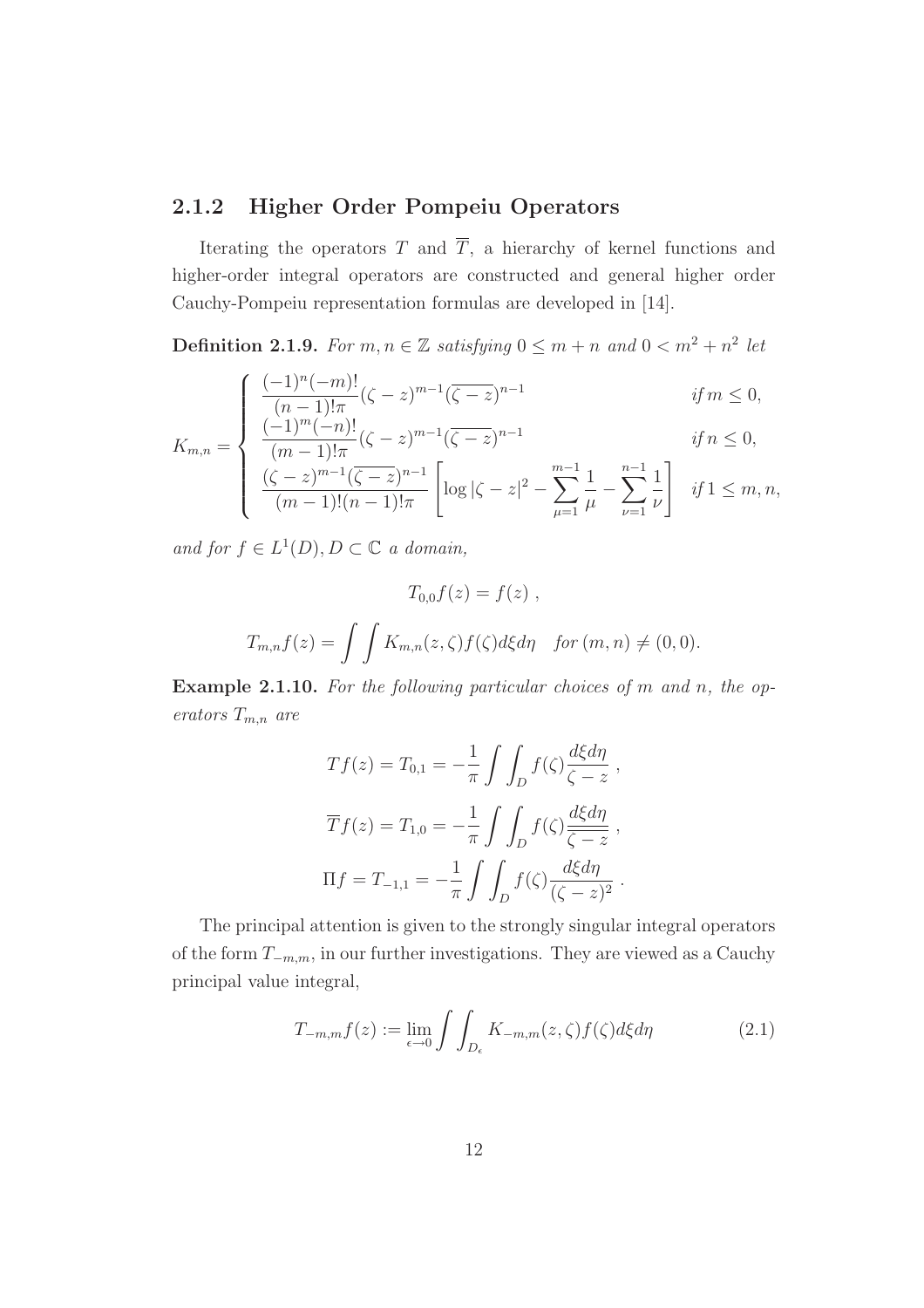where  $D_{\epsilon}$  is the domain  $D - \{\zeta : |\zeta - z| \leq \epsilon\}$ . They can be analyzed with the theory of Calderon-Zygmund [19]. Essential properties are given in the following theorems.

**Theorem 2.1.11.** [13] Assume  $m + n = 0, (m, n) \neq (0, 0)$ , and let w be a complex valued function in  $L^p(\mathbb{C})$  where  $1 < p < \infty$ . Then  $T_{m,n}w$ , as defined by (2.1) with  $D = \mathbb{C}$ , also belong  $L^p(\mathbb{C})$ , and

$$
||T_{m,n}||_{L^{p}(\mathbb{C})} \le M(p)||w||_{L^{p}(\mathbb{C})}. \tag{2.2}
$$

**Theorem 2.1.12.** [13] For  $f \in L^2(\mathbb{C})$ ,  $T_{-m,m}$  is a unitary operator from  $L^2(\mathbb{C})$  into itself, i.e.  $||T_{-m,m}||_{L^2(\mathbb{C})} = 1$ .

For the differentiability, integrability and many other properties of these operators, see [13]

#### 2.1.3 Operators for the Unit Disc

In the case of the unit disc  $\mathbb{D} = \{z : |z| < 1\}$ , a modification of the Cauchy-Pompeiu formula is given by the following theorem [4].

**Theorem 2.1.13.** [14] Any  $w \in C^1(\mathbb{D}) \cap C(\overline{\mathbb{D}})$  is representable as

$$
w(z) = \frac{1}{2\pi i} \int_{\partial \mathbb{D}} Rev(\zeta) \frac{\zeta + z}{\zeta - z} \frac{d\zeta}{\zeta} + \frac{1}{2\pi} \int_{\partial \mathbb{D}} Im w(\zeta) \frac{d\zeta}{\zeta} -\frac{1}{\pi} \int_{\mathbb{D}} \left( \frac{w_{\overline{\zeta}}(\zeta)}{\zeta - z} + \frac{zw_{\overline{\zeta}}(\zeta)}{1 - z\overline{\zeta}} \right) d\xi d\eta, \quad z \in \mathbb{D}.
$$

Subtracting  $iIm(w(0))$  from either side, the following formula is obtained.

**Corollary 2.1.14.** [14] Any  $w \in C^1(\mathbb{D}) \cap C(\overline{\mathbb{D}})$  can be represented as

$$
w(z) = \frac{1}{2\pi i} \int_{\partial \mathbb{D}} Rev(\zeta) \frac{\zeta + z}{\zeta - z} \frac{d\zeta}{\zeta} - \frac{1}{2\pi} \int \int_{\mathbb{D}} \left( \frac{w_{\zeta}(\zeta)}{\zeta - z} \frac{\zeta + z}{\zeta - z} + \frac{w_{\zeta}(\zeta)}{\zeta - z} \frac{1 + z\overline{\zeta}}{1 - z\overline{\zeta}} \right) d\xi d\eta + iIm w(0), \ z \in \mathbb{D}.
$$

This formula is called the Cauchy-Schwarz-Poisson-Pompeiu formula.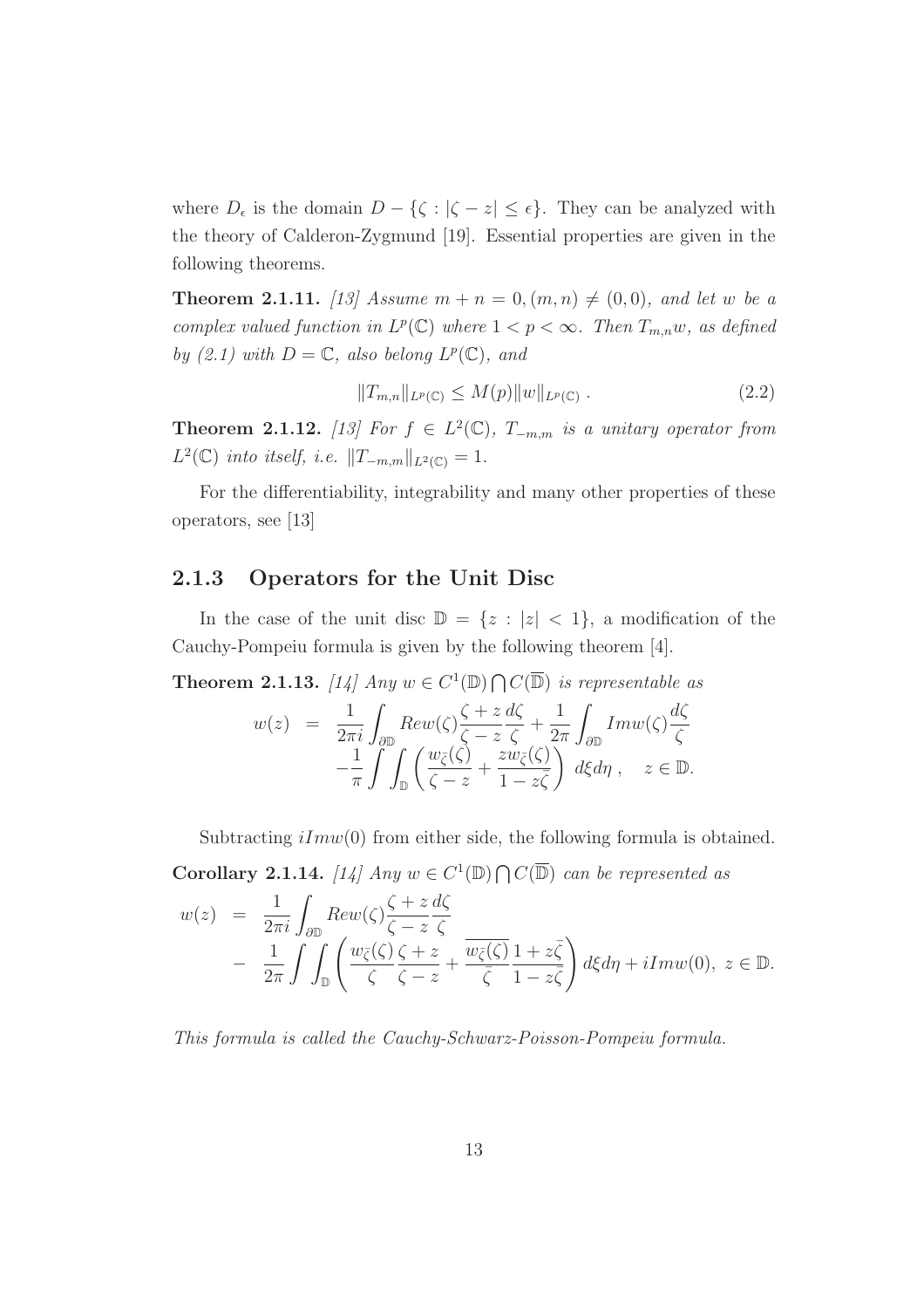The operator  $\widetilde{T}_1$  which was mentioned in introduction is defined in [4] as follows.

Definition 2.1.15. [4] For  $f \in L^1(\mathbb{D})$ ,

$$
\widetilde{T}_1 f(z) := -\frac{1}{2\pi} \int \int_{\mathbb{D}} \left( \frac{f(\zeta)}{\zeta} \frac{\zeta + z}{\zeta - z} + \frac{\overline{f(\zeta)}}{\overline{\zeta}} \frac{1 + z\overline{\zeta}}{1 - z\overline{\zeta}} \right) d\xi d\eta.
$$

Differentiability properties of the operators  $\widetilde{T}_1$  are given in the next lemma.

**Lemma 2.1.16.** [4] For  $f \in L^1(\mathbb{D})$ , the function  $\widetilde{T}_1 f$  has generalized first order derivatives

$$
\frac{\partial}{\partial \bar{z}} \widetilde{T}_1 f = f \quad \frac{\partial}{\partial z} \widetilde{T}_1 f = \Pi_1 f
$$

where  $\Pi_1$  is given by

$$
\Pi_1 f := -\frac{1}{\pi} \int \int_{\mathbb{D}} \left[ \frac{f(\zeta)}{(\zeta - z)^2} + \frac{\overline{f(\zeta)}}{(1 - z\overline{\zeta})^2} \right] d\xi d\eta , \qquad z \in \mathbb{D}.
$$

The operator  $\Pi_1$  is a strongly singular integral operator from  $L^p(\mathbb{D})$  into itself, satisfying  $\|\Pi_1\|_{L^2(\mathbb{D})} = 1$ , which is proved in [36], page 210.

The following definitions and theorems are given in [4], [13], [5], [14] and in [6].

**Definition 2.1.17.** Let  $k \in \mathbb{N}$ ,  $f \in L^p(\mathbb{D})$ ,  $1 \leq p$ . Then for  $z \in \mathbb{D}$ ,

$$
\widetilde{T}_k f(z) := \frac{(-1)^k}{2\pi (k-1)!} \int \int_{\mathbb{D}} (\overline{\zeta - z} + \zeta - z)^{k-1} \left[ \frac{f(\zeta)}{\zeta} \frac{\zeta + z}{\zeta - z} + \frac{\overline{f(\zeta)}}{\overline{\zeta}} \frac{1 + z\overline{\zeta}}{1 - z\overline{\zeta}} \right] d\xi d\eta.
$$

Moreover,  $\widetilde{T}_0 f = f$ .

**Theorem 2.1.18.** For  $k \in \mathbb{N}$ ,  $f \in L^p(\mathbb{D})$ ,  $1 \leq p$  and  $z \in \mathbb{D}$ ,  $\widetilde{T}_k f(z) = \widetilde{T}_1^k f(z)$ .

*Proof.* If  $k = 1$ , there is nothing to prove. Let  $k \geq 2$  and  $\{f_n\}$  be sequence in  $C_0^{\infty}$  $C_0^{\infty}(\mathbb{D})$  converging to f in the norm of  $L^1(\mathbb{D})$ . Then

$$
\widetilde{T}_k f_n \to \widetilde{T}_k f \quad \text{in } L^1(\mathbb{D})
$$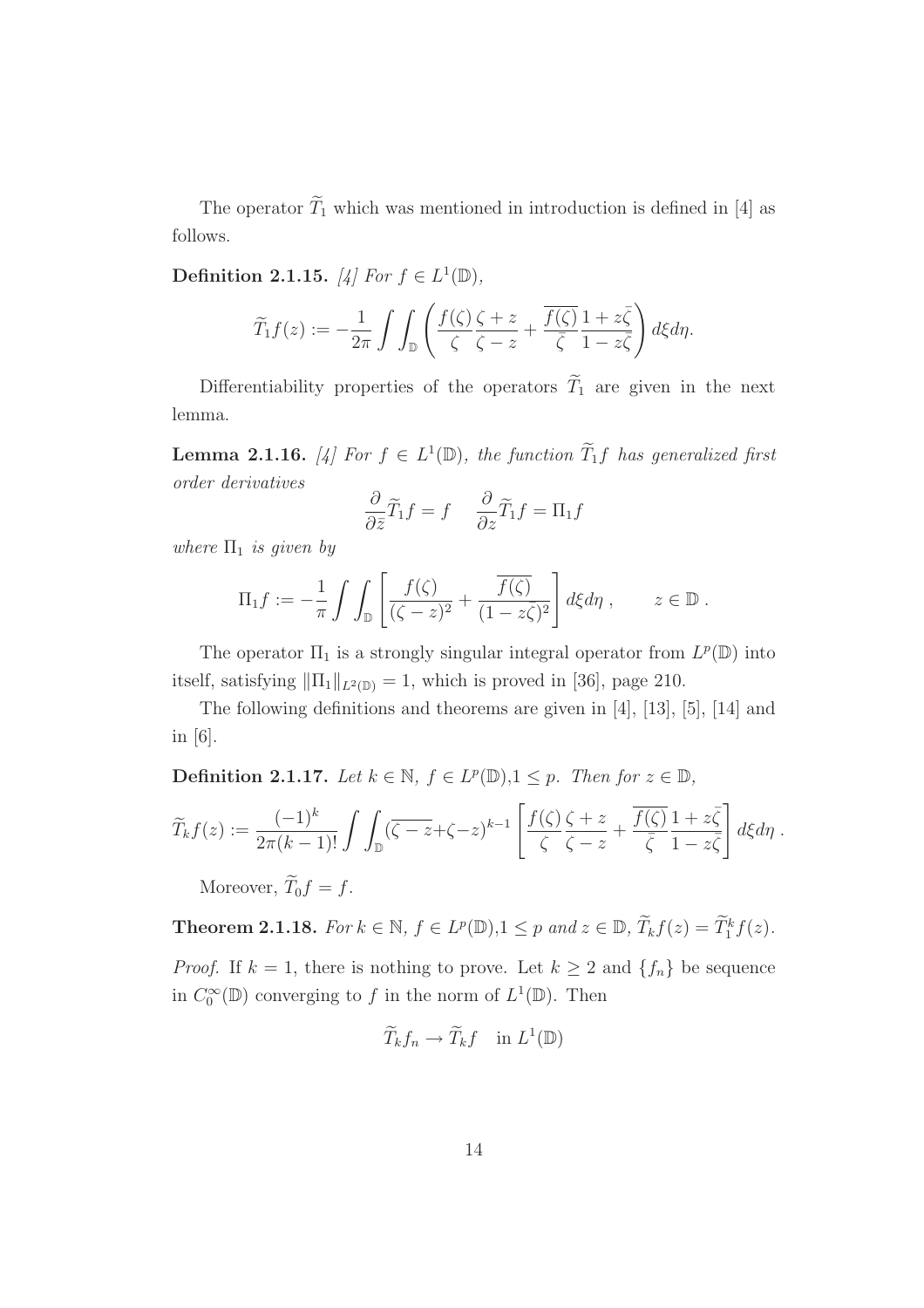We have for  $k \geq 2$ ,

$$
\frac{\partial \widetilde{T}_k f_n}{\partial \bar{z}} = \frac{(-1)^{k-1}}{2\pi (k-2)!} \int \int_{\mathbb{D}} (\overline{\zeta - z} + \zeta - z)^{k-2} \left[ \frac{f_n(\zeta)}{\zeta} \frac{\zeta + z}{\zeta - z} + \frac{\overline{f_n(\zeta)}}{\overline{\zeta}} \frac{1 + z\overline{\zeta}}{1 - z\overline{\zeta}} \right] d\xi d\eta
$$
  
=  $\widetilde{T}_{k-1} f_n(z)$ ,

since there is no singularity at  $\zeta = z$  and the differentiation under the integral sign is allowed. For  $z \in \partial \mathbb{D}$ ,  $z\overline{z} = 1$  is satisfied and thus,

$$
\frac{\overline{1+z\overline{\zeta}}}{\overline{z}} = \zeta + z \quad \text{and} \quad -\frac{\overline{1-z\overline{\zeta}}}{\overline{z}} = \zeta - z
$$

hold. Now for  $z \in \partial \mathbb{D}$ ,

$$
\widetilde{T}_{k}f_{n}(z) = \frac{(-1)^{k}}{2\pi(k-1)!} \int \int_{\mathbb{D}} (2Re(\zeta - z))^{k-1} \left[ \frac{f_{n}(\zeta)}{\zeta} \frac{\zeta + z}{\zeta - z} - \frac{\overline{f_{n}(\zeta)}}{\overline{\zeta}} \frac{\overline{\zeta + z}}{\overline{\zeta - z}} \right] d\xi d\eta
$$
\n
$$
= \frac{(-1)^{k}i}{\pi(k-1)!} \int \int_{\mathbb{D}} (2Re(\zeta - z))^{k-1} Im\left( \frac{f_{n}(\zeta)}{\zeta} \frac{\zeta + z}{\zeta - z} \right) d\xi d\eta
$$

is obtained. Thus,  $ReT_kf_n(z) = 0$  follows. If  $z = 0$ ,

$$
\widetilde{T}_{k}f_{n}(0) = \frac{(-1)^{k}}{2\pi(k-1)!} \int \int_{\mathbb{D}} (2Re(\zeta))^{k-1} \left[ \frac{f_{n}(\zeta)}{\zeta} + \frac{\overline{f_{n}(\zeta)}}{\overline{\zeta}} \right] d\xi d\eta
$$

$$
= \frac{(-1)^{k}}{\pi(k-1)!} \int \int_{\mathbb{D}} (2Re(\zeta))^{k-1} Re\left(\frac{f_{n}(\zeta)}{\zeta}\right) d\xi d\eta
$$

gives  $Im \widetilde{T}_k f_n(0) = 0$ . Now applying the Cauchy-Schwarz-Poisson-Pompeiu formula to  $\widetilde{T}_k f_n$  gives

$$
\widetilde{T}_{k}f_{n}(z) = -\frac{1}{2\pi} \int \int_{\mathbb{D}} \left( \frac{\widetilde{T}_{k-1}f_{n}(\zeta)}{\zeta} \frac{\zeta + z}{\zeta - z} + \frac{\overline{\widetilde{T}_{k-1}f_{n}(\zeta)}}{\overline{\zeta}} \frac{1 + z\overline{\zeta}}{1 - z\overline{\zeta}} \right) d\xi d\eta
$$
\n
$$
= \widetilde{T}_{1}(\widetilde{T}_{k-1})f_{n}(z), z \in \mathbb{D}.
$$

Since  $\widetilde{T}_k f_n \to \widetilde{T}_k f$  in  $L^1(\mathbb{D})$ , the result follows.

 $\Box$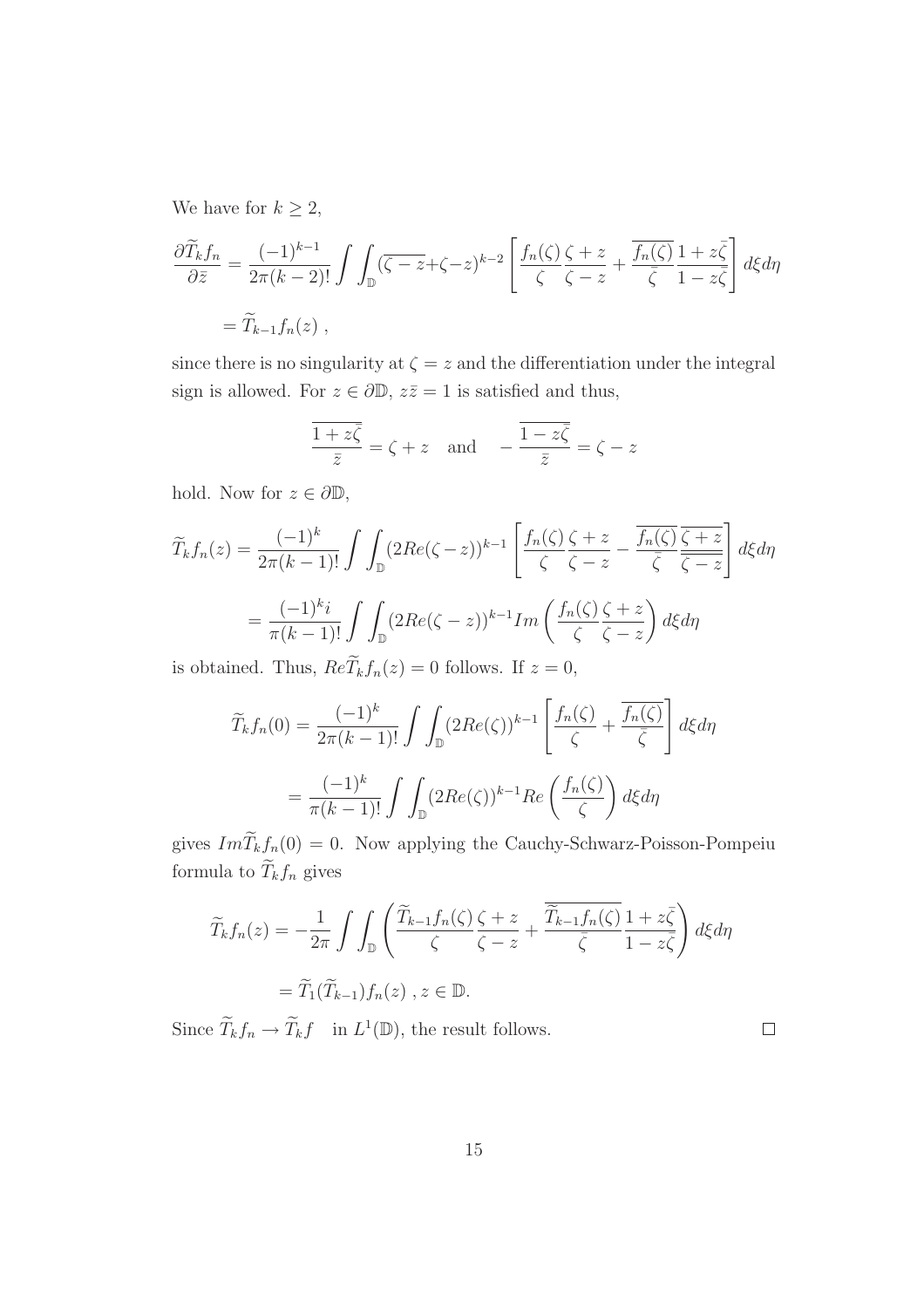**Theorem 2.1.19.** [4] For  $f \in L^p(\mathbb{D})$ ,  $p \geq 1$  and  $k \in \mathbb{N}$ ,  $\widetilde{T}_k f$  has the following properties:

$$
\frac{\partial^l}{\partial \bar{z}^l} \widetilde{T}_k f = \widetilde{T}_{k-l} f, \ 1 \le l \le k,
$$
\n(2.3)

$$
Re\,\frac{\partial^l}{\partial \bar{z}^l}\widetilde{T}_k f = 0 \text{ on } \partial \mathbb{D}, \ 0 \le l \le k - 1,\tag{2.4}
$$

$$
Im \frac{\partial^l}{\partial \bar{z}^l} \widetilde{T}_k f(0) = 0 , \ 0 \le l \le k - 1 . \tag{2.5}
$$

Moreover,

$$
\frac{\partial^l}{\partial z^l} \widetilde{T}_k f(z) = \sum_{\lambda=0}^l \binom{l}{\lambda} \frac{(-1)^{k-\lambda} (l-\lambda)!}{(k-\lambda-1)!} \frac{1}{\pi} \int \int_{\mathbb{D}} (\zeta - z + \overline{\zeta - z})^{k-\lambda-1}
$$

$$
\left[ \frac{f(\zeta)}{(\zeta - z)^{l-\lambda+1}} + \frac{\overline{\zeta}^{l-\lambda-1} \overline{f(\zeta)}}{(1-z\overline{\zeta})^{l-\lambda+1}} \right] d\xi d\eta +
$$

$$
+ \frac{(-1)^{k-l-1}}{(k-l-1)!} \frac{1}{2\pi} \int \int_{\mathbb{D}} (\zeta - z + \overline{\zeta - z})^{k-l-1} \left[ \frac{f(\zeta)}{\zeta} + \frac{\overline{f(\zeta)}}{\overline{\zeta}} \right] d\xi d\eta \qquad (2.6)
$$

is a weakly singular integral if  $0 \le l \le k - 1$ , while

$$
\frac{\partial^k}{\partial z^k} \widetilde{T}_k f(z) = \frac{(-1)^k k}{\pi} \int \int_{\mathbb{D}} \left[ \left( \frac{\overline{\zeta - z}}{\zeta - z} \right)^{k-1} \frac{f(\zeta)}{(\zeta - z)^2} + \left( \frac{\zeta - z + \overline{\zeta - z}}{1 - z\overline{\zeta}} \overline{\zeta} - 1 \right)^{k-1} \frac{\overline{f(\zeta)}}{(1 - z\overline{\zeta})^2} \right] d\xi d\eta \qquad (2.7)
$$

is a strongly singular integral.

*Proof.* The equalities  $(2.3),(2.4)$  and  $(2.5)$  follow directly from the Theorem 2.1.17. To obtain  $(2.6)$  and  $(2.7)$ , Leibniz rule is used.  $\Box$ 

As Begehr pointed out in [5], [6] and in [14], the properties of the operators (2.7) are not known in the literature. One of the aims of this thesis is to prove the boundedness of these operators on  $L^p$  spaces for  $1 < p < \infty$  and particularly, estimate the  $L^2$  norm of these operators. Their proofs are given in Chapter 3.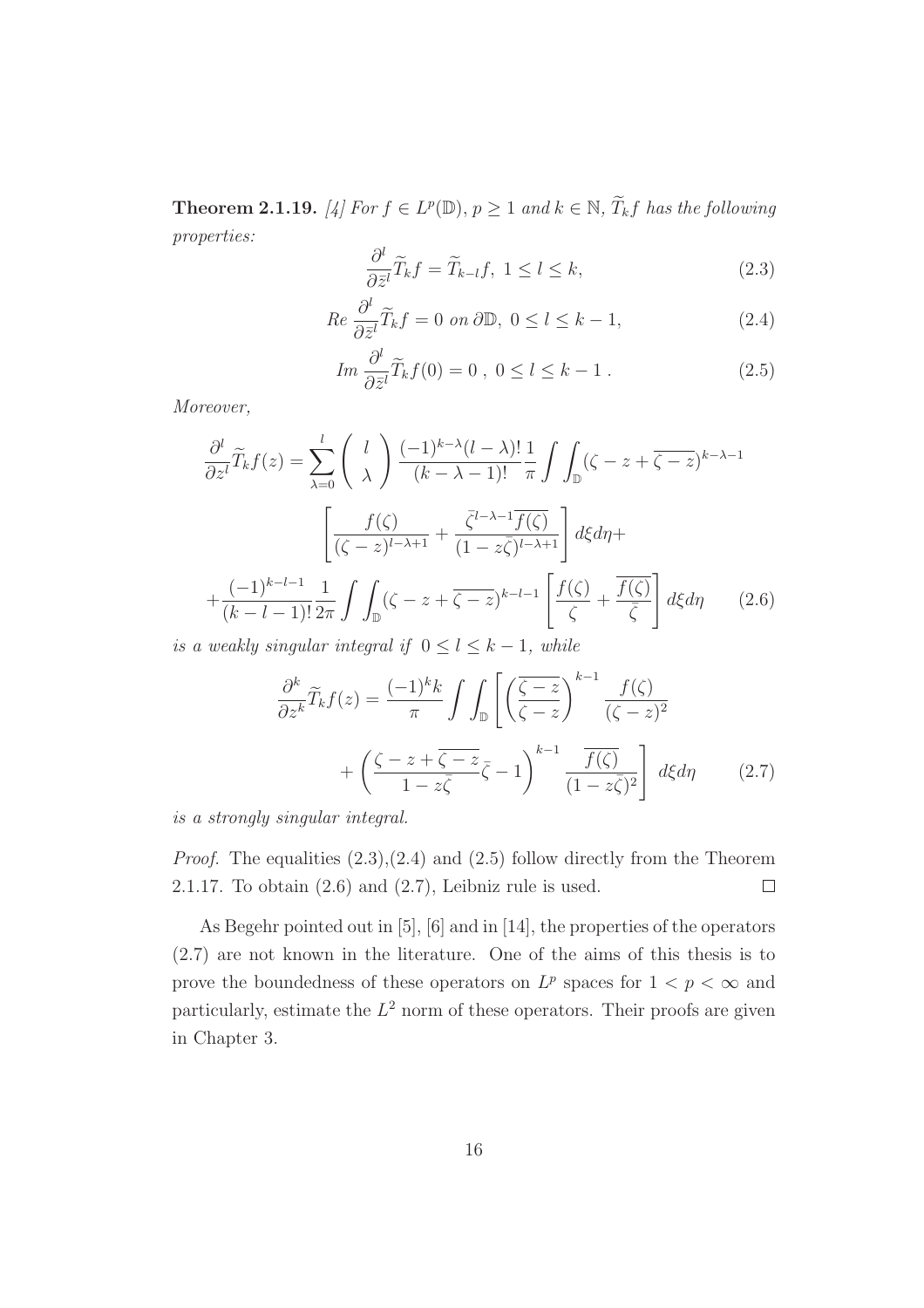# 2.2 Schwarz Boundary Value Problems for Model Equations in the Unit Disc

In this section, we mainly present the Schwarz problems for the basic model differential equations in the unit disc. Firstly, we present the Schwarz problem for analytic functions with unique solution. Then, the Schwarz problem is discussed for first and second-order equations. Finally we present the Schwarz problem for inhomogeneous polyanalytic functions.

## 2.2.1 Schwarz Boundary Value Problem for Analytic Functions

The following problem is discussed by Schwarz in [35].

Schwarz boundary value problem. Find an analytic function  $w$  in the unit disc  $\mathbb{D}$ , i.e. a solution to  $w_{\overline{z}} = 0$  in  $\mathbb{D}$ , satisfying

$$
Re w = \gamma \text{ on } \partial \mathbb{D} , Im w(0) = c
$$

for  $\gamma \in C(\partial \mathbb{D}; \mathbb{R})$ ,  $c \in \mathbb{R}$  given.

Theorem 2.2.1. This Schwarz problem is uniquely solvable. The solution is given by the Schwarz formula

$$
w(z) = \frac{1}{2\pi i} \int_{\partial \mathbb{D}} \gamma(\zeta) \frac{\zeta + z}{\zeta - z} \frac{d\zeta}{\zeta} + ic.
$$

## 2.2.2 Schwarz Boundary Value Problem for First-Order Equations

Theorem 2.2.2. [16] The Schwarz problem for the inhomogeneous Cauchy-Riemann equation in the unit disc  $\mathbb D$  defined by

$$
w_{\overline{z}} = f \text{ in } \mathbb{D}, \text{ Re } w = \gamma \text{ on } \partial \mathbb{D}, \text{ Im } w(0) = c
$$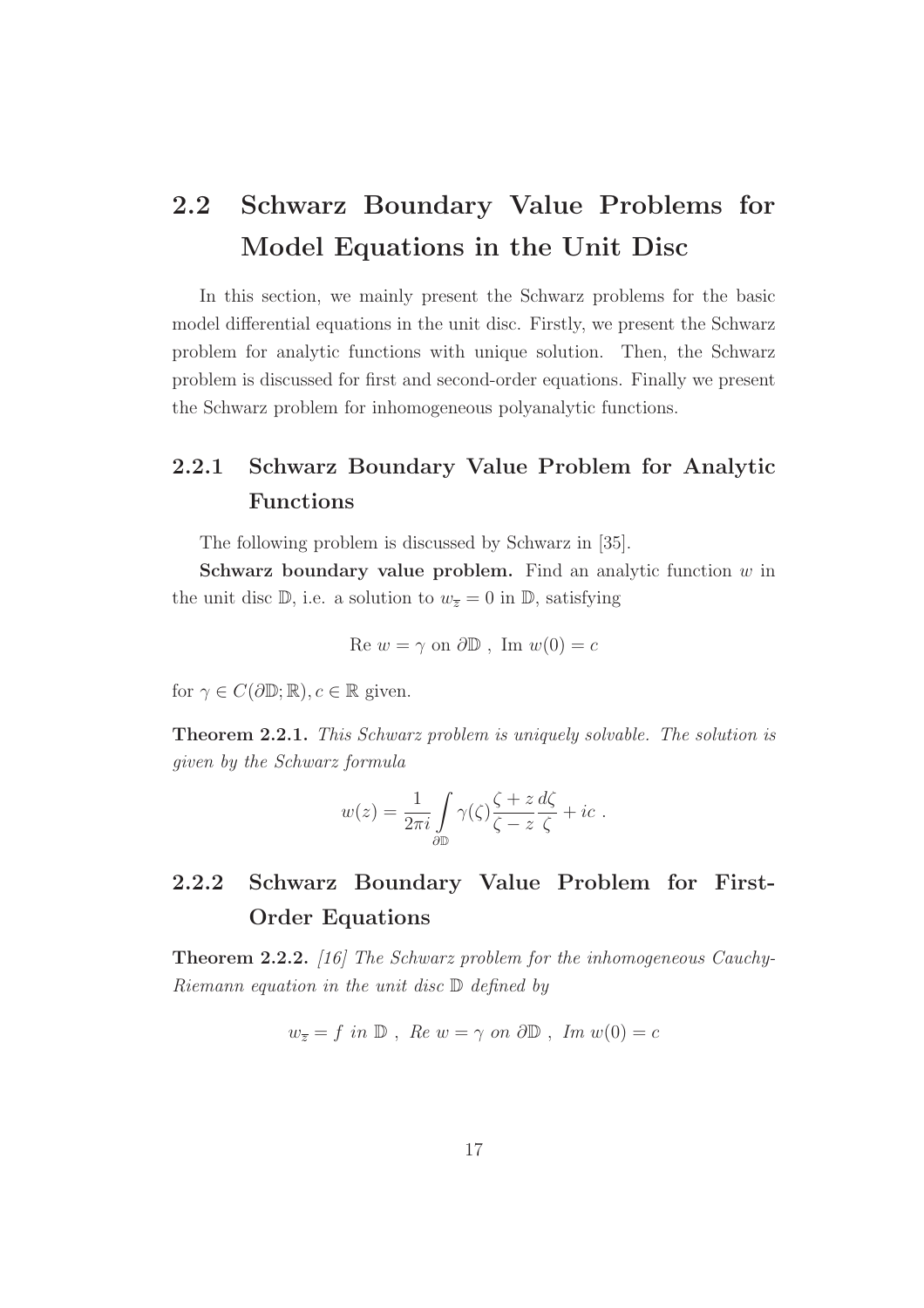for  $f \in L^1(\mathbb{D}), \gamma \in C(\partial \mathbb{D}; \mathbb{R}), c \in \mathbb{R}$  is uniquely solvable in the distributional sense by the Cauchy-Schwarz-Poisson-Pompeiu formula

$$
w(z) = \frac{1}{2\pi i} \int_{\partial\mathbb{D}} \gamma(\zeta) \frac{\zeta + z}{\zeta - z} \frac{d\zeta}{\zeta} + ic - \frac{1}{2\pi} \int \int_{\mathbb{D}} \left[ \frac{f(\zeta)}{\zeta} \frac{\zeta + z}{\zeta - z} + \frac{\overline{f(\zeta)}}{\overline{\zeta}} \frac{1 + z\overline{\zeta}}{1 - z\overline{\zeta}} \right] d\xi d\eta.
$$

**Remark 2.2.3.** In the above theorem, the second integral is  $\widetilde{T}_1 f(z)$ . If homogeneous boundary conditions are given, it is the only solution to the Schwarz problem for the inhomogeneous Cauchy-Riemann equation.

## 2.2.3 Schwarz Boundary Value Problem for Second-Order Equations

There are two basic second-order differential operators. One of them is the Laplace operator  $\partial_z \partial_{\bar{z}},$  the other is the Bitsadze operator  $\partial_{\bar{z}}^2$ . The Schwarz problem is considered for both operators in the sequel. Since the operator  $\partial_z^2$  is the complex conjugate of the Bitsadze operator, all of the results can be applied to that operator [16], [10].

Theorem 2.2.4. [10] The Schwarz problem for the Poisson equation, in the unit disc D, defined by

 $w_{z\overline{z}} = f$  in  $\mathbb{D}$ ,  $\operatorname{Re} w = \gamma_0$ ,  $\operatorname{Re} w_{\overline{z}} = \gamma_1$  on  $\partial \mathbb{D}$ ,  $\operatorname{Im} w(0) = c_0$ ,  $\operatorname{Im} w_{\overline{z}}(0) = c_1$ ,

is uniquely solvable in the distributional sense for  $f \in L^1(\mathbb{D}), \gamma_0, \gamma_1 \in$  $C(\partial\mathbb{D}; \mathbb{R}), c_0, c_1 \in \mathbb{R}$ . The solution is

$$
w(z) = ic_0 + ic_1(z + \overline{z}) - \frac{1}{2\pi i} \int_{\partial \mathbb{D}} \gamma_0(\zeta) \frac{\overline{\zeta + z}}{\overline{\zeta - z}} \frac{d\overline{\zeta}}{\overline{\zeta}}
$$

$$
+ \frac{1}{2\pi i} \int_{\partial \mathbb{D}} \gamma_1(\zeta) [\zeta \log(1 - z\overline{\zeta})^2 - \overline{\zeta} \log(1 - \overline{z}\zeta)^2 + z - \overline{z}] \frac{d\zeta}{\overline{\zeta}}
$$

$$
+ \frac{1}{\pi} \int \int_{\mathbb{D}} \{f(\zeta) [\log |\zeta - z|^2 - \log(1 - z\overline{\zeta})] - \overline{f(\zeta)} \log(1 - z\overline{\zeta})\} d\xi d\eta
$$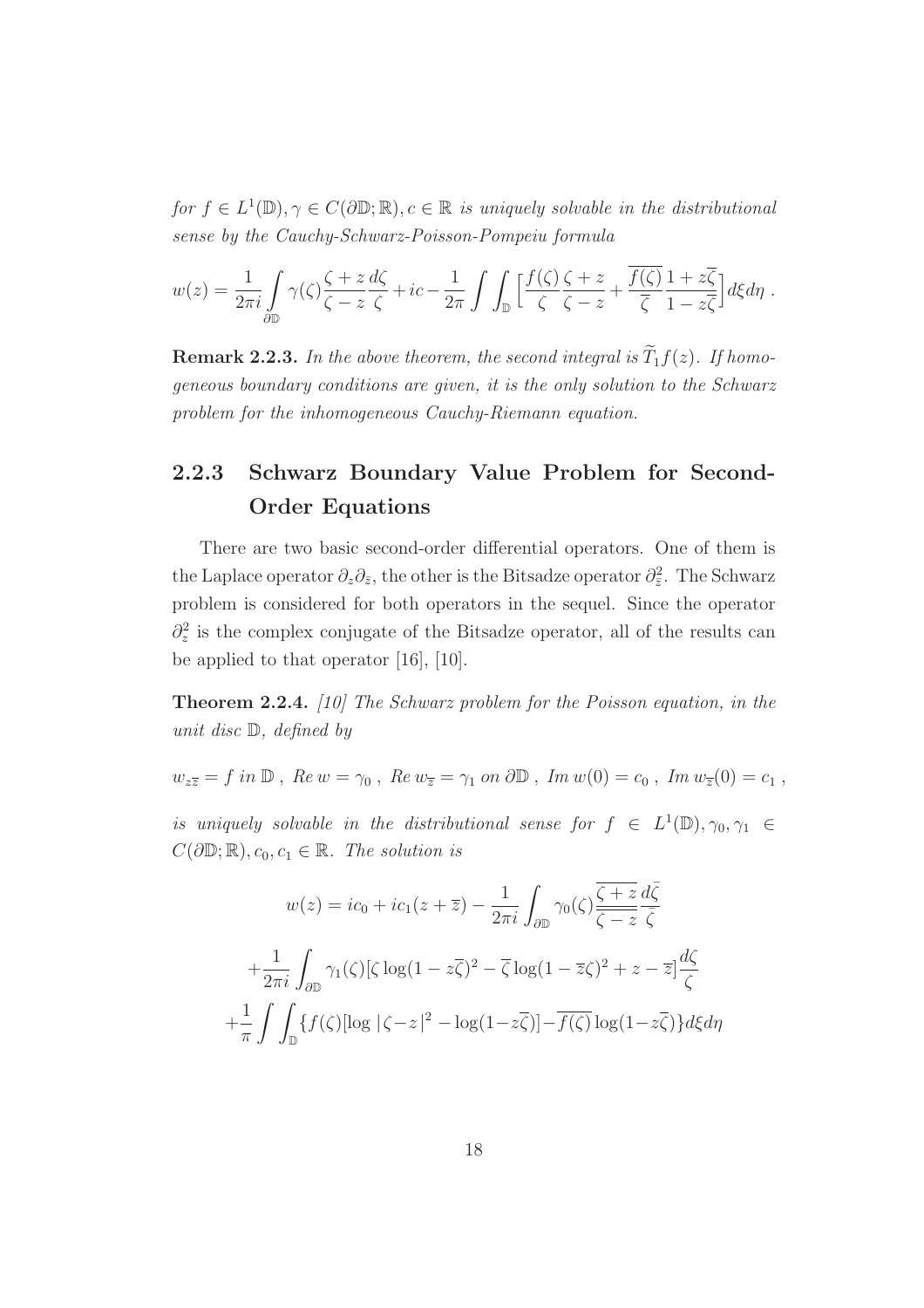$$
-\frac{1}{\pi} \int \int_{\mathbb{D}} \left\{ f(\zeta) \left[ \frac{\log(1 - z\overline{\zeta})}{\overline{\zeta}^2} + \log |\zeta| \right] - \overline{f(\zeta)} \left[ \frac{\log(1 - \overline{z}\zeta)}{\zeta^2} + \log |\zeta| \right] \right\} d\xi d\eta
$$

$$
-\frac{1}{\pi} \int \int_{\mathbb{D}} \left[ \frac{f(\zeta)}{\zeta} + \frac{\overline{f(\zeta)}}{\overline{\zeta}} \right] \frac{z - \overline{z}}{2} d\xi d\eta.
$$

The result follows from solving the Schwarz problem for inhomogeneous Cauchy-Riemann equations

$$
w_{\overline{z}} = g \text{ in } \mathbb{D}
$$
, Re  $w = \gamma_0$  on  $\partial \mathbb{D}$ , Im  $w(0) = c_0$ 

and

$$
g_z = f
$$
 in  $\mathbb{D}$ , Re  $g = \gamma_1$  on  $\partial \mathbb{D}$ , Im  $g(0) = c_1$ .

Also a dual result can be obtained for the same equation with the boundary conditions

Re 
$$
w = \gamma_0
$$
, Re  $w_{\bar{z}} = \gamma_1$  on  $\partial \mathbb{D}$ , Im  $w(0) = c_0$ , Im  $w_{\bar{z}}(0) = c_1$ .

**Theorem 2.2.5.** [8],[10] The Schwarz problem for the inhomogeneous Bitsadze equation in the unit disc  $D$  defined by

 $w_{\overline{z}\overline{z}} = f$  in  $\mathbb D$ ,  $\mathbb R$ e  $w = \gamma_0$ ,  $\mathbb R$ e  $w_{\overline{z}} = \gamma_1$  on  $\partial \mathbb D$ ,  $\mathbb Im w(0) = c_0$ ,  $\mathbb Im w_{\overline{z}}(0) = c_1$ ,

for  $f \in L^1(\mathbb{D}), \gamma_0, \gamma_1 \in C(\partial \mathbb{D}; \mathbb{R}), c_0, c_1 \in \mathbb{R}$  is uniquely solvable in the distributional sense by

$$
w(z) = ic_0 + i(z + \overline{z}) + \frac{1}{2\pi i} \int_{\partial \mathbb{D}} \gamma_0(\zeta) \frac{\zeta + z}{\zeta - z} \frac{d\zeta}{\zeta}
$$

$$
-\frac{1}{2\pi i} \int_{\partial \mathbb{D}} \gamma_1(\zeta) \frac{\zeta + z}{\zeta - z} (\zeta - z + \overline{\zeta - z}) \frac{d\zeta}{\zeta} + \frac{1}{2\pi} \int \int_{\mathbb{D}} \left( \frac{f(\zeta)}{\zeta} \frac{\zeta + z}{\zeta - z} + \frac{\overline{f(\zeta)}}{\overline{\zeta}} \frac{1 + z\overline{\zeta}}{1 - z\overline{\zeta}} \right) (\zeta - z + \overline{\zeta - z}) d\xi d\eta.
$$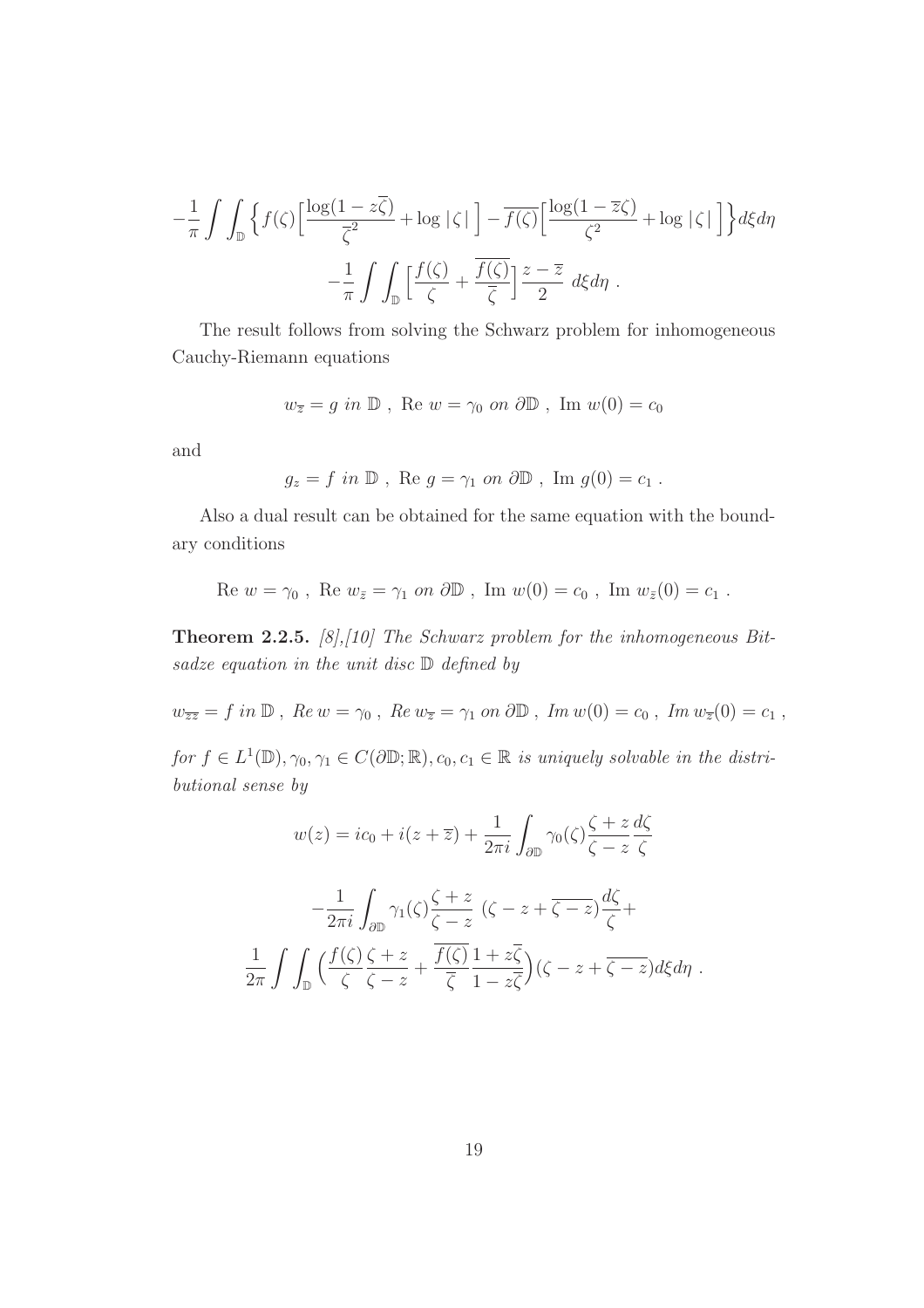The result follows from solving the Schwarz problem for the inhomogeneous Cauchy-Riemann equations

 $w_{\overline{z}} = g$  in  $\mathbb{D}$ , Re  $w = \gamma_0$  on  $\partial \mathbb{D}$ , Im  $w(0) = c_0$ 

and

$$
g_{\bar{z}} = f
$$
 in  $\mathbb{D}$ , Re  $g = \gamma_1$  on  $\partial \mathbb{D}$ , Im  $g(0) = c_1$ .

In [17] and [10], the Dirichlet, Neumann and mixed boundary value problems are also considered for these model equations.

## 2.2.4 Schwarz Boundary Value Problem for Inhomogeneous Polyanalytic Equations

We begin with the definition of the polyanalytic functions, see [3].

Definition 2.2.6. A function of the form

$$
w(z) = \sum_{k=0}^{n-1} \phi_k(z) \overline{z}^k ,
$$

where  $\phi_k(z)$  are analytic functions, is called a polyanalytic function of the n-th order.

Thus if  $w(z)$  is a polyanalytic function of order k, it satisfies the equation

$$
\frac{\partial^k w}{\partial \bar{z}^k} = 0 \ .
$$

Theorem 2.2.7. [10] The Schwarz problem for the inhomogeneous polyanalytic equation in the unit disc  $\mathbb D$  defined by

 $\partial_{\overline{z}}^k w = f$  in  $\mathbb{D}$ , Re  $\partial_{\overline{z}}^l w = \gamma_l$  on  $\partial \mathbb{D}$ , Im  $\partial_{\overline{z}}^l w(0) = c_l$ ,  $0 \le l \le k - 1$ ,

is uniquely solvable in the distributional sense for  $f \in L^1(\mathbb{D}), \gamma_l \in$  $C(\partial\mathbb{D}; \mathbb{R}), c_l \in \mathbb{R}, 0 \leq l \leq k-1$ . The solution is

$$
w(z) = i \sum_{l=0}^{k-1} \frac{c_l}{l!} (z + \overline{z})^l + \sum_{l=0}^{k-1} \frac{(-1)^l}{2\pi i l!} \int_{\partial \mathbb{D}} \gamma_l(\zeta) \frac{\zeta + z}{\zeta - z} (\zeta - z + \overline{\zeta - z})^l \frac{d\zeta}{\zeta}
$$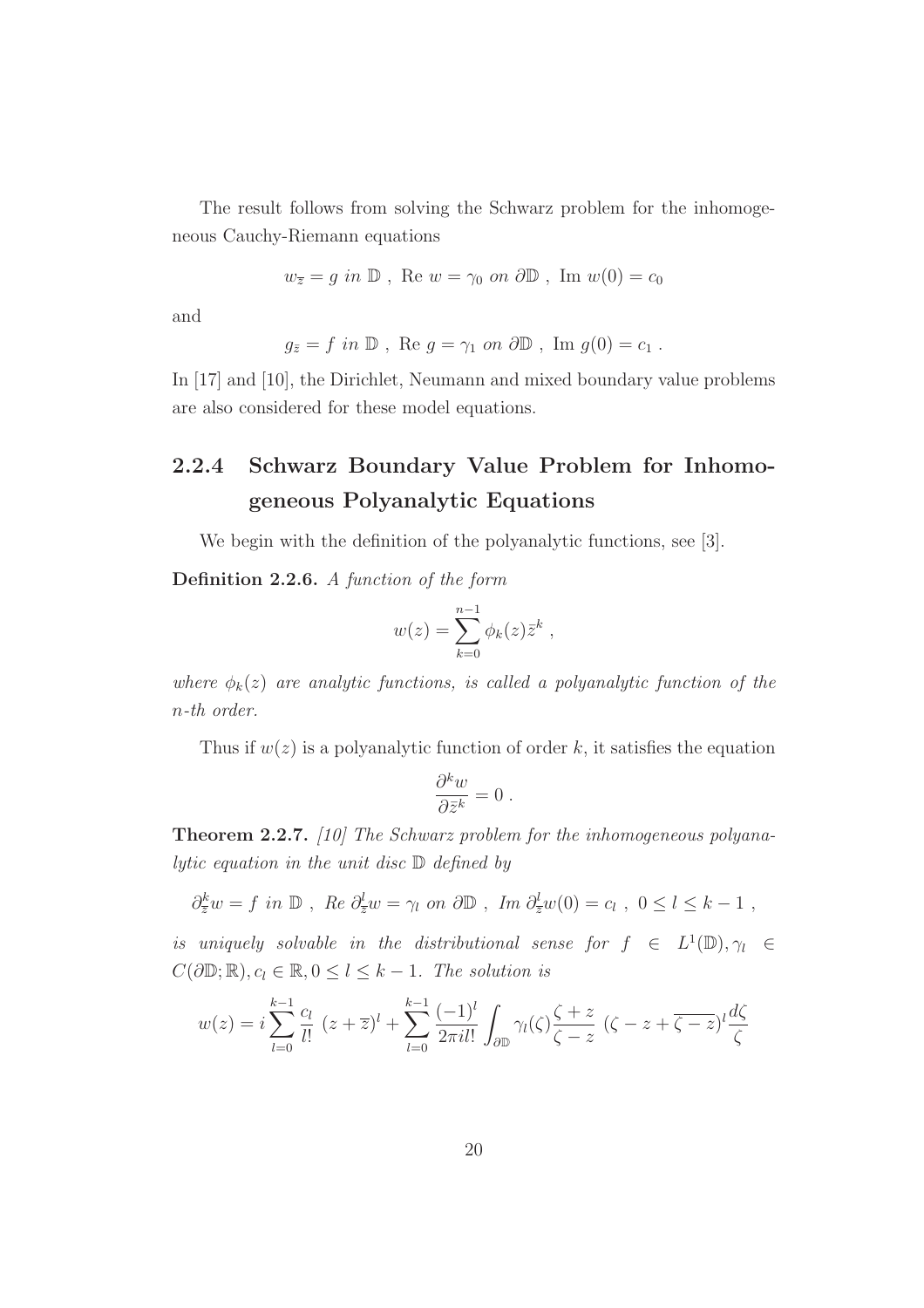$$
+\frac{(-1)^k}{2\pi(k-1)!}\int\int_{\mathbb{D}}\Big(\frac{f(\zeta)\zeta+z}{\zeta-\zeta}+\frac{\overline{f(\zeta)}}{\overline{\zeta}}\frac{1+z\overline{\zeta}}{1-z\overline{\zeta}}\Big)(\zeta-z+\overline{\zeta-z})^{k-1}d\xi d\eta.
$$

In this section we have considered the Schwarz problem for model equations. In Chapter 4, we consider the Schwarz problem for general higher-order complex partial differential equations.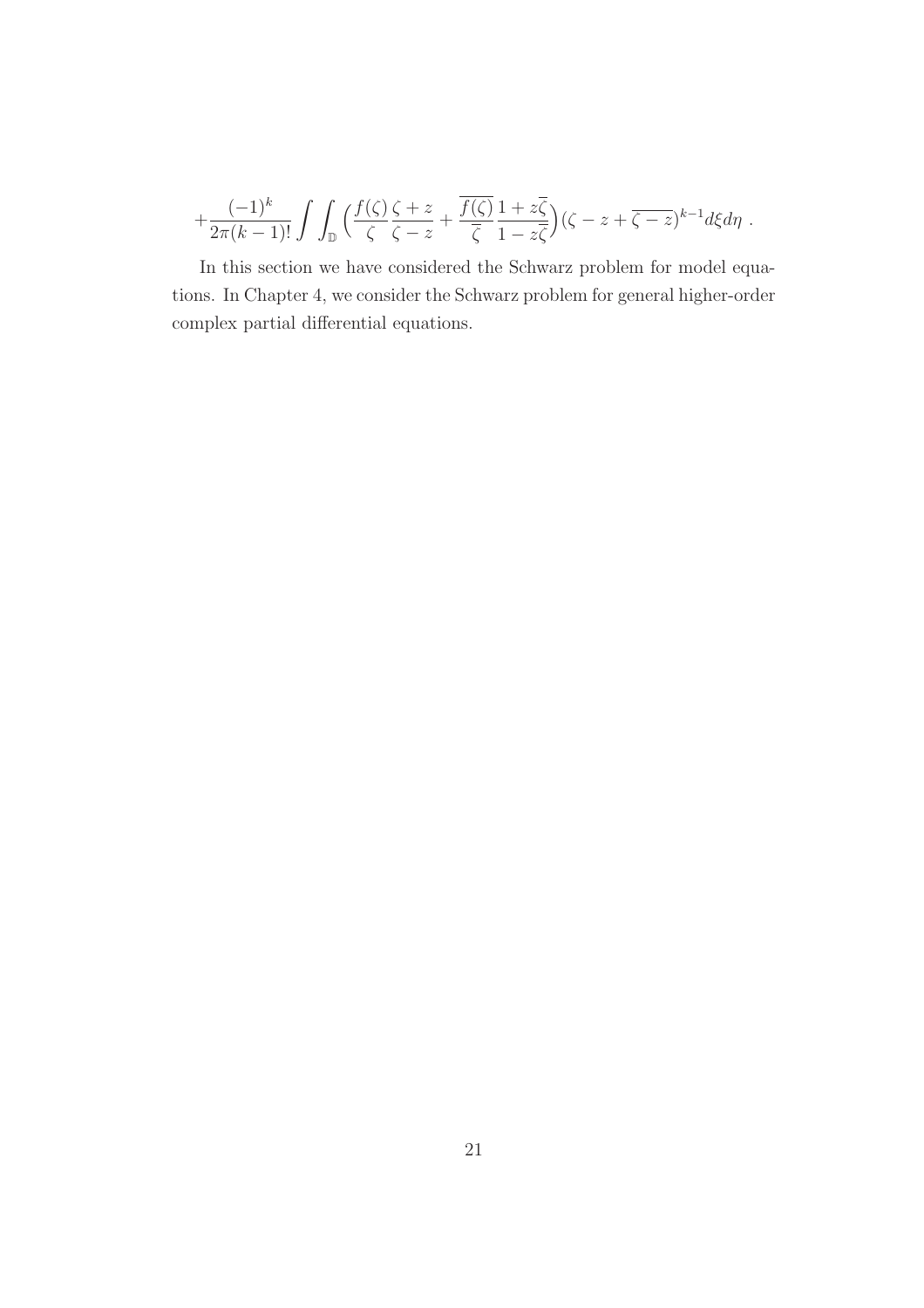# CHAPTER 3

# THE PROPERTIES OF  $\partial_z^k \widetilde{T}_k$

In this chapter, we discuss some properties of the linear operators

$$
\frac{\partial^k}{\partial z^k} \widetilde{T}_k f(z) = \frac{(-1)^k k}{\pi} \int \int \mathbb{D} \left[ \left( \frac{\zeta - z}{\zeta - z} \right)^{k-1} \frac{f(\zeta)}{(\zeta - z)^2} + \left( \frac{\zeta - z + \overline{\zeta - z}}{1 - z\overline{\zeta}} \overline{\zeta} - 1 \right)^{k-1} \frac{\overline{f(\zeta)}}{(1 - z\overline{\zeta})^2} \right] d\xi d\eta
$$

in  $L^p$  space. We call these operators  $\Pi_k$ . These operators are Calderon-Zygmund type operators. It is known that,  $\Pi_1$  has  $L^2$  norm 1, see [36] where it is called  $\Pi$ ,. Our aim is to prove the boundedness of the operators  $\Pi_k$  in  $L^p$ and particularly, to estimate the  $L^2$  norms of them. Firstly, these operators are decomposed into two parts. One of the parts is the higher-order strongly singular Pompeiu operator  $T_{-k,k}$ , which is extensively studied by Begehr and Hile in [14]. As given in Chapter 2, these operators are known to be bounded in  $L^p$   $(1 < p < \infty)$ , and unitary in the space  $L^2$ . The other part, denoted by  $P_k$ , is investigated in the space  $L^p$  and it is proved that they are bounded for  $1 \leq p \leq \infty$ , using Forelli-Rudin estimates and the well-known Schur's theorem. Next we give an estimate for the  $L^2$  norms of  $\Pi_k$ . Then, we discuss the compactness of the operators  $P_k$  from  $L^{p_1}$  to  $L^{p_2}$  for  $p_2 < p_1$ .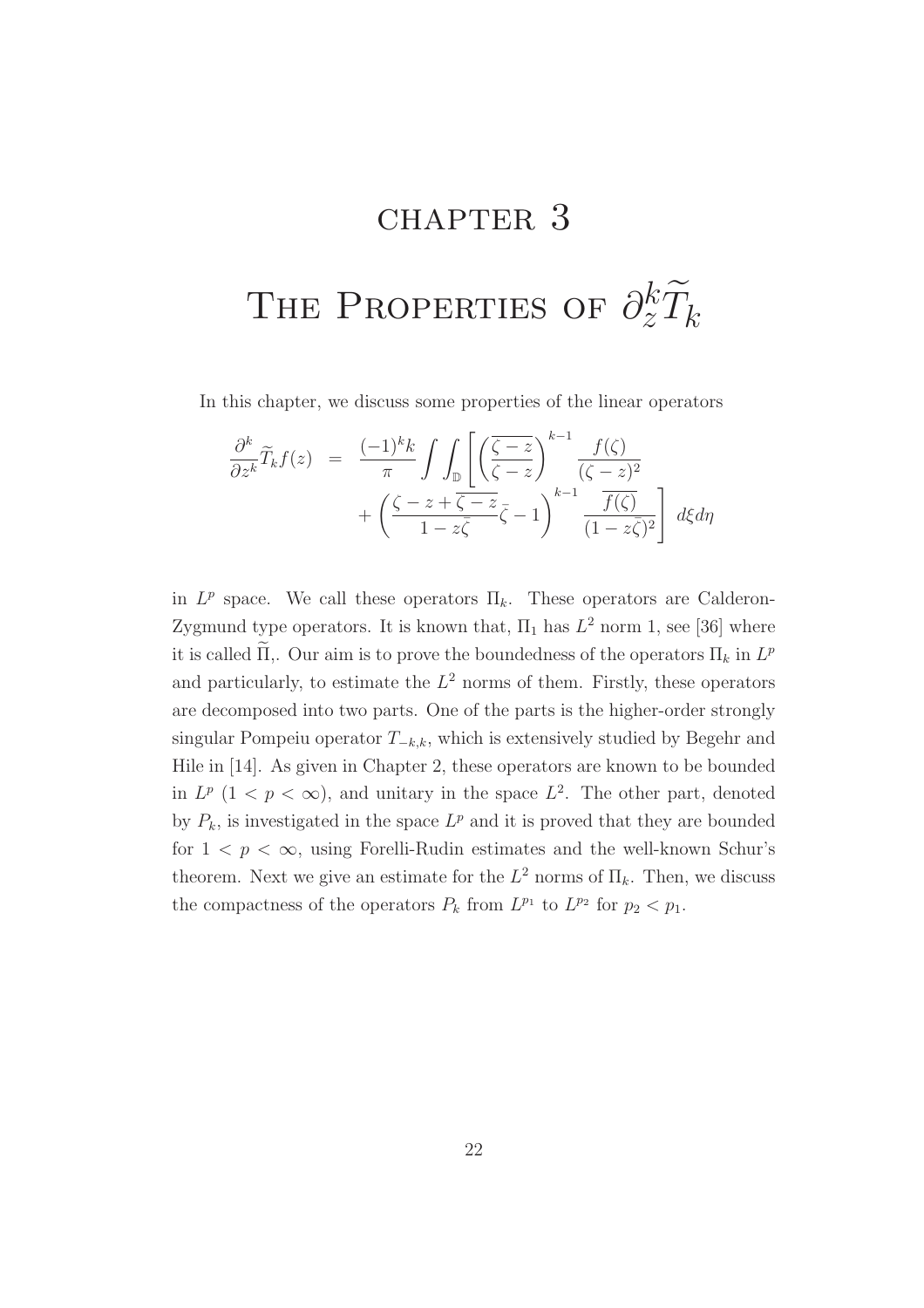## 3.1 Norm Estimates

#### 3.1.1 Preliminaries

In the proof of our norm estimates, one of the two facts we will use is given by the following theorem, usually called Schur's test, which is a very effective tool in proving the  $L^p$  boundedness of integral operators.

**Theorem 3.1.1.** (Schur) Let  $\mu$  be a positive measure on a measure space X. Let  $K(x, y)$  be a positive measurable function on  $X \times X$ , and let  $p > 1$  with 1 p  $+$ 1 q  $= 1$ . If there exists a positive constant C and a positive measurable function h on X such that

$$
\int_X K(x,y)h(y)^q d\mu(y) \leq Ch(x)^q
$$

and

$$
\int_X K(x,y)h(x)^p d\mu(x) \le Ch(y)^p
$$

for all x and y in X, then the integral operator

$$
Tf(x) = \int_X K(x, y) f(y) d\mu(y)
$$

is bounded on  $L^p(X, d\mu)$  with  $||T||_{L^p(X)} \leq C$ .

For the proof, see [38], [27] for example.

The second result we will use is due to Forelli-Rudin [24]. In their paper the above Schur's test is seen with  $C = a^{1/p}$  and  $C = b^{1/q}$  in the integral estimates, respectively. Before giving the following proposition, we introduce some general notation. Let  $\mathbb{C}^n$  denote the n dimensional complex space of all ordered *n*-tuples  $z = (z_1, \ldots, z_n)$  of complex numbers with the inner product

$$
\langle z,w\rangle=z_1\bar{w}_1+\ldots+z_n\bar{w}_n.
$$

 $\mathbb{B} = \{z \in \mathbb{C}^n : |z| = \langle z, z \rangle^{1/2} < 1\}$  is the unit ball of  $\mathbb{C}^n$ . The letter  $\nu$ shall denote the normalized Lebesgue measure on  $\mathbb{C}^n$ , so that  $\nu(\mathbb{B}) = 1$ .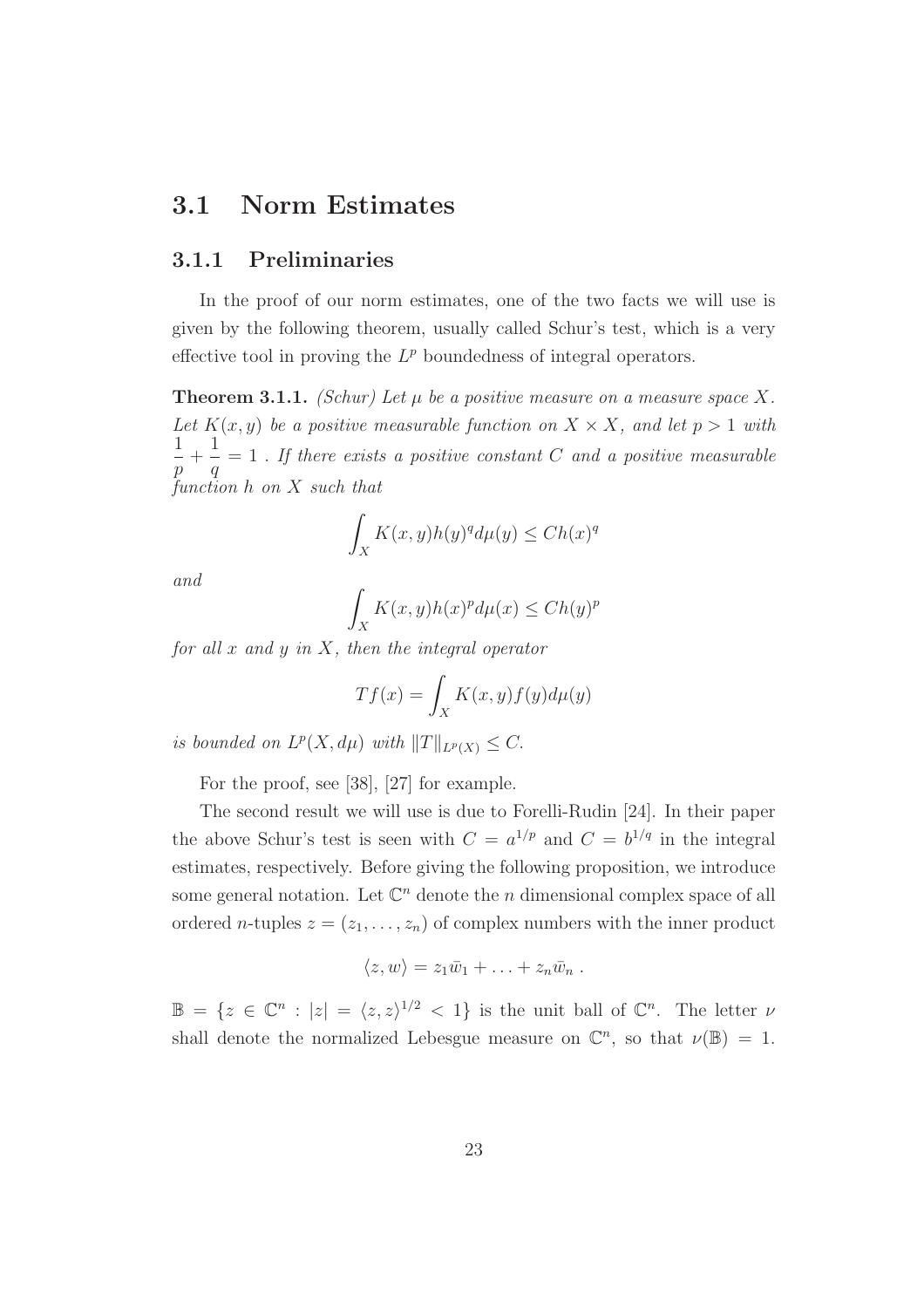Corresponding to a complex number

$$
s = \sigma + it \; (\sigma > -1, -\infty < t < \infty) \; ,
$$

a kernel  $K_s$  is defined by

$$
K_s(z, w) = \frac{(1 - |w|^2)^s}{(1 - \langle z, w \rangle)^{n+1+s}}
$$

where  $z, w \in \mathbb{B}$ . Note that, the kernel  $K_0$  is the Bergman kernel for  $\mathbb{B}$ . For  $z \in \mathbb{C}^n$ , the letter h will be used for the function  $h(z) = 1 - |z|^2$ . The following proposition gives estimates for certain integrals on B, which are denoted as Forelli-Rudin estimates in the literature. The generalizations of these type of estimates are given in the book of Rudin [32] as Proposition 1.4.10.

Proposition 3.1.2. [24] (a) If  $0 < c < 1 + \sigma$ , then

$$
\sup_{z \in \mathbb{B}} h^c(z) \int_{\mathbb{B}} |K_s(z, w)| h^{-c}(w) d\nu(w) = A(c, s, n)
$$

where  $A(c, s, n) = \frac{n! \Gamma(1 + \sigma - c) \Gamma(c)}{\Gamma(n+1+s)}$  $\prod_{r} \left( \frac{n+1+s}{2} \right)$  $\frac{1+s}{2}\bigg)\bigg\vert^2.$ (b) If  $0 < c + \sigma < 1 + \sigma$ , then sup  $w\bar{\in}\mathbb{B}$  $h^c(w)$ Z  $\int_{\mathbb{B}} |K_s(z,w)| h^{-c}(z) \, d\nu(z) = A(c+\sigma, s, n).$ 

(c) If  $\sigma > 0$ , then

$$
\sup_{w \in \mathbb{B}} \int_{\mathbb{B}} |K_s(z, w)| d\nu(z) = \frac{n! \Gamma(\sigma)}{|\Gamma(\frac{n+1+s}{2})|^2}.
$$

(d) If  $-\infty < t < \infty$ , then

$$
\sup \frac{1}{1+|\log h(z)|} \int_{\mathbb{B}} |K_{it}(z,w)| dv(w) = A_0,
$$

where  $A_0 =$ n!  $\sqrt{\Gamma\left(\frac{n+1+it}{2}\right)}$  $\frac{1+it}{2}\big)\big|^{2}$ .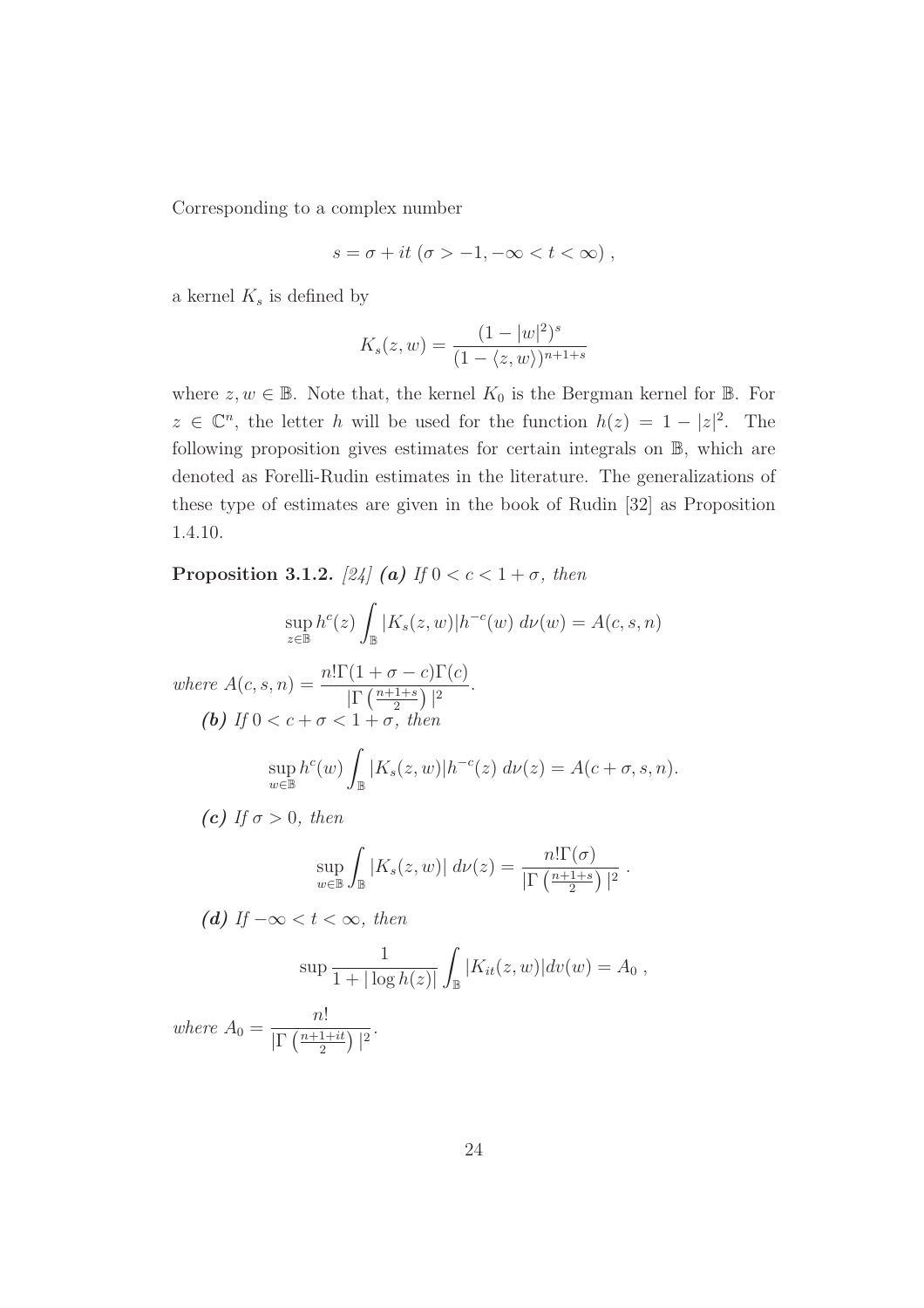In [24], Forelli and Rudin investigate a class of operators  $T_s$ , defined by

$$
T_s f(z) = {n+s \choose n} \int_{\mathbb{B}} K_s(z, w) f(w) d\nu(w) \qquad (z \in \mathbb{B}),
$$

which are induced by  $K_s$ . These operators are known as Bergman-type projections. They prove that, for  $1 \leq p < \infty$ ,  $T_s$  is a bounded linear operator on  $L^p(\mathbb{B})$  if and only if  $\text{Re}(1+s) > \frac{1}{s}$ p . This property is also observed by Begehr and Dzhuraev [11]. It is shown that [24], the theorem does not extend to the case  $p = \infty$ . Kolaski [29] prove that theorem for the weighted case and Choe [20] generalized the weighted case. Kaptanoğlu has defined and characterized extended Bergman projections from Lebesgue classes onto all Besov spaces, see [28].

#### 3.1.2 Main results

Before giving the proofs of the main results, we start with decomposing the operator  $\Pi_k$ 

$$
\Pi_k f(z) = T_{-k,k} f(z) + P_k f(z) ,
$$

where

$$
T_{-k,k}f(z) = \frac{(-1)^k k}{\pi} \int \int_{\mathbb{D}} \left(\frac{\overline{\zeta - z}}{\overline{\zeta - z}}\right)^{k-1} \frac{f(\zeta)}{(\overline{\zeta - z})^2} d\xi d\eta \tag{3.1}
$$

and

$$
P_k f(z) = \frac{(-1)^k k}{\pi} \int \int_{\mathbb{D}} \left( \frac{\overline{\zeta - z} + \zeta - z}{1 - z\overline{\zeta}} \overline{\zeta} - 1 \right)^{k-1} \frac{\overline{f(\zeta)}}{(1 - z\overline{\zeta})^2} d\xi d\eta . \tag{3.2}
$$

Our main results are the following theorems.

**Theorem 3.1.3.** Let f be a complex valued function in  $L^p(\mathbb{D})$  where  $1 < p < \infty$ . Then  $\prod_k f$  also belongs to  $L^p(\mathbb{D})$ , and there exists a constant  $C(k, p) > 0$  depending on p and k such that

$$
\|\Pi_k f\|_{L^p(\mathbb{D})} \le C(k, p) \|f\|_{L^p(\mathbb{D})}
$$

holds.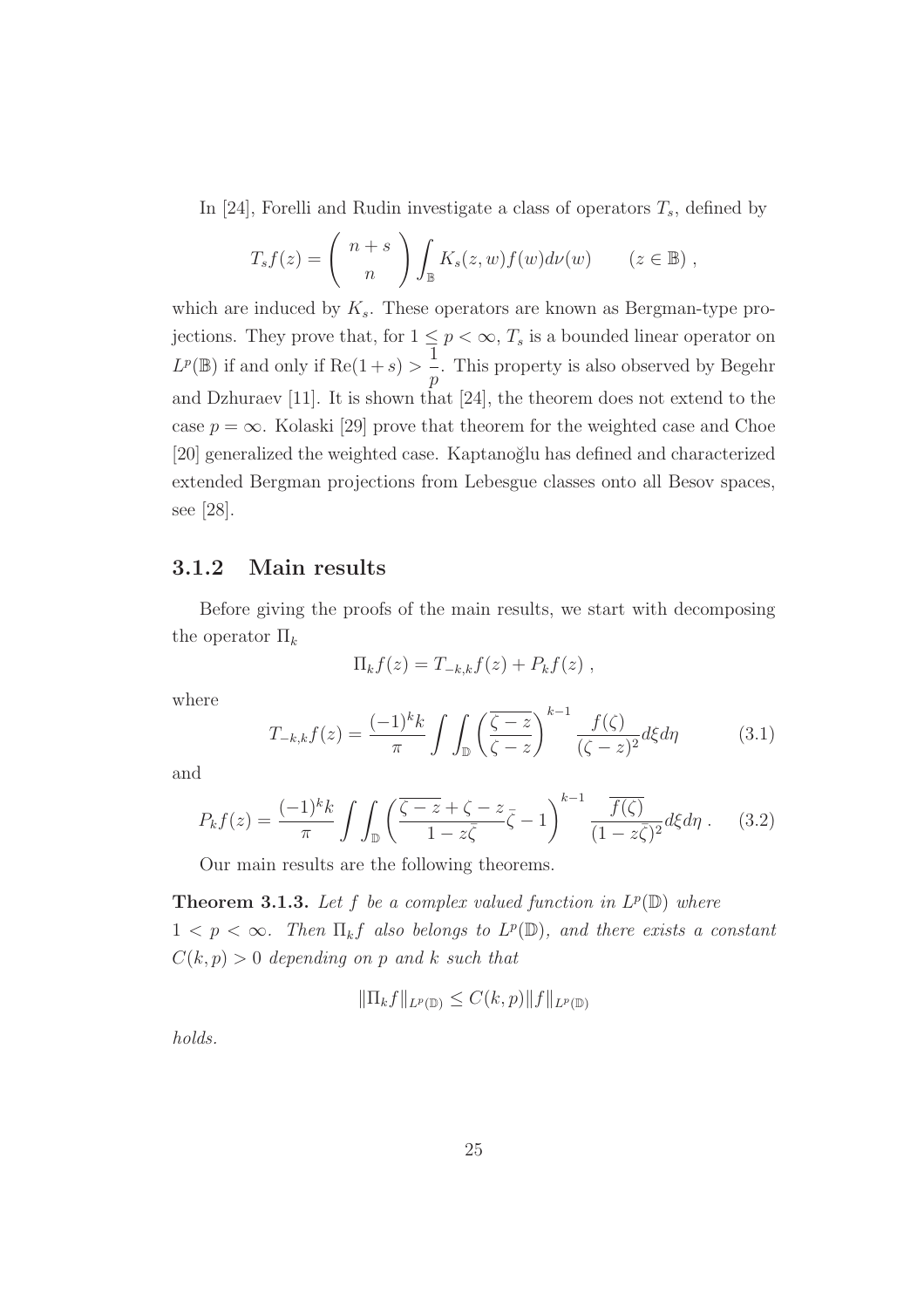*Proof.* Let us start with the operator  $P_k$ ,

$$
P_k f(z) = \frac{(-1)^k k}{\pi} \int \int_{\mathbb{D}} \left( \frac{\overline{\zeta - z} + \zeta - z}{1 - z\overline{\zeta}} \overline{\zeta} - 1 \right)^{k-1} \frac{\overline{f(\zeta)}}{(1 - z\overline{\zeta})^2} d\xi d\eta
$$
  
= 
$$
\frac{(-1)^k k}{\pi} \int \int_{\mathbb{D}} \left( \frac{|\zeta|^2 - 1 + \overline{\zeta}(\overline{\zeta} - \overline{z})}{1 - z\overline{\zeta}} \right)^{k-1} \frac{\overline{f(\zeta)}}{(1 - z\overline{\zeta})^2} d\xi d\eta.
$$

Taking the absolute value of both sides,

$$
|P_k f(z)| \leq \frac{k}{\pi} \int \int_{\mathbb{D}} \frac{||\zeta|^2 - 1 + \bar{\zeta}(\bar{\zeta} - \bar{z})|^{k-1}}{|1 - z\bar{\zeta}|^{k+1}} |f(\zeta)| d\xi d\eta
$$
  

$$
\leq \frac{k}{\pi} \int \int_{\mathbb{D}} \frac{((1 - |\zeta|^2) + |\zeta||\zeta - z|)^{k-1}}{|1 - z\bar{\zeta}|^{k+1}} |f(\zeta)| d\xi d\eta
$$

holds. Using the binomial theorem we have

$$
|P_k f(z)| \leq \frac{k}{\pi} \int \int_{\mathbb{D}} \frac{\sum_{m=0}^{k-1} {k-1 \choose m} (1-|\zeta|^2)^m (|\zeta||\zeta-z|)^{k-1-m}}{|1-z\overline{\zeta}|^{k+1}} |f(\zeta)| d\xi d\eta,
$$

and by the fact that  $\zeta - z$  $\overline{1-z\overline{\zeta}}$  $\begin{array}{c} \begin{array}{c} \begin{array}{c} \end{array} \\ \begin{array}{c} \end{array} \end{array} \end{array}$  $\leq 1$  for  $|z| \leq 1$ ,  $|\zeta| < 1$ , we obtain

$$
|P_k f(z)| \leq \frac{k}{\pi} \int \int_{\mathbb{D}} \frac{\sum_{m=0}^{k-1} {k-1 \choose m} (1-|\zeta|^2)^m |1-z\bar{\zeta}|^{k-1-m}}{|1-z\bar{\zeta}|^{k+1}} |f(\zeta)| d\xi d\eta
$$

$$
= \frac{k}{\pi} \sum_{m=0}^{k-1} {k-1 \choose m} \int \int_{\mathbb{D}} \frac{(1-|\zeta|^2)^m}{|1-z\bar{\zeta}|^{m+2}} |f(\zeta)| d\xi d\eta.
$$
(3.3)

Letting  $0 < a < \min\{1+m,$ 1  $p-1$ },  $m = 0, 1, \ldots, k - 1$  we have

$$
|P_k f(z)|
$$
  
\n
$$
\leq \frac{k}{\pi} \sum_{m=0}^{k-1} {k-1 \choose m} \int \int_{\mathbb{D}} \frac{(1-|\zeta|^2)^m (1-|\zeta|^2)^{-a/q} (1-|\zeta|^2)^{a/q}}{|1-z\overline{\zeta}|^{m+2}} |f(\zeta)| d\xi d\eta,
$$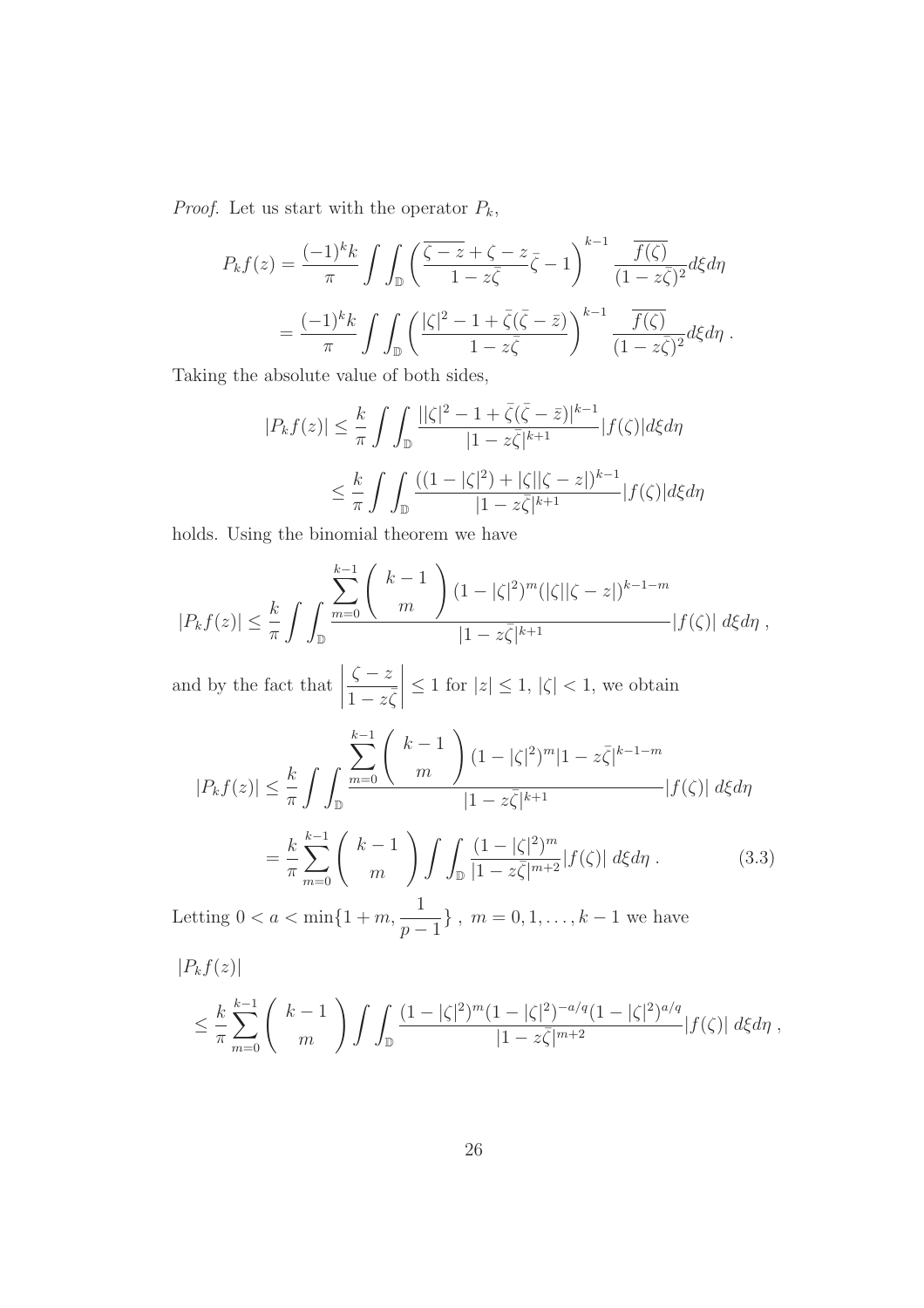where  $\frac{1}{1}$ p  $+$ 1 q  $= 1.$  Applying Hölder's inequality to the integral we get

$$
|P_{k}f(z)| \leq k \sum_{m=0}^{k-1} {k-1 \choose m} \frac{1}{\pi} \left( \int \int_{\mathbb{D}} \frac{(1-|\zeta|^{2})^{m} (1-|\zeta|^{2})^{-a}}{|1-z\bar{\zeta}|^{m+2}} d\xi d\eta \right)^{1/q}
$$

$$
\times \left( \int \int_{\mathbb{D}} \frac{(1-|\zeta|^{2})^{m} (1-|\zeta|^{2})^{pa/q}}{|1-z\bar{\zeta}|^{m+2}} |f(\zeta)|^{p} d\xi d\eta \right)^{1/p}.
$$

Using the Hölder's inequality for the summation leads to

$$
|P_k f(z)| \le k \left(\sum_{m=0}^{k-1} {k-1 \choose m} \frac{1}{\pi} \int \int_{\mathbb{D}} \frac{(1-|\zeta|^2)^m (1-|\zeta|^2)^{-a}}{|1-z\bar{\zeta}|^{m+2}} d\xi d\eta \right)^{1/q}
$$
  

$$
\times \left(\sum_{m=0}^{k-1} {k-1 \choose m} \frac{1}{\pi} \int \int_{\mathbb{D}} \frac{(1-|\zeta|^2)^m (1-|\zeta|^2)^{pa/q}}{|1-z\bar{\zeta}|^{m+2}} |f(\zeta)|^p d\xi d\eta \right)^{1/p},
$$
  
or  

$$
|P_k f(z)| \le k \left(\sum_{m=0}^{k-1} {k-1 \choose m} \frac{1}{\pi} \int \int_{\mathbb{D}} \frac{(1-|\zeta|^2)^{m-a}}{|1-z\bar{\zeta}|^{m+2}} d\xi d\eta \right)^{1/q}
$$
  

$$
\times \left(\sum_{m=0}^{k-1} {k-1 \choose m} \frac{1}{\pi} \int \int_{\mathbb{D}} \frac{(1-|\zeta|^2)^{m+pa/q}}{|1-z\bar{\zeta}|^{m+2}} |f(\zeta)|^p d\xi d\eta \right)^{1/p}.
$$

Since  $\frac{1}{1}$  $\pi$  $dxdy$  is the normalized measure in  $D$ , using Proposition 3.2.2 part (a) with

$$
0 < a < 1 + m \,, \ m = 0, 1, \dots, k - 1
$$

we get

$$
|P_k f(z)|^p \le k^p \left(\sum_{m=0}^{k-1} {k-1 \choose m} C_1(m, a) (1-|z|^2)^{-a}\right)^{p/q}
$$
  
 
$$
\times \left(\sum_{m=0}^{k-1} {k-1 \choose m} \frac{1}{\pi} \int \int_{\mathbb{D}} \frac{(1-|\zeta|^2)^{m+pa/q}}{|1-z\overline{\zeta}|^{m+2}} |f(\zeta)|^p d\xi d\eta\right)
$$
  
=  $k^p \left(\sum_{m=0}^{k-1} {k-1 \choose m} C_1(m, a)\right)^{p/q} (1-|z|^2)^{-ap/q}$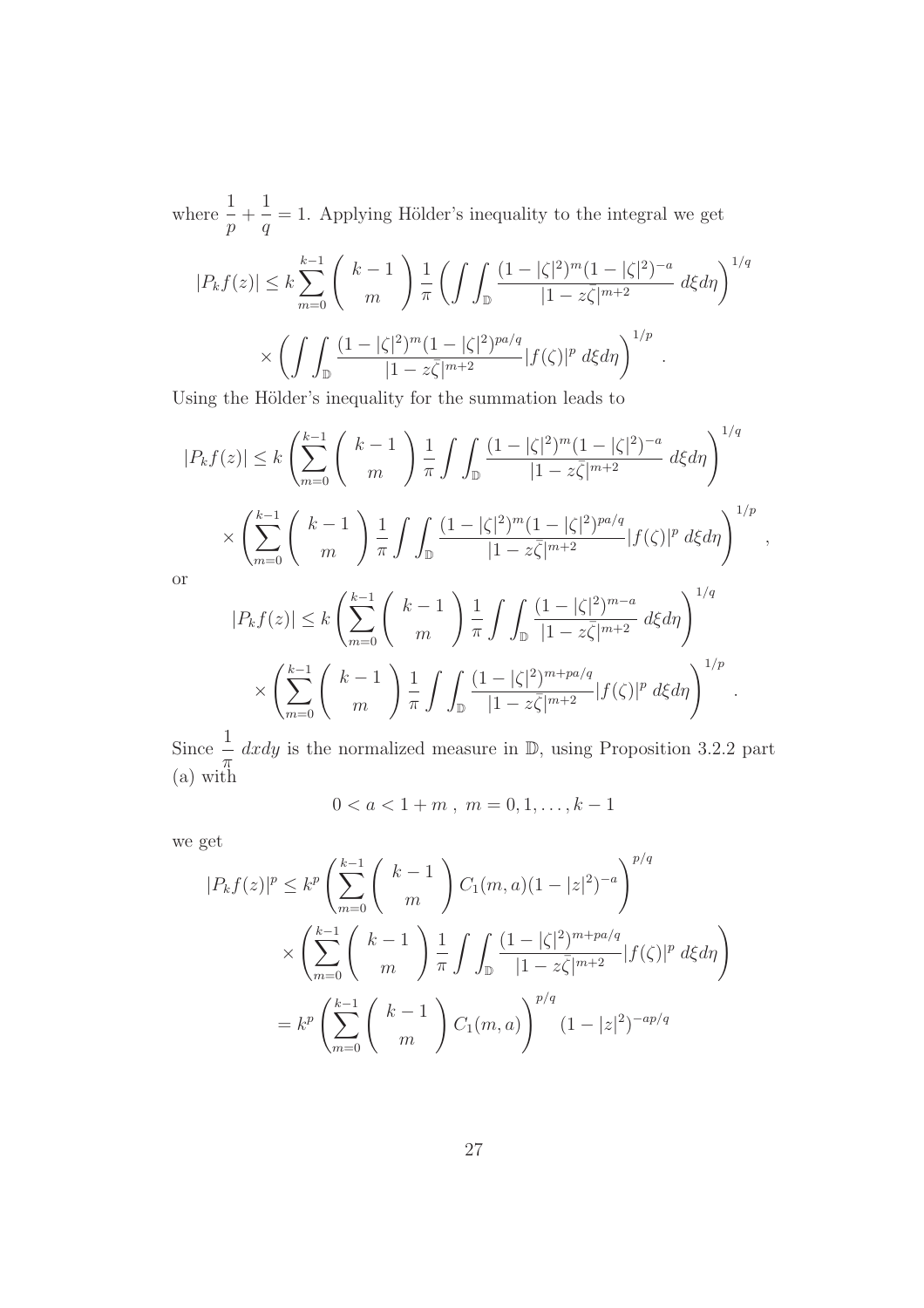$$
\times \left( \sum_{m=0}^{k-1} \binom{k-1}{m} \frac{1}{\pi} \int \int_{\mathbb{D}} \frac{(1-|\zeta|^2)^{m+pa/q}}{|1-z\overline{\zeta}|^{m+2}} |f(\zeta)|^p d\xi d\eta \right) ,
$$
  
 
$$
\Gamma(1+m-a)\Gamma(a)
$$

where  $C_1(m, a) = \frac{\Gamma(1+m-a)\Gamma(a)}{\Gamma^2(\frac{m+2}{2})}$  $\frac{+2}{2}$ . Integrating both sides of this inequality we have

$$
\int \int_{\mathbb{D}} |P_k f(z)|^p dx dy \leq k^p \left( \sum_{m=0}^{k-1} {k-1 \choose m} C_1(m, a) \right)^{p/q}
$$

$$
\times \left( \sum_{m=0}^{k-1} {k-1 \choose m} \int \int_{\mathbb{D}} (1 - |z|^2)^{-pa/q}
$$

$$
\times \frac{1}{\pi} \int \int_{\mathbb{D}} \frac{(1 - |\zeta|^2)^{m+pa/q}}{|1 - z\overline{\zeta}|^{m+2}} |f(\zeta)|^p d\xi d\eta dx dy \right) ,
$$

and utilizing Fubini Theorem we obtain

$$
\int \int_{\mathbb{D}} |P_k f(z)|^p dx dy \leq k^p \left( \sum_{m=0}^{k-1} {k-1 \choose m} C_1(m, a) \right)^{p/q}
$$

$$
\times \left( \sum_{m=0}^{k-1} {k-1 \choose m} \int \int_{\mathbb{D}} (1-|\zeta|^2)^{pa/q} |f(\zeta)|^p
$$

$$
\times \frac{1}{\pi} \int \int_{\mathbb{D}} \frac{(1-|\zeta|^2)^m (1-|z|^2)^{-pa/q}}{|1-z\overline{\zeta}|^{m+2}} dx dy d\zeta d\eta \right).
$$

Applying Proposition 3.2.2 part (b) for

$$
0 < \frac{pa}{q} + m < 1 + m \quad , m = 0, 1, \dots, k - 1 \; ,
$$

we get

$$
\iint_{\mathbb{D}} |P_k f(z)|^p dx dy
$$
\n
$$
\leq k^p \left( \sum_{m=0}^{k-1} {k-1 \choose m} C_1(m, a) \right)^{p/q}
$$
\n
$$
\times \left( \sum_{m=0}^{k-1} {k-1 \choose m} C_2(m, a) \right) \int \int_{\mathbb{D}} |f(\zeta)|^p d\xi d\eta,
$$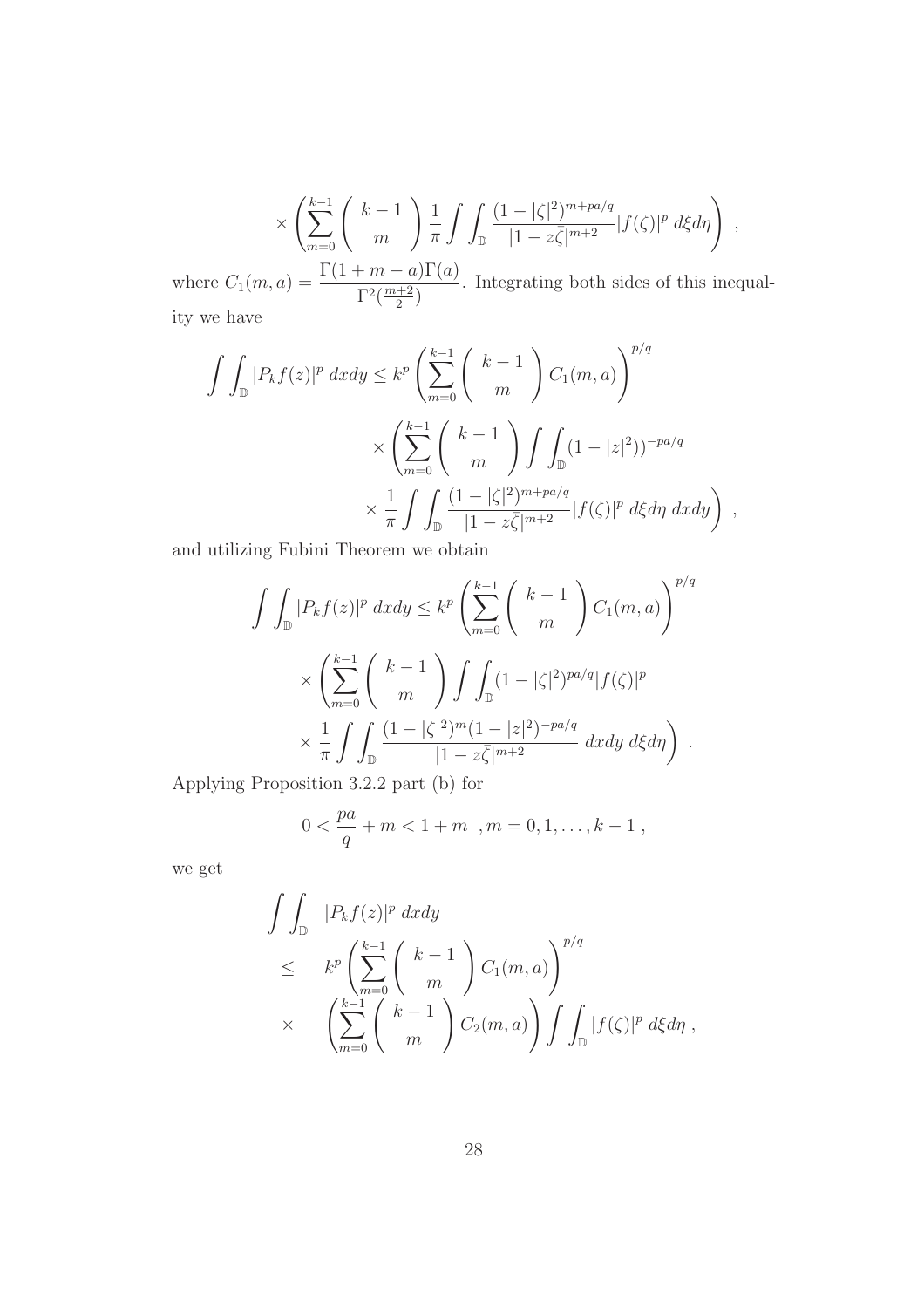where  $C_2(m, a) =$  $\Gamma(1-\frac{pa}{a})$  $\frac{pq}{q}$ )  $\Gamma(\frac{pa}{q} + m)$  $\Gamma^2(\frac{m+2}{2})$  $\frac{+2}{2}$ . Thus

$$
\left(\int\int_{\mathbb{D}}|P_kf(z)|^p\,dxdy\right)^{\frac{1}{p}} \leq k\left(\sum_{m=0}^{k-1}\binom{k-1}{m}C_1(m,a)\right)^{1/q}
$$

$$
\times\left(\sum_{m=0}^{k-1}\binom{k-1}{m}C_2(m,a)\right)^{1/p}\left(\int\int_{\mathbb{D}}|f(z)|^p\,d\xi d\eta\right)^{1/p}.
$$

Now, for

$$
N(k,p) = k \left( \sum_{m=0}^{k-1} {k-1 \choose m} C_1(m,a) \right)^{1/q} \left( \sum_{m=0}^{k-1} {k-1 \choose m} C_2(m,a) \right)^{1/p}
$$

we have

$$
||P_k f||_{L^p(\mathbb{D})} \le N(k, p) ||f||_{L^p(\mathbb{D})}. \tag{3.4}
$$

Since

$$
\|\Pi_k f\|_{L^p(\mathbb{D})} \le \|T_{-k,k} f\|_{L^p(\mathbb{D})} + \|P_k f\|_{L^p(\mathbb{D})},
$$

using the Theorem 2.1.10, we obtain

$$
\|\Pi_k f\|_{L^p(\mathbb{D})} \le (M(p) + N(k, p)) \|f\|_{L^p(\mathbb{D})} \n= C(k, p) \|f\|_{L^p(\mathbb{D})} .
$$

**Theorem 3.1.4.**  $\Pi_k$  is a bounded operator on  $L^2(\mathbb{D})$  with norm less than or equal to

$$
1 + k\Gamma\left(\frac{1}{2}\right) \sum_{m=0}^{k-1} \left(\begin{array}{c}k-1\\m\end{array}\right) \frac{\Gamma(m+\frac{1}{2})}{\Gamma^2(\frac{m+2}{2})}.
$$

*Proof.* For  $p = 2$ , we have  $0 < a < 1$ ,  $m = 0, 1, \ldots, k - 1$ . Repeating the computations above, we find

$$
\int\int_{\mathbb{D}}|P_kf(z)|^2\ dxdy
$$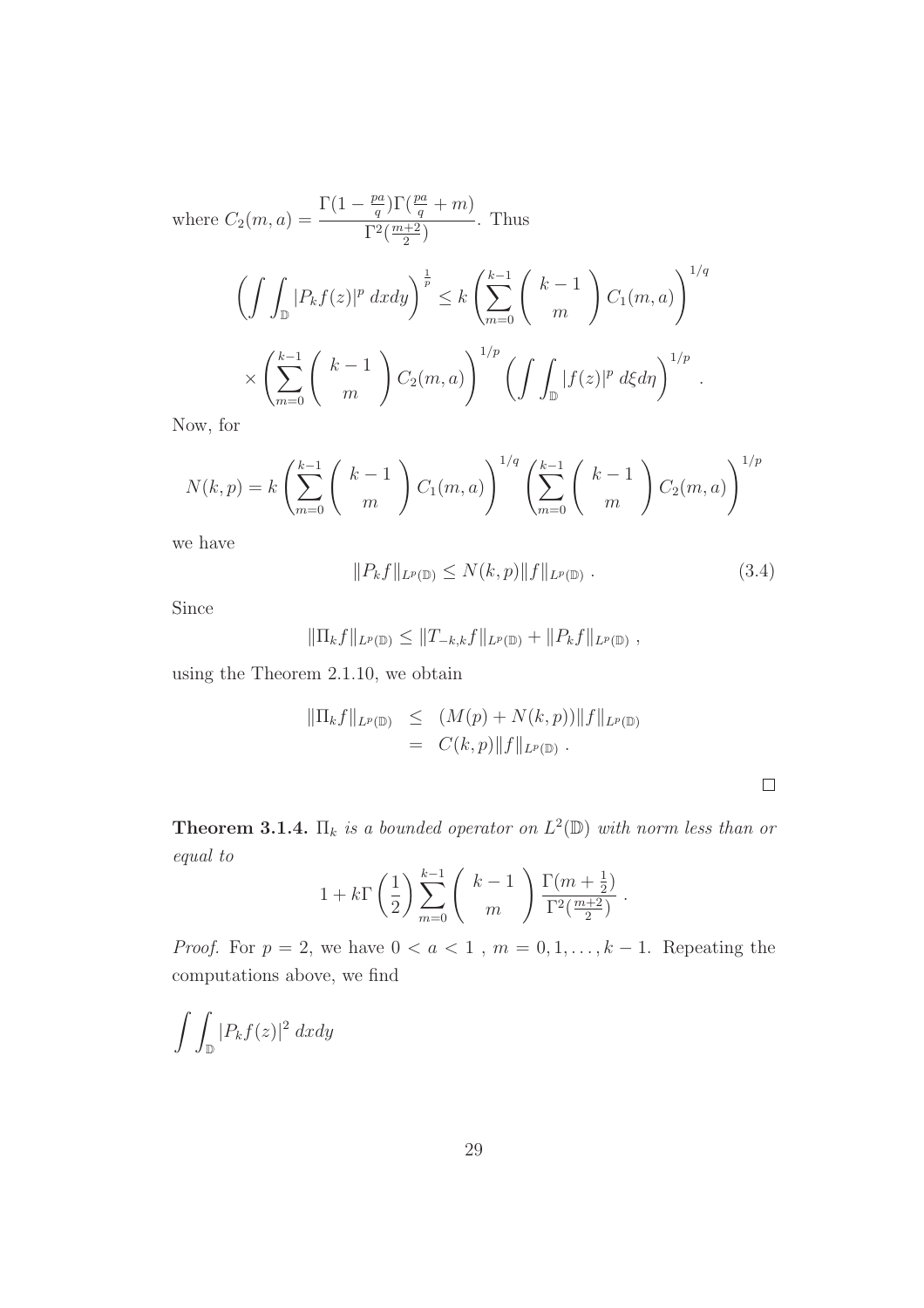$$
\leq \left(k\sum_{m=0}^{k-1} {k-1 \choose m} A(m,a)\right) \left(k\sum_{m=0}^{k-1} {k-1 \choose m} B(m,a)\right)
$$
  
 
$$
\times \int \int_{\mathbb{D}} |f(\zeta)|^2 d\xi d\eta,
$$

where

$$
A(m,a) = \frac{\Gamma(a)\Gamma(1+m-a)}{\Gamma^2(\frac{m+2}{2})}
$$
 and 
$$
B(m,a) = \frac{\Gamma(1-a)\Gamma(m+a)}{\Gamma^2(\frac{m+2}{2})}
$$
.

If 
$$
a = \frac{1}{2}
$$
, then  $A(m, \frac{1}{2}) = B(m, \frac{1}{2})$  and  
\n
$$
(C(k))^2 = \left(k \sum_{m=0}^{k-1} {k-1 \choose m} A(m, \frac{1}{2})\right)^2
$$
\n
$$
= \left(k \sum_{m=0}^{k-1} {k-1 \choose m} \frac{\Gamma(\frac{1}{2})\Gamma(m+\frac{1}{2})}{\Gamma^2(\frac{m+2}{2})}\right)^2
$$

assumes its minimum value. Thus

$$
||P_k f||_{L^2(\mathbb{D})} \leq C(k) ||f||_{L^2(\mathbb{D})}
$$

which completes the proof.

# 3.2 Compactness of the Operators  $P_k$

In this section we prove that the operators

$$
P_k f(z) = \frac{(-1)^k k}{\pi} \int \int_{\mathbb{D}} \left( \frac{\overline{\zeta - z} + \zeta - z}{1 - z\overline{\zeta}} \overline{\zeta} - 1 \right)^{k-1} \frac{\overline{f(\zeta)}}{(1 - z\overline{\zeta})^2} d\xi d\eta.
$$

are compact from  $L^{p_1}(\mathbb{D})$  to  $L^{p_2}(\mathbb{D})$  where  $p_2 < p_1$ .

Let us define the operators

$$
P_{k,r}f(z) = \frac{(-1)^k k}{\pi} \int \int_{r\mathbb{D}} \left( \frac{\overline{\zeta - z} + \zeta - z}{1 - z\overline{\zeta}} \overline{\zeta} - 1 \right)^{k-1} \frac{\overline{f(z)}}{(1 - z\overline{\zeta})^2} d\xi d\eta,
$$

 $\Box$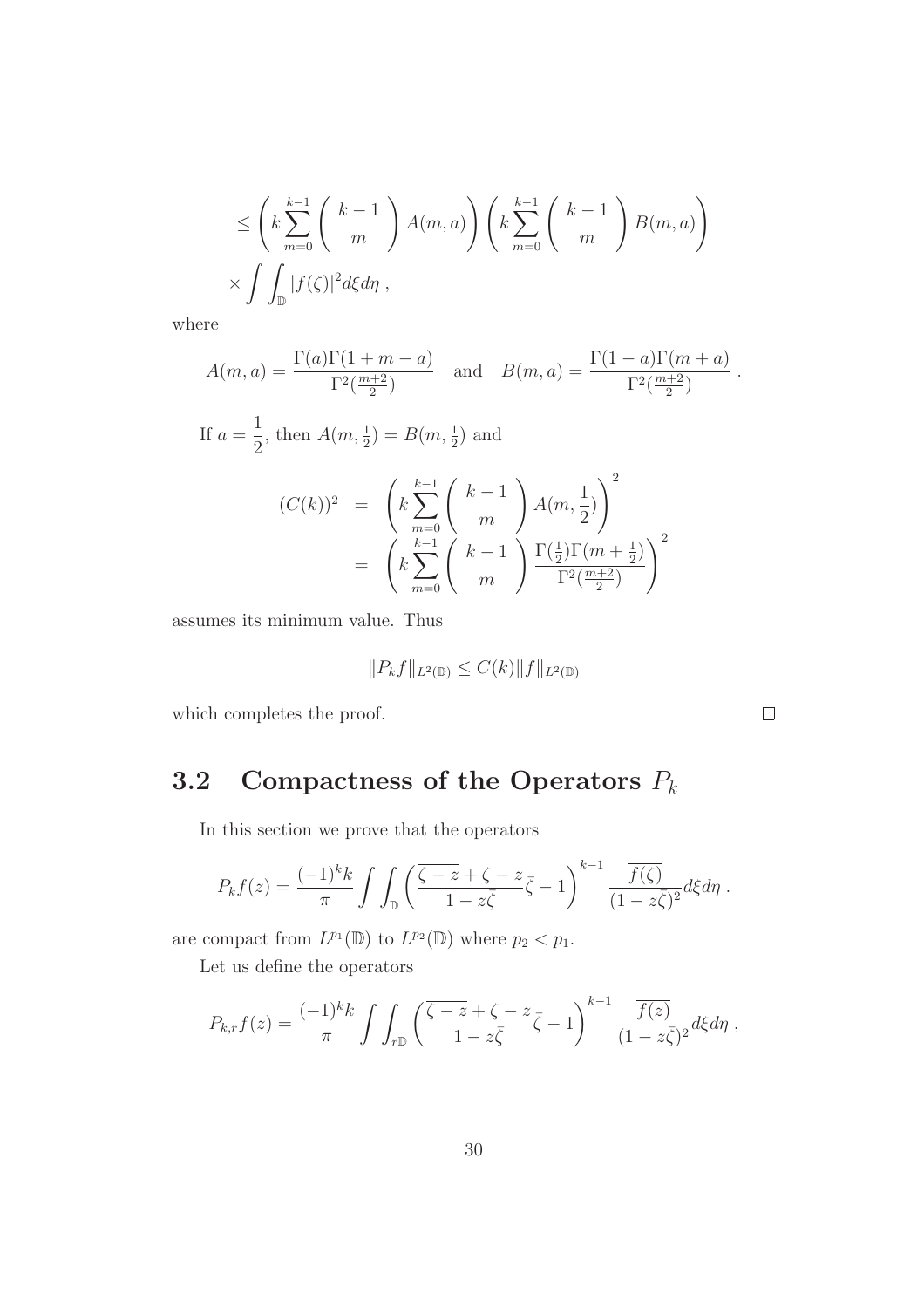for  $f \in L^p(\mathbb{D})$ ,  $z \in \mathbb{D}$ , where  $r\mathbb{D} = \{z \in \mathbb{C} : |z| < r\}$  for fixed  $r \in (0,1)$  and  $k \in \mathbb{N}$ . Since

$$
||P_{k,r}f||_{L^p(\mathbb{D})} \leq ||P_kf||_{L^p(\mathbb{D})} \leq N(k,p)||f||_{L^p(\mathbb{D})}
$$

holds for  $1 < p < \infty$  in (3.4), the operators  $P_{k,r}$  is a sequence of bounded operators in  $L^p(\mathbb{D})$  for  $1 < p < \infty$ .

In the sequel we will utilize the following lemma from Conway [21], Page 177 Ex. 7.

**Lemma 3.2.1.** Suppose  $1 < p < \infty$  and  $K(z, w)$  is a measurable function on  $\mathbb{D} \times \mathbb{D}$  such that

$$
\int\int_{\mathbb{D}}\left(\int\int_{\mathbb{D}}|K(z,w)|^{p}dA(w)\right)^{q-1}dA(z)<\infty
$$

for  $1/p + 1/q = 1$ . Then the integral operator T defined by

$$
Tf(w) = \int \int_{\mathbb{D}} K(z, w) f(z) dA(z)
$$

is compact on  $L^p(\mathbb{D})$ , where dA denote the Lebesque measure on the unit disc D.

It can be easily seen that for the original operator  $P_k$ , Lemma 3.2.1 is not applicable. That is why we first prove that the operators  $P_{k,r}$  are compact in  $L^p(\mathbb{D})$  for  $1 < p < \infty$ ,  $0 < r < 1$ .

**Lemma 3.2.2.** The operators  $P_{k,r}$  are compact on  $L^p(\mathbb{D})$  for  $1 < p < \infty$  and for fixed  $r \in (0, 1)$ .

*Proof.* The operator  $P_{k,r}f$  is of the form

$$
P_{k,r}f(z) = \frac{1}{\pi} \int \int_{\mathbb{D}} K(z,\zeta) \overline{f(\zeta)} d\xi d\eta,
$$

where

$$
K(z,\zeta) = (-1)^k k \left( \frac{\overline{\zeta - z} + \zeta - z}{1 - z\overline{\zeta}} - 1 \right)^{k-1} \frac{\chi_{r\mathbb{D}}(\zeta)}{(1 - z\overline{\zeta})^2}
$$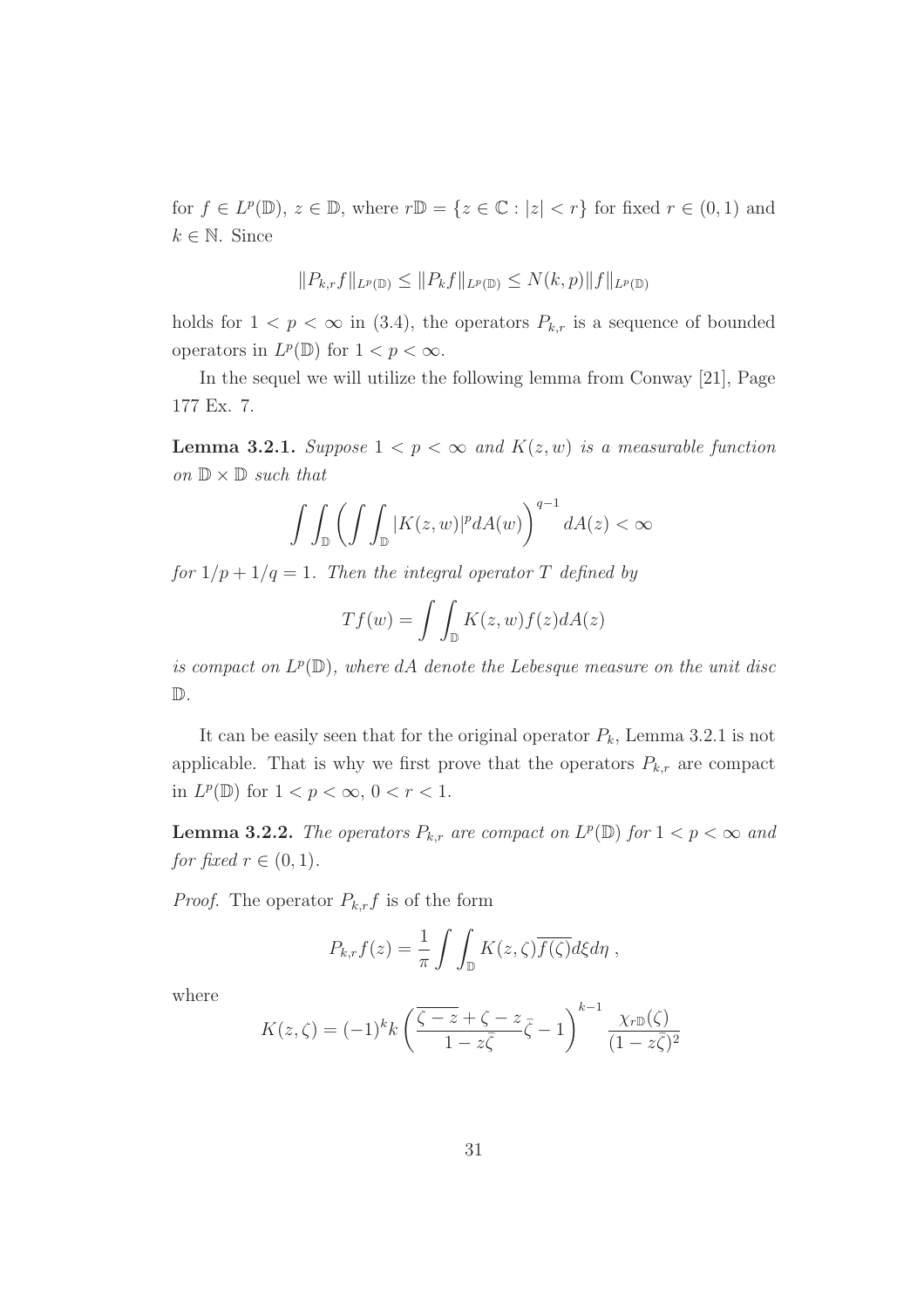with the characteristic function

$$
\chi_{r\mathbb{D}}(\zeta) = \begin{cases} 1 & \text{if } \zeta \in r\mathbb{D}, \\ 0 & \text{if } \zeta \notin r\mathbb{D}. \end{cases}
$$

Making the calculations similar to those in Theorem 3.1.3 and using Hölder's inequality, we have the following estimate for  $|K(z,\zeta)|^p$ .

$$
|K(z,\zeta)|^p \leq \left(k\sum_{m=0}^{k-1} {k-1 \choose m} \frac{(1-|\zeta|^2)^m}{|1-z\bar{\zeta}|^{m+2}}\right)^p
$$
  

$$
\leq k^p \left(\sum_{m=0}^{k-1} {k-1 \choose m}\right)^{p/q} \left(\sum_{m=0}^{k-1} {k-1 \choose m} \frac{(1-|\zeta|^2)^{mp}}{|1-z\bar{\zeta}|^{mp+2p}}\right)
$$
  

$$
= C(k) \left(\sum_{m=0}^{k-1} {k-1 \choose m} \frac{(1-|\zeta|^2)^{mp}}{|1-z\bar{\zeta}|^{mp+2p}}\right)
$$

for a generic constant  $C(k)$ . Then we have

$$
\frac{1}{\pi} \int \int_{\mathbb{D}} \left( \frac{1}{\pi} \int \int_{\mathbb{D}} |K(z,\zeta)|^p dx dy \right)^{q-1} d\xi d\eta
$$
\n
$$
= \frac{1}{\pi} \int \int_{r\mathbb{D}} \left( \frac{1}{\pi} \int \int_{\mathbb{D}} |K(z,\zeta)|^p dx dy \right)^{q-1} d\xi d\eta
$$
\n
$$
\leq C(k) \frac{1}{\pi} \int \int_{r\mathbb{D}} \left( \sum_{m=0}^{k-1} {k-1 \choose m} \frac{1}{\pi} \int \int_{\mathbb{D}} \frac{(1-|\zeta|^2)^{mp}}{|1-z\overline{\zeta}|^{mp+2p}} dx dy \right)^{q-1} d\xi d\eta
$$
\n
$$
= C(k) \frac{1}{\pi} \int \int_{r\mathbb{D}} \left( \sum_{m=0}^{k-1} {k-1 \choose m} (1-|\zeta|^2)^{2-2p} \times \frac{1}{\pi} \int \int_{\mathbb{D}} \frac{(1-|\zeta|^2)^{mp+2p-2}}{|1-z\overline{\zeta}|^{mp+2p}} dx dy \right)^{q-1} d\xi d\eta
$$

Now by part  $(c)$  of the Proposition 3.1.2 to the inner integral we get,

$$
\frac{1}{\pi}\int\int_{\mathbb{D}}\left(\frac{1}{\pi}\int\int_{\mathbb{D}}|K(z,\zeta)|^{p}dxdy\right)^{q-1}d\xi d\eta\leq
$$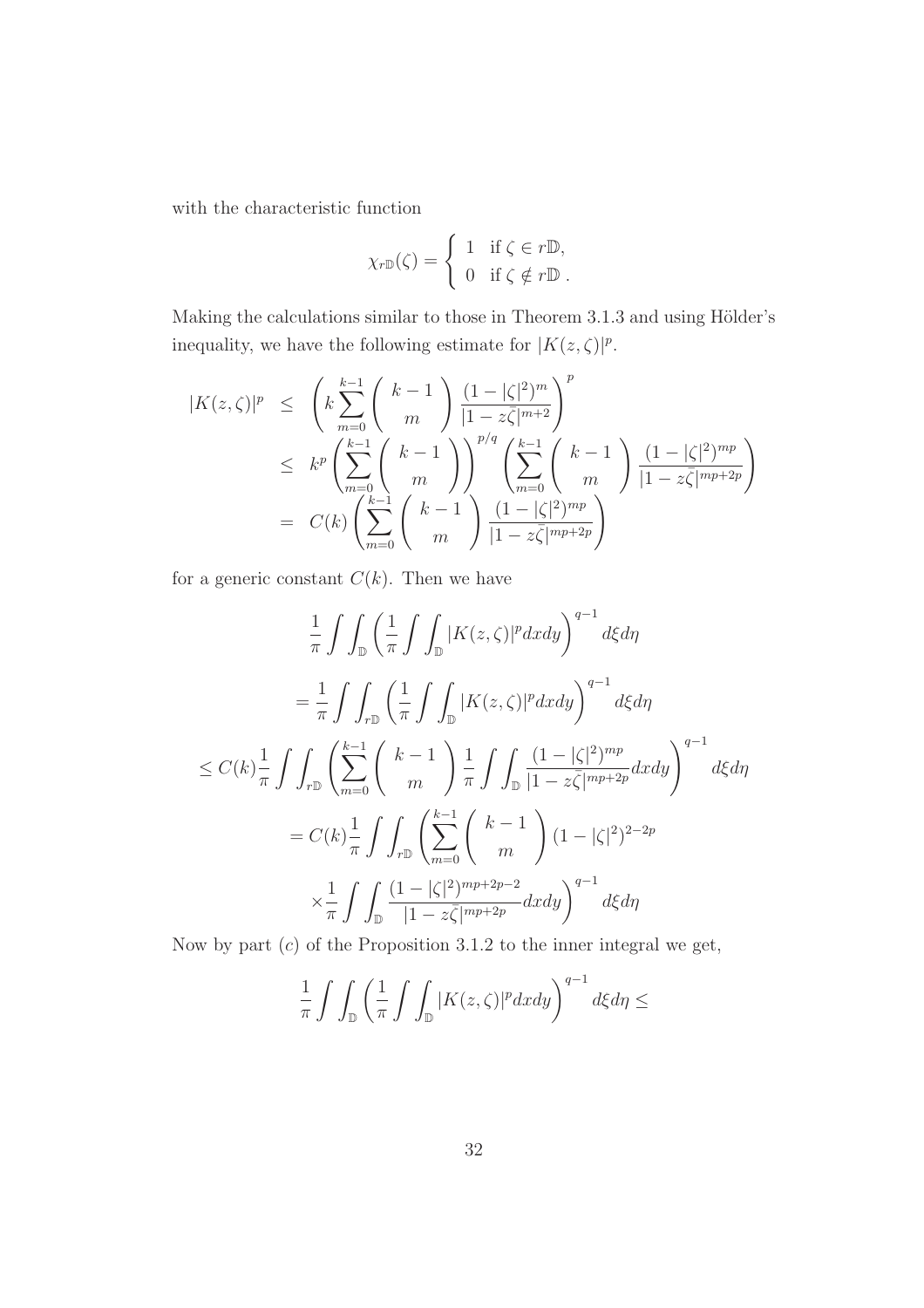$$
\leq C(k) \int \int_{r}^{\infty} \left( \sum_{m=0}^{k-1} {k-1 \choose m} C_1(m)(1-|\zeta|^2)^{2-2p} \right)^{q-1} d\xi d\eta
$$
  

$$
\leq C(k) \int \int_{r}^{\infty} (1-|\zeta|^2)^{\frac{2-2p}{p-1}} d\xi d\eta
$$

since  $q - 1 = 1/(p - 1)$ . Thus the inequality

$$
\frac{1}{\pi} \int \int_{\mathbb{D}} \left( \frac{1}{\pi} \int \int_{\mathbb{D}} |K(z,\zeta)|^p dx dy \right)^{q-1} d\xi d\eta \le C(k) \int_0^{2\pi} \int_0^r \frac{t dt d\theta}{\pi (1-t^2)^2} < \infty
$$

is obtained which shows that  $P_{k,r}$  are compact on  $L^p(\mathbb{D})$  by Lemma 3.2.1.  $\Box$ 

**Lemma 3.2.3.** The operators  $P_{k,r}$  are compact operators from  $L^{p_1}(\mathbb{D})$  to  $L^{p_2}(\mathbb{D})$  whenever  $p_2 < p_1$ .

*Proof.* It is known that the canonical imbedding  $i_{p_1p_2}: L^{p_1}(\mathbb{D}) \to L^{p_2}(\mathbb{D})$  with  $p_2 < p_1$  is a bounded linear operator [30], and the operator  $P_{k,r} : L^{p_1}(\mathbb{D}) \to$  $L^{p_2}(\mathbb{D})$  can be decomposed into the composition of a compact operator  $P_{k,r}$ :  $L^{p_1}(\mathbb{D}) \to L^{p_1}(\mathbb{D})$  and bounded operator  $i_{p_1p_2}: L^{p_1}(\mathbb{D}) \to L^{p_2}(\mathbb{D})$ , it follows that [26],  $P_{k,r}: L^{p_1}(\mathbb{D}) \to L^{p_2}(\mathbb{D})$  is a compact operator.  $\Box$ 

Now, using the compactness of the operators  $P_{k,r}$  we prove the compactness of  $P_k$ .

**Theorem 3.2.4.** The operators  $P_k : L^{p_1}(\mathbb{D}) \to L^{p_2}(\mathbb{D})$  are compact if  $1 <$  $p_2$   $<$  $2p_1$  $p_1 + 1$  $< \infty$ .

*Proof.* In order to prove the compactness of  $P_k$ , it suffices to establish that  $P_k$  is a uniform limit of the sequence  $\{P_{k,r}\}\$  of compact operators, that is,  $||P_k - P_{k,r}|| \to 0$  as  $r \to 1^-$  [34]. Using the estimate (3.3) for the operators  $P_k$  we have

$$
||P_{k}f - P_{k,r}f||_{L^{p_2}(\mathbb{D})} = \left(\int \int_{\mathbb{D}} |P_{k}f - P_{k,r}f|^{p_2} dxdy\right)^{1/p_2}
$$
  

$$
\leq \left(\int \int_{\mathbb{D}} \left(\frac{k}{\pi} \sum_{m=0}^{k-1} {k-1 \choose m} \int \int_{\mathbb{D}-r\mathbb{D}} \frac{(1-|\zeta|^{2})^m}{|1-z\overline{\zeta}|^{m+2}} |f(\zeta)| d\xi d\eta\right)^{p_2} dxdy\right)^{1/p_2}.
$$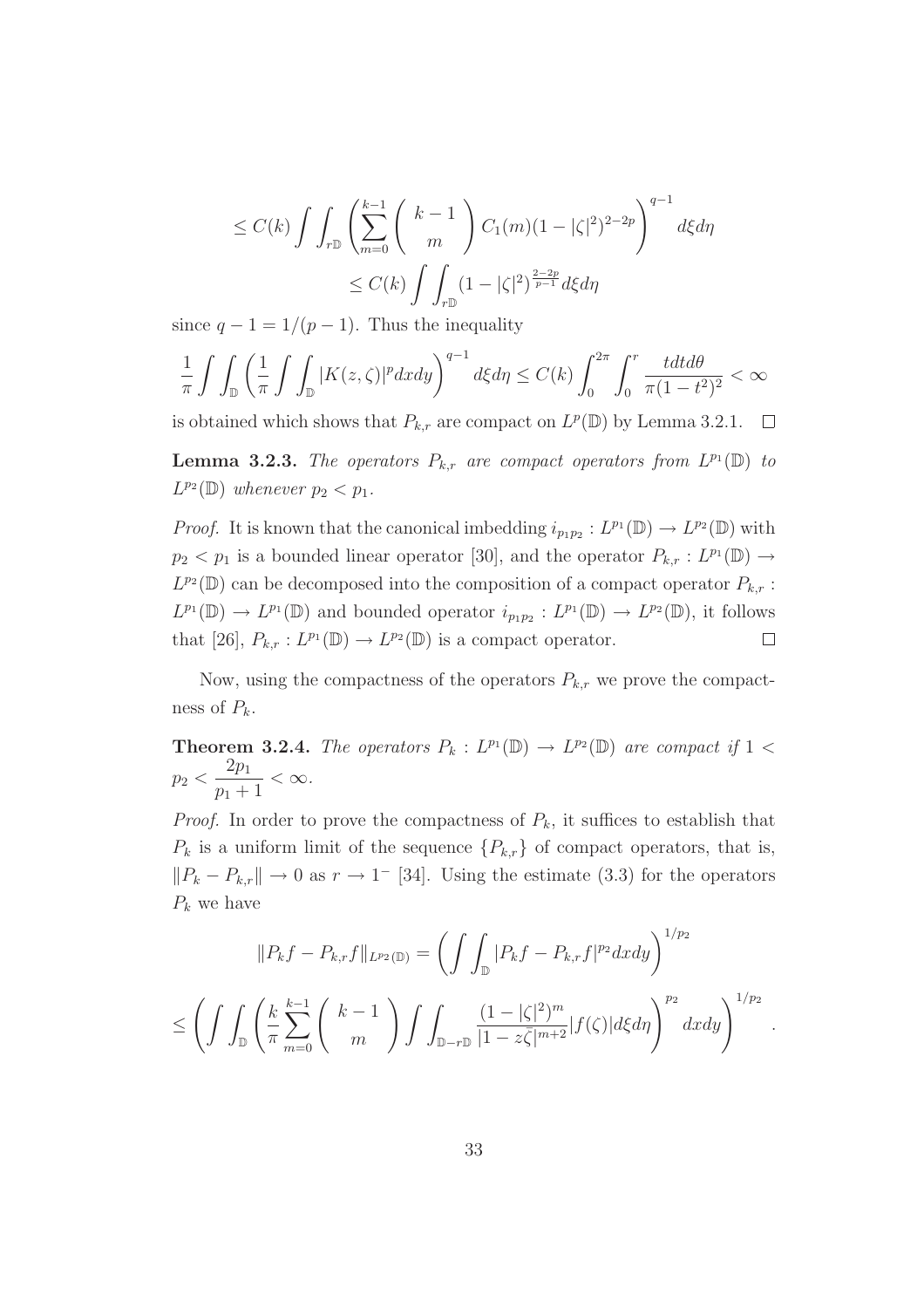Using Minkowski's inequality in Theorem 1.2.2, we get

$$
||P_{k}f - P_{k,r}f||_{L^{p_{2}}(\mathbb{D})}
$$
  
\n
$$
\leq \int \int_{\mathbb{D}-r\mathbb{D}} \left( \int \int_{\mathbb{D}} \left( \frac{k}{\pi} \sum_{m=0}^{k-1} {k-1 \choose m} \frac{(1-|\zeta|^{2})^{m}}{|1-z\overline{\zeta}|^{m+2}} \right)^{p_{2}} |f(\zeta)|^{p_{2}} dx dy \right)^{1/p_{2}}
$$
  
\n
$$
\leq C(k) \int \int_{\mathbb{D}-r\mathbb{D}} |f(\zeta)| \left( \sum_{m=0}^{k-1} {k-1 \choose m} \frac{1}{\pi} \int \int_{\mathbb{D}} \frac{(1-|\zeta|^{2})^{mp_{2}}}{|1-z\overline{\zeta}|^{mp_{2}+2p_{2}}} dx dy \right)^{1/p_{2}} d\xi d\eta .
$$
  
\nApplying the Proposition 3.1.2 part (c) to the inner integral we have  
\n
$$
||P_{k}f - P_{k,r}f||_{L^{p_{2}}(\mathbb{D})} \leq C(k) \int \int_{\mathbb{D}-r\mathbb{D}} |f(\zeta)| (1-|\zeta|^{2})^{\frac{2-2p_{2}}{p_{2}}} d\xi d\eta
$$
  
\n
$$
\leq \left( \int \int_{\mathbb{D}-r\mathbb{D}} (1-|\zeta|^{2})^{\frac{(2-2p_{2})p_{1}}{p_{2}(p_{1}-1)}} d\xi d\eta \right)^{\frac{p_{1}-1}{p_{1}}} \left( \int \int_{\mathbb{D}-r\mathbb{D}} |f(\zeta)|^{p_{1}} d\xi d\eta \right)^{1/p_{1}} .
$$
  
\nNow, if  $p_{2} < \frac{2p_{1}}{p_{1}+1}$ , then  $d = \frac{(2-2p_{2})p_{1}}{p_{2}(p_{1}-1)} > -1$  and  
\n
$$
||P_{k}f - P_{k,r}f||_{L^{p_{2}}(\mathbb{D})} \leq C(k) \left( \int_{r}^{1} (1-t^{2})^{d} 2t dt \right) ||f||_{L^{p_{1}}(\mathbb{D})}
$$
  
\n
$$
= \frac{(1-r^{2})^{d+1}}{d+1} ||f||
$$

Hence,

$$
||P_k - P_{k,r}|| \le \frac{(1 - r^2)^{d+1}}{d+1}.
$$

Since  $\frac{(1 - r^2)^{d+1}}{1 + 1}$  $\to 0$  as  $r \to 1^-$ , then  $||P_k - P_{k,r}|| \to 0$  as  $r \to 1^-$ , which  $d+1$ completes the proof.  $\Box$ 

Note 1. The idea of defining a sequence of compact operators and taking the limit to get a compact operator is also used in proving the compactness of Toeplitz operators on the Bergman space of the unit disc in [2] and [31].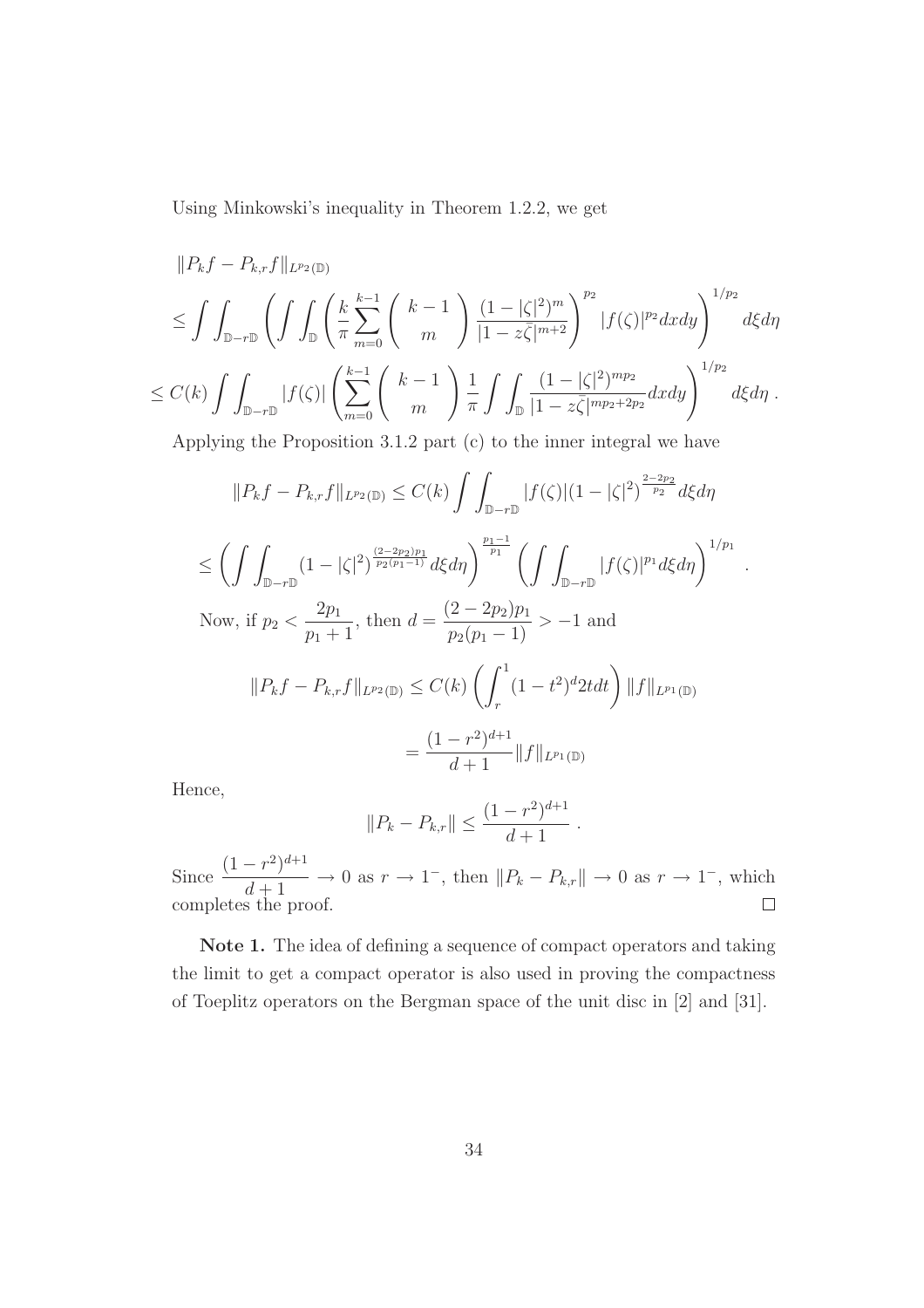# CHAPTER 4

# SCHWARZ BOUNDARY VALUE PROBLEM FOR HIGHER-ORDER DIFFERENTIAL EQUATIONS

In this chapter, we investigate a general higher-order complex partial differential equation in the unit disc with homogeneous and nonhomogeneous Schwarz boundary conditions.

# 4.1 Higher-Order Equations with Homogeneous Schwarz Boundary Conditions

We begin with the following theorem of Begehr [5] about the homogeneous Schwarz problem for a higher-order differential equation. The nonhomogeneous case of this theorem will be considered at the end of the next section.

#### Theorem 4.1.1. [5] The Schwarz problem

$$
Re\frac{\partial^l w}{\partial \bar{z}^l} = 0 \quad on \ \partial \mathbb{D}, \qquad Im\frac{\partial^l w}{\partial \bar{z}^l}(0) = 0, \quad 0 \le l \le k - 1,
$$

for the k-th order equation

$$
\frac{\partial^k w}{\partial \bar{z}^k} + q_1(z) \frac{\partial^k w}{\partial \bar{z}^{k-1} \partial z} + q_2(z) \frac{\partial^k \overline{w}}{\partial \bar{z} \partial z^{k-1}} \n+ \sum_{l=0}^{k-1} \sum_{j=0}^l \left( a_{lj}(z) \frac{\partial^l w}{\partial \bar{z}^{l-j} \partial z^j} + b_{lj}(z) \frac{\partial^l w}{\partial \bar{z}^{l-j} \partial z^j} \right) = f(z)
$$
\n(4.1)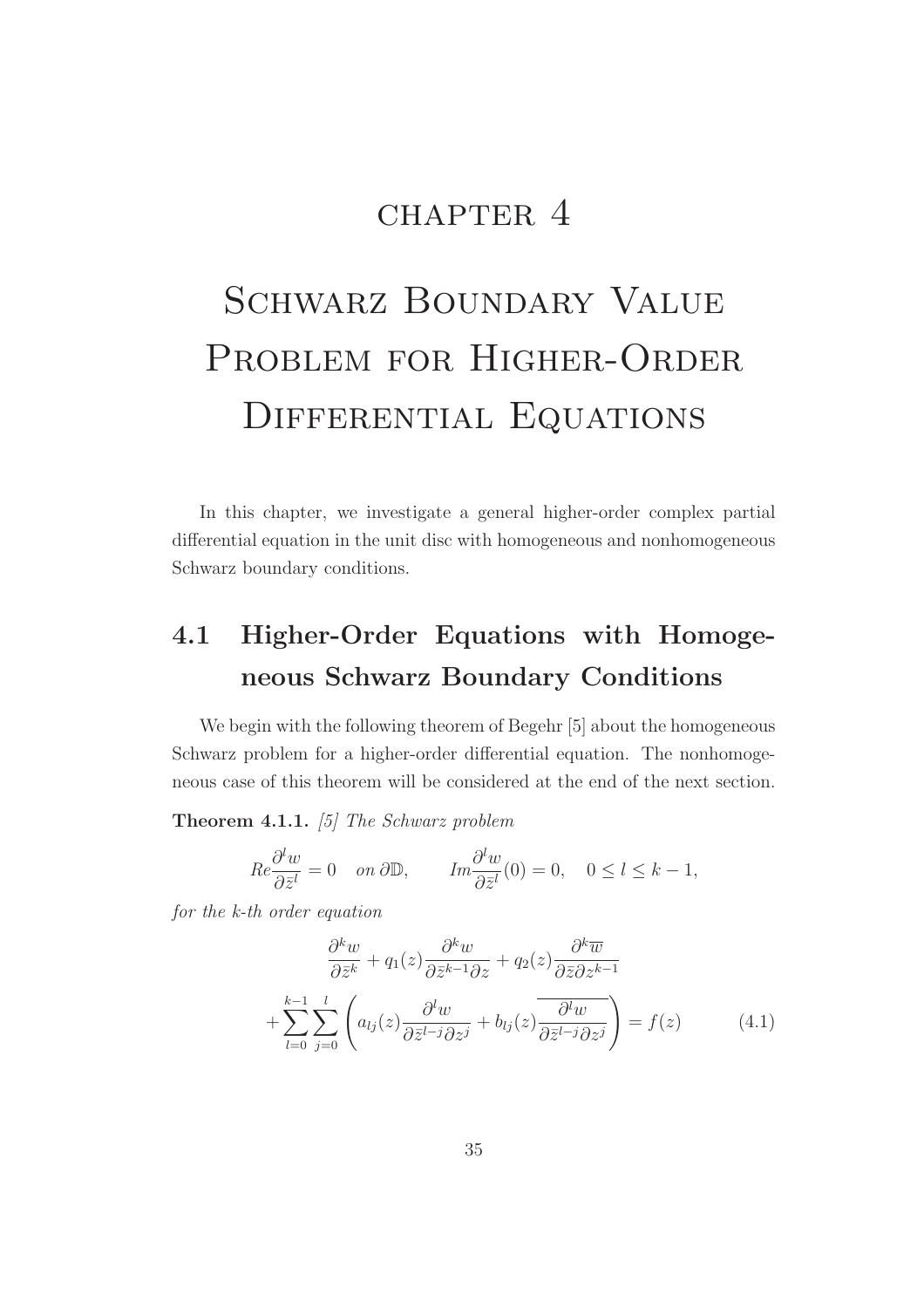is solvable for given  $a_{ij}, b_{ij} \in C^{\alpha}(\overline{\mathbb{D}}), 0 < \alpha < 1, f \in L^p(\mathbb{D}), q_1, q_2$  measurable satisfying  $|q_1(z)| + |q_2(z)| \leq q_0 < 1$ ,  $q_0 \|\Pi_1\|_{L^p(\mathbb{D})} < 1$ . Any solution is given in the form  $w = \widetilde{T}_k g$ , where  $g \in L^p(\mathbb{D})$  is a solution of the singular integral equation

$$
g+ q_1(z)\Pi_1 g + q_2(z)\overline{\Pi_1}g + \sum_{l=0}^{k-1} \sum_{j=0}^l \left( a_{lj}(z) \frac{\partial^j \widetilde{T}_{k-l+j}g}{\partial z^j} + b_{lj}(z) \frac{\overline{\partial^j \widetilde{T}_{k-l+j}g}}{\partial z^j} \right) = f.
$$

 $\Box$ 

Proof. See [5].

**Remark 4.1.2.** For the case  $k = 1$ , (4.1) becomes the generalized Beltrami equation [7]. For  $k = 2$ , the equation (4.1) becomes a general second-order equation of elliptic type. The principal part of  $(4.1)$  does not involve all the highest order derivatives for  $k > 2$ .

As we have pointed out previously, because of not knowing the properties of the integral operators  $\Pi_k$  for  $k > 1$ , the differential equation in the previous theorem is not taken in its general form. Now, we consider a more general complex differential equation with homogeneous and nonhomogeneous Schwarz conditions. In the sequel,  $W^{p,k}(\mathbb{D})$  will denote the Sobolev space consisting of the functions which itself and their  $k$ -th order weak derivatives belong to the space  $L^p(\mathbb{D})$ .

**Problem (H).** Find  $w \in W^{p,k}(\mathbb{D})$  as a solution to a k-th order complex differential equation equation

$$
\frac{\partial^k w}{\partial \bar{z}^k} + \sum_{j=1}^k q_{1j}(z) \frac{\partial^k w}{\partial \bar{z}^{k-j} \partial z^j} + \sum_{j=1}^k q_{2j}(z) \frac{\partial^k \overline{w}}{\partial z^{k-j} \partial \bar{z}^j} + + \sum_{l=0}^{k-1} \sum_{m=0}^l \left[ a_{ml}(z) \frac{\partial^l w}{\partial \bar{z}^{l-m} \partial z^m} + b_{ml}(z) \frac{\partial^l \overline{w}}{\partial z^{l-m} \partial \bar{z}^m} \right] = f(z) \text{ in } \mathbb{D}
$$
 (4.2)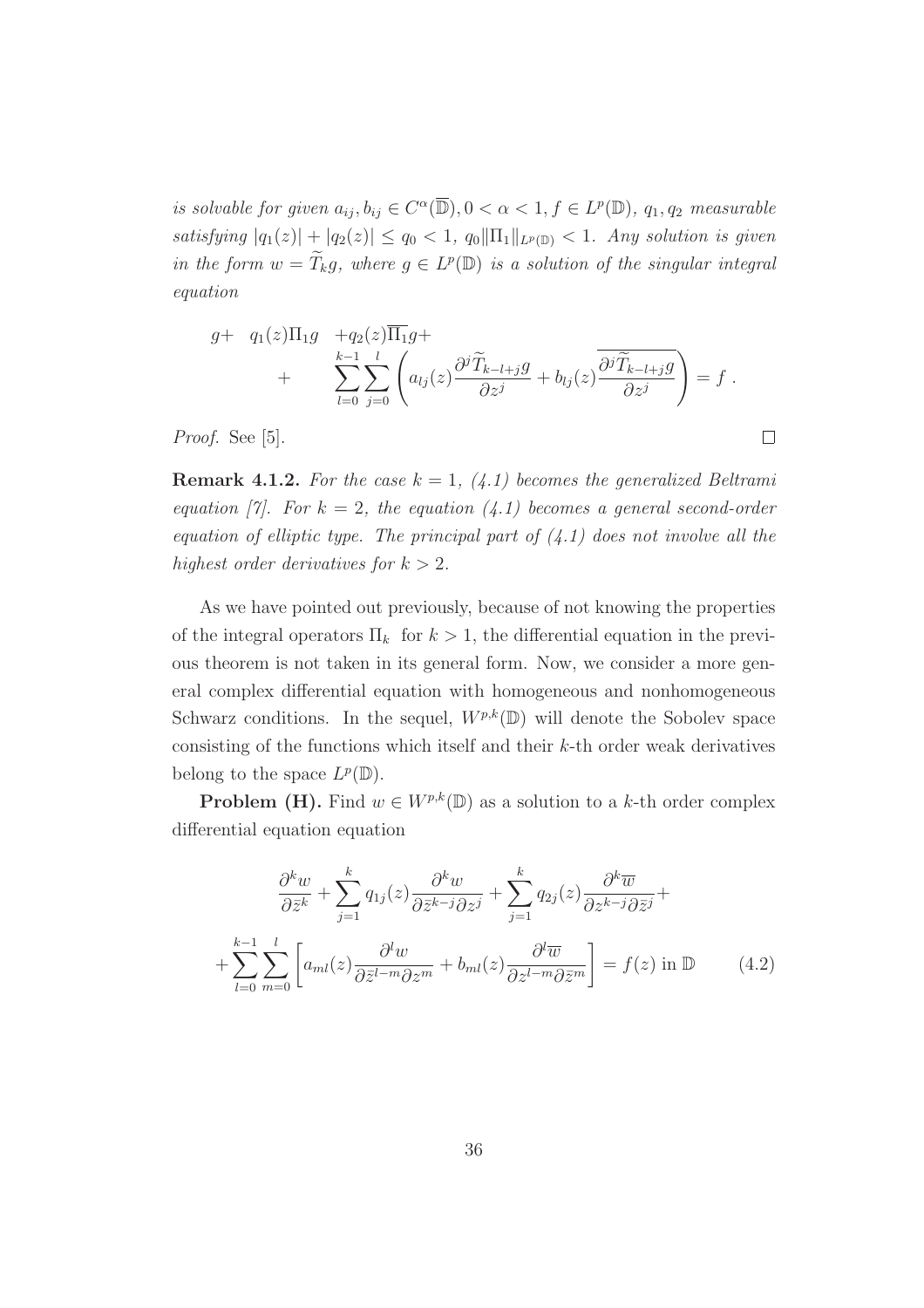satisfying the homogeneous Schwarz boundary conditions

$$
\text{Re}\frac{\partial^l w}{\partial \bar{z}^l} = 0 \text{ on } \partial \mathbb{D} , \qquad \qquad \text{Im}\frac{\partial^l w}{\partial \bar{z}^l}(0) = 0 , 0 \le l \le k - 1 , \qquad (4.3)
$$

where

$$
a_{ml}, b_{ml} \in L^p(\mathbb{D}), f \in L^p(\mathbb{D}), \tag{4.4}
$$

and  $q_{1j}$  and  $q_{2j}$ ,  $j = 1, \ldots, k$ , measurable bounded functions satisfing

$$
\sum_{j=1}^{k} (|q_{1j}(z)| + |q_{2j}(z)|) \le q_0 < 1.
$$
 (4.5)

**Remark 4.1.3. a)** The condition (4.5) on  $q_{1j}$  and  $q_{2j}$  implies the ellipticity of the given differential equation, see [1], [22], [23].

b) In [1] and [23], Riemann-Hilbert type problem is considered for the higher-order differential equations not containing  $\overline{w}$  and its derivatives.

**Lemma 4.1.4.** The Schwarz problem  $(4.2)$  and  $(4.3)$  is equivalent to the singular integral equation

$$
(I + \hat{\Pi} + \hat{K})g = f , \qquad (4.6)
$$

where  $w = \widetilde{T}_k g$ ,

$$
\hat{\Pi}g = \sum_{j=1}^{k} q_{1j} \Pi_j g + \sum_{j=1}^{k} q_{2j} \overline{\Pi_j g}
$$
\n(4.7)

and

$$
\hat{K}g = \sum_{l=0}^{k-1} \sum_{m=0}^{l} \left( a_{ml} \frac{\partial^m \widetilde{T}_{k-l+m}g}{\partial z^m} + b_{ml} \frac{\partial^m \widetilde{T}_{k-l+m}g}{\partial \bar{z}^m} \right) . \tag{4.8}
$$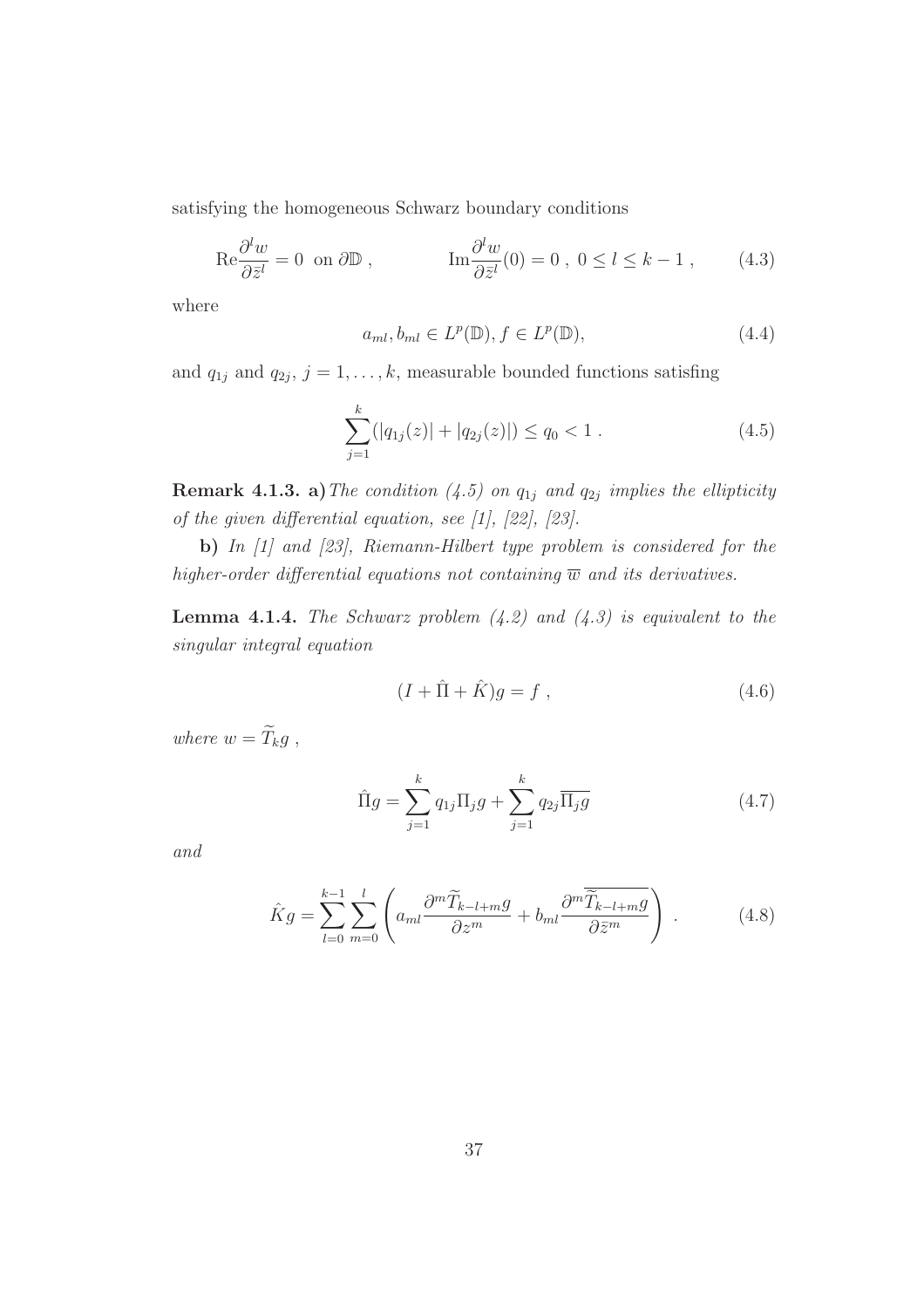*Proof.* By Theorem 2.2.7, it is known that,  $w = \widetilde{T}_k g$  is the only solution to the equation

$$
\frac{\partial^k w}{\partial \bar{z}^k} = g
$$

satisfying the conditions

$$
\operatorname{Re} \frac{\partial^l w}{\partial \bar{z}^l} = 0 \text{ on } \partial \mathbb{D}, \ 0 \le l \le k - 1,
$$

$$
\operatorname{Im} \frac{\partial^l w}{\partial \bar{z}^l}(0) = 0 \ , \ 0 \le l \le k - 1.
$$

If we differentiate  $w = \widetilde{T}_k g$  using the differentiability properties of the operators  $\widetilde{T}_k$  given in Theorem 2.1.15, the equations

$$
\frac{\partial^k w}{\partial \bar{z}^{k-j} \partial z^j} = \frac{\partial^k \widetilde{T}_k g}{\partial \bar{z}^{k-j} \partial z^j} = \frac{\partial}{\partial z^j} \widetilde{T}_{k-(k-j)} g = \frac{\partial}{\partial z^j} \widetilde{T}_j g = \Pi_j g
$$

and similarly

$$
\frac{\partial^k \bar{w}}{\partial z^{k-j} \partial \bar{z}^j} = \frac{\partial^k \overline{\widetilde{T}_k g}}{\partial z^{k-j} \partial \bar{z}^j} = \frac{\partial}{\partial \bar{z}^j} \overline{\left(\frac{\partial^k \widetilde{T}_k g}{\partial \bar{z}^{k-j}}\right)} = \frac{\partial}{\partial \bar{z}^j} \overline{\widetilde{T}_j g} = \overline{\Pi_j g}
$$

are obtained for  $1 \leq j \leq k$ . Also we have

$$
\frac{\partial^l w}{\partial \bar{z}^{l-m} \partial z^m} = \frac{\partial^l \widetilde{T}_k g}{\partial \bar{z}^{l-m} \partial z^m} = \frac{\partial^m \widetilde{T}_{k-l+m} g}{\partial z^m}
$$

and

$$
\frac{\partial^l \bar{w}}{\partial z^{l-m} \partial \bar{z}^m} = \frac{\partial^l \overline{\widetilde{T}_k g}}{\partial z^{l-m} \partial \bar{z}^m} = \frac{\partial}{\partial \bar{z}^m} \overline{\left(\frac{\partial^{l-m} \widetilde{T}_k g}{\partial z^{l-m}}\right)} = \frac{\partial^m \overline{\widetilde{T}_{k-l+m} g}}{\partial \bar{z}^m}.
$$

Therefore, g satisfies equation (4.6) if and only if  $w = \widetilde{T}_k g$  satisfies equation (4.2) with the conditions (4.3). Thus the result follows.  $\Box$ 

Therefore, the equation  $(4.2)$  with the boundary conditions  $(4.3)$  is transformed into a singular integral equation of the form (4.6). In the following section we will analyze that singular integral equation by means of the Fredholm theory.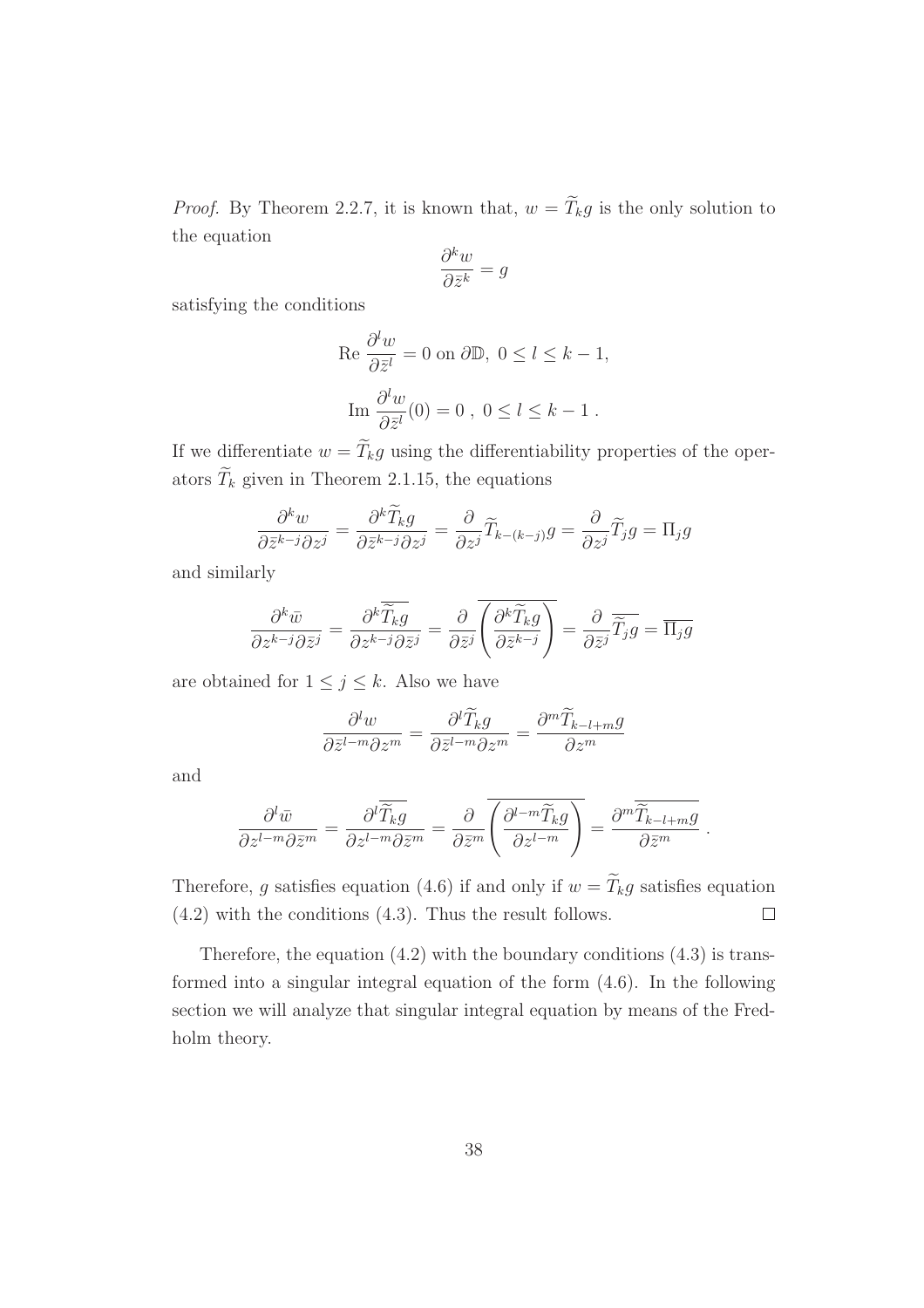#### 4.1.1 Analysis of the Integral Equation of Problem (H)

In this section we discuss two different points of view in analyzing the singular integral equation (4.6).

(Case 1) First, we impose a condition on  $q_0$  to make the operator  $I + \hat{\Pi}$ .

Lemma 4.1.5. If

$$
q_0 \|\Pi_k\|_{L^p(\mathbb{D})} < 1 \tag{4.9}
$$

.

for  $p > 1$ , then the operator  $I + \hat{\Pi}$  is invertible.

Before starting with the proof of this lemma, we state the following wellknown fact [34].

**Theorem 4.1.6.** Let X be a Banach space and  $T \in B(X)$ . If  $||T|| < 1$ , then  $I-T$  is invertible, i.e., the inverse correspondence  $(I-T)^{-1}$  is a bounded linear operator. Moreover,  $||(I - T)^{-1}|| \leq (1 - ||T||)^{-1}$ .

*Proof.* (of Lemma 4.1.5) The norm of the operator  $\hat{\Pi}$  satisfies the inequality

$$
\|\hat{\Pi}\|_{L^p(\mathbb{D})} \le \sum_{j=1}^k (|q_{1j}| + |q_{2j}|) \|\Pi_j\|_{L^p(\mathbb{D})} \le q_0 \|\Pi_k\|_{L^p(\mathbb{D})}
$$

If condition (4.9) holds, then we have  $\|\hat{\Pi}\|_{L^p(\mathbb{D})} < 1$ . In that case, by Theorem 4.1.6 the operator  $I + \hat{\Pi}$  is invertible.  $\Box$ 

**Lemma 4.1.7.** Under the conditions  $(4.4)$ ,  $\hat{K}$  is a compact operator in  $L^p(\mathbb{D})$ for  $p > 2$ .

Proof. Consider first the operators

$$
\frac{\partial^l}{\partial z^l} \widetilde{T}_k g(z) = \sum_{\lambda=0}^l \binom{l}{\lambda} \frac{(-1)^{k-\lambda} (l-\lambda)!}{(k-\lambda-1)!} \frac{1}{\pi} \int \int_{\mathbb{D}} (\zeta - z + \overline{\zeta - z})^{k-\lambda-1} \frac{1}{(\zeta - z)^{l-\lambda+1}} \frac{1}{(\zeta - z)^{l-\lambda+1}} \int d\xi d\eta +
$$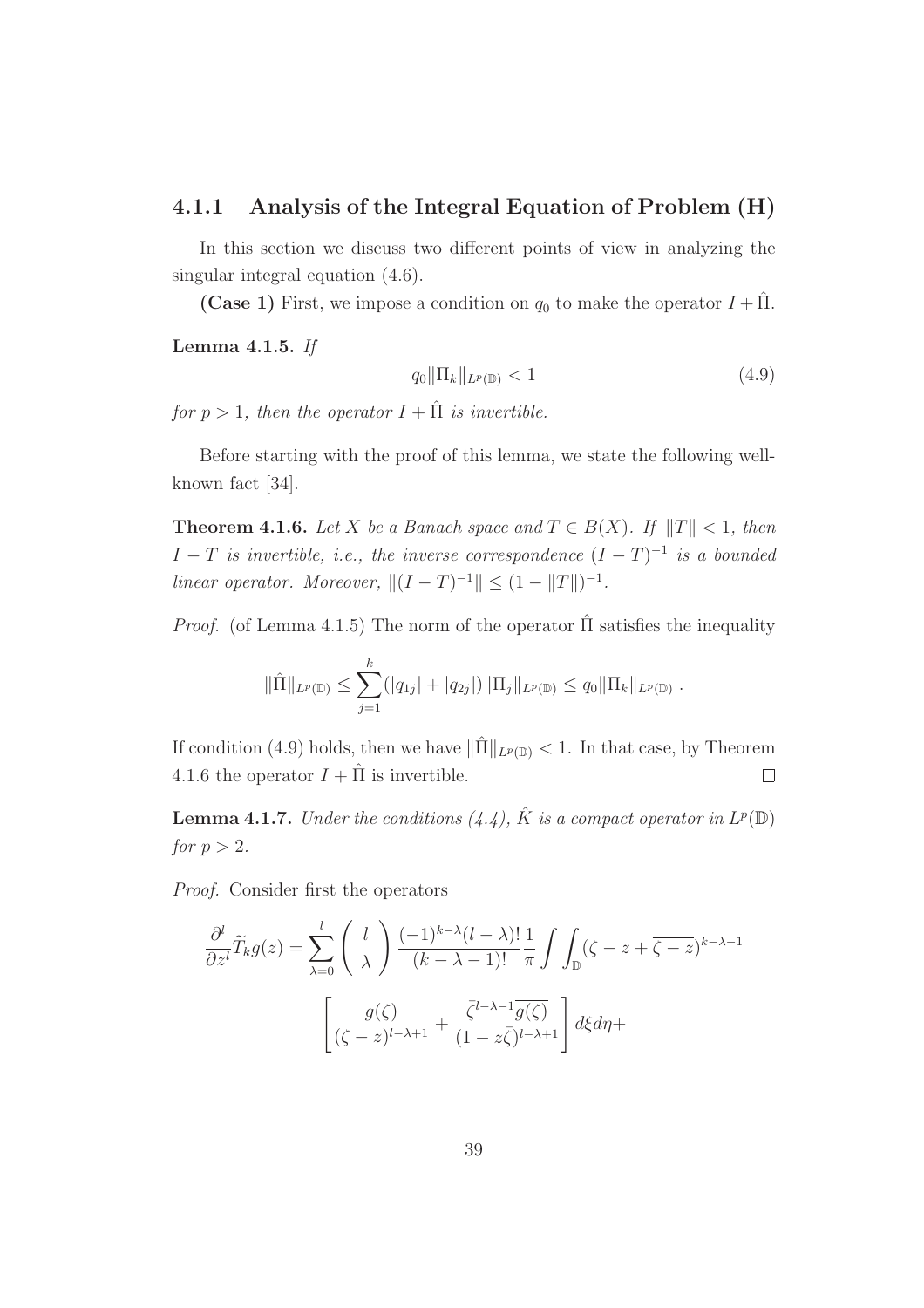$$
+\frac{(-1)^{k-l-1}}{(k-l-1)!}\frac{1}{2\pi}\int\int_{\mathbb{D}}(\zeta-z+\overline{\zeta-z})^{k-l-1}\left[\frac{g(\zeta)}{\zeta}+\frac{\overline{g(\zeta)}}{\overline{\zeta}}\right]d\xi d\eta
$$

for  $0 \leq l \leq k-1$ . Define

$$
Ag(z) = \int \int_{\mathbb{D}} (\zeta - z + \overline{\zeta - z})^{k-\lambda-1} \left[ \frac{g(\zeta)}{(\zeta - z)^{l-\lambda+1}} + \frac{\overline{\zeta}^{l-\lambda-1} \overline{g(\zeta)}}{(1 - z\overline{\zeta})^{l-\lambda+1}} \right] d\xi d\eta
$$

for  $0\leq \lambda \leq l$  and

$$
Bg(z) = \int \int_{\mathbb{D}} (\zeta - z + \overline{\zeta - z})^{k-l-1} \left[ \frac{g(\zeta)}{\zeta} + \frac{\overline{g(\zeta)}}{\overline{\zeta}} \right] d\xi d\eta.
$$

Now,

$$
|Ag(z)| \leq \int \int_{\mathbb{D}} (2|\zeta - z|)^{k-\lambda-1} \left[ \frac{1}{|\zeta - z|^{l-\lambda+1}} + \frac{|\zeta|^{l-\lambda-1}}{|1 - z\overline{\zeta}|^{l-\lambda-1}} \right] |g(\zeta)| d\xi d\eta.
$$

Using the fact that  $\zeta - z$  $\overline{1-z\overline{\zeta}}$   $\leq 1$  when  $|\zeta| < 1$  and  $|z| \leq 1$  and Hölder's inequality, we get

$$
|Ag(z)| \leq C \left( \int \int_{\mathbb{D}} |z - \zeta|^{q(k-l-2)} d\xi d\eta \right)^{1/q} ||g||_{L^p(\mathbb{D})}.
$$

Since  $k - l - 2 \ge 1$ , then for  $1 < q < 2$ ,

$$
|Ag(z)| \leq C ||g||_{L^p(\mathbb{D})}
$$

holds.

For  $B(z)$  we have

$$
|Bg(z)| \leq \left(\int \int_{\mathbb{D}} |\zeta - z|^{q(k-l-1)} |\zeta|^{-q} d\xi d\eta\right)^{1/q} ||g||_{L^p(\mathbb{D})}
$$

which gives  $|B(z)| \leq C ||g||_{L^p(\mathbb{D})}$  for  $p > 2$ . Thus

$$
\left| \frac{\partial^l \widetilde{T}_k g}{\partial \bar{z}^l} \right| \le C \| g \|_{L^p(\mathbb{D})}
$$
\n(4.10)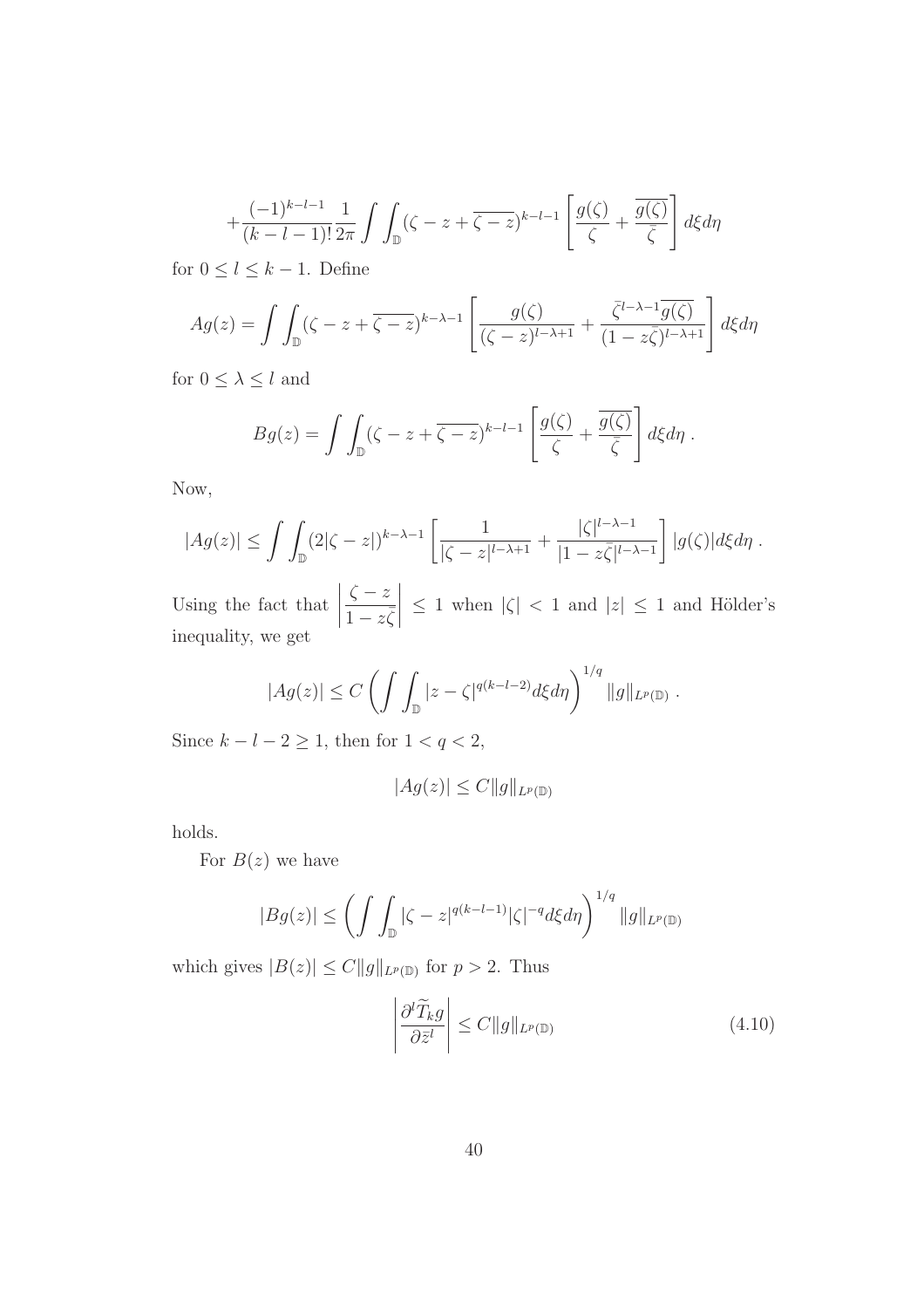for  $0 \leq l \leq k-1$  is obtained. Therefore,  $\frac{\partial^l T_k g}{\partial q^l}$  $rac{1}{\partial \bar{z}^l}$  is bounded on  $\mathbb{D}$ . For  $z_1, z_2 \in \overline{\mathbb{D}}$ , we have

$$
|Ag(z_1) - Ag(z_2)| \le \int \int_{\mathbb{D}} (|\zeta - z_1|^{k-l-2} - |\zeta - z_2|^{k-l-2}) |g(\zeta)| d\xi d\eta,
$$
  

$$
|Bg(z_1) - Bg(z_2)| \le \int \int_{\mathbb{D}} (|\zeta - z_1|^{k-l-1} - |\zeta - z_2|^{k-l-1}) \frac{|g(\zeta)|}{|\zeta|} d\xi d\eta.
$$

Using Lemma  $4.4$  in [13] and Hölder's inequality, we get

$$
\left| \frac{\partial^l \widetilde{T}_k g(z_1)}{\partial \bar{z}^l} - \frac{\partial^l \widetilde{T}_k g(z_2)}{\partial \bar{z}^l} \right| \le C|z_1 - z_2|^\alpha \|g\|_{L^p(\mathbb{D})}, \tag{4.11}
$$

where  $0 < \alpha < 1$  and  $p > 2$ . Thus, in particular,  $\frac{\partial^l T_k g}{\partial q_l}$  $rac{1}{\partial \bar{z}^l}$  is uniformly continuous. Arzela-Ascoli theorem [21] implies that the operators  $\frac{\partial^l T_k g}{\partial x^l}$  $\frac{\partial^2 \vec{z}^j}{\partial \vec{z}^l}$  for  $0 \leq l \leq k-1$  are compact operators from the space  $L^p(\mathbb{D})$  to the space of Hölder continuous functions  $C^{\alpha}(\overline{\mathbb{D}})$ . Now, the operator  $\hat{K}$  satisfies

$$
|\hat{K}g|^p \leq \left(\sum_{l=0}^{k-1} \sum_{m=0}^l (|a_{ml}(z)| + |b_{ml}(z)|) \left| \frac{\partial^m \widetilde{T}_{k-l+m}g}{\partial z^m} \right| \right)^p,
$$

and by (4.10) we have

$$
\|\hat{K}g\|_{L^{p}(\mathbb{D})}^{p} \leq C \|g\|_{L^{p}(\mathbb{D})}^{p} \int \int_{\mathbb{D}} \left( \sum_{l=0}^{k-1} \sum_{m=0}^{l} |a_{ml}(z)| \right)^{p} dxdy
$$
  
+
$$
+ C \|g\|_{L^{p}(\mathbb{D})}^{p} \int \int_{\mathbb{D}} \left( \sum_{l=0}^{k-1} \sum_{m=0}^{l} |b_{ml}(z)| \right)^{p} dxdy.
$$

Using the Minkowski inequality we get

$$
\|\hat{K}g\|_{L^p(\mathbb{D})}\leq M\|g\|_{L^p(\mathbb{D})}.
$$

Let  $\{g_n\}$  be a bounded sequence in  $L^p(\mathbb{D})$ ; then  $\{\frac{\partial^l T_k g_n}{\partial \bar{z}^l}\}$  $\frac{\partial^2 \mathbf{z}^{(l)}}{\partial \mathbf{z}^{(l)}}$  is bounded in  $C^{\alpha}(\mathbb{D})$ . By the Arzela-Ascoli theorem there is a convergent subsequence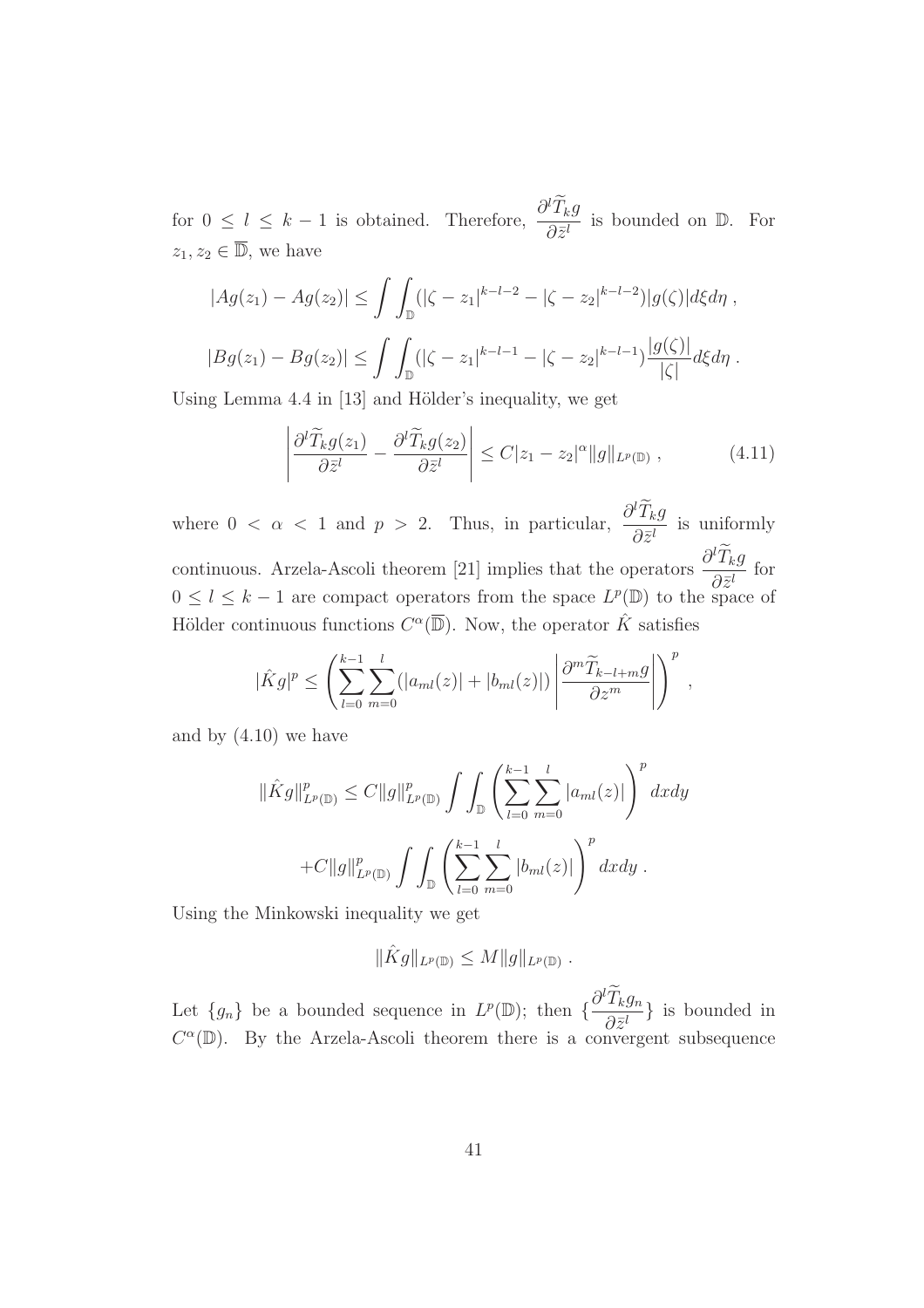$$
\{\frac{\partial^l \widetilde{T}_k g_{n_k}}{\partial \bar{z}^l}\}.
$$
 Then

$$
\{a_{ml}\frac{\partial^m \widetilde{T}_{k-l+m}g_{n_k}}{\partial z^m} + b_{ml}\frac{\partial^m \widetilde{\widetilde{T}}_{k-l+m}g_{n_k}}{\partial \bar{z}^m}\}
$$

is a convergent sequence in  $L^p(\mathbb{D})$  for any  $0 \le m \le l$  and  $0 \le l \le k-1$  since its elements satisfy

$$
||a_{ml}\frac{\partial^m \widetilde{T}_{k-l+m}g_{n_k}}{\partial z^m} + b_{ml}\frac{\partial^m \widetilde{T}_{k-l+m}g_{n_k}}{\partial \overline{z}^m}||_{L^p(\mathbb{D})}^p
$$
  

$$
\leq \int \int_{\mathbb{D}} (|a_{ml}(z)| + |b_{ml}(z)|)^p \left|\frac{\partial^m \widetilde{T}_{k-l+m}g_{n_k}}{\partial z^m}\right|^p dxdy.
$$

Therefore,  $\hat{K}$  is a compact operator in  $L^p(\mathbb{D})$  into itself.

Thus, we are ready to give the following theorem which gives the condition for the solution of the problem (4.2) and (4.3).

 $\Box$ 

**Theorem 4.1.8.** If condition  $(4.9)$  is satisfied, then equation  $(4.2)$  with the conditions (4.3) has a solution of the form  $w = \widetilde{T}_k g$ , where  $g \in L^p(\mathbb{D})$ ,  $p > 2$ , is a solution of the singular integral equation  $(4.6)$ .

Proof. If (4.9) holds then by Lemma 4.1.5 and Lemma 4.1.7, the operator  $I + \hat{\Pi} + \hat{K}$  becomes the sum of an invertible operator and a compact operator. Nikolskii Criterion (Theorem 1.2.12) implies that the operator  $I + \hat{H} + \hat{K}$  is a Fredholm operator with index zero. By Theorem 1.2.4, the singular integral equation  $(4.6)$  has the Fredholm alternative. Thus, if g is a solution to the integral equation (4.6), then  $w = \widetilde{T}_k g$  is a solution to the given equation (4.2) with the conditions (4.3). Therefore, the differential equation (4.2) with the boundary conditions (4.3) has a solution of the form  $w = \widetilde{T}_k g$ , where g is a solution of the integral equation (4.6). П

(Case 2) For the second point of view, we separate the principal singular part  $\hat{\Pi}$  of the singular integral equation (4.6) as

$$
\hat{\Pi} = \hat{T} + \hat{P}
$$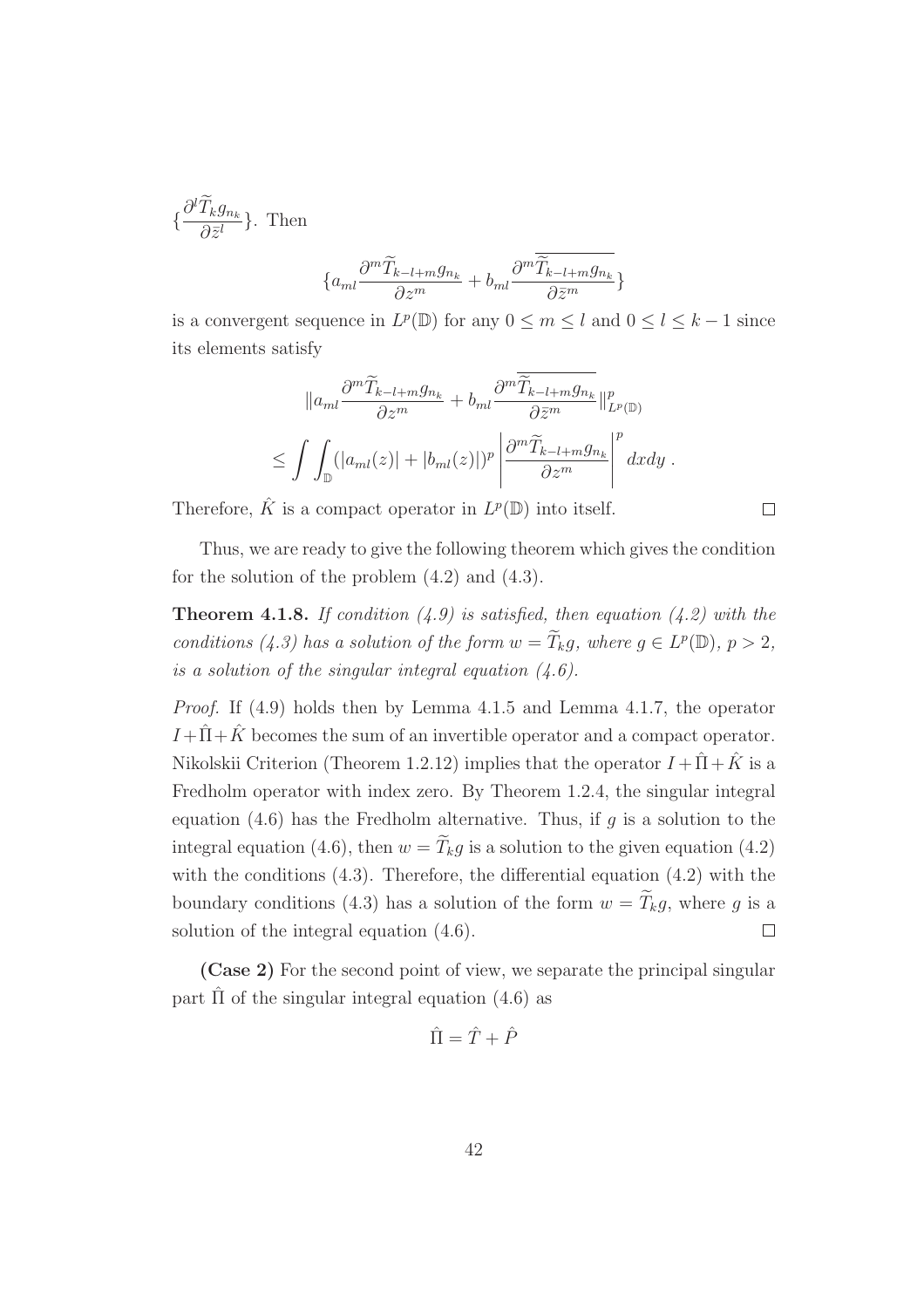with

$$
\hat{T}g = \sum_{j=1}^{k} q_{1j} T_{-j,j} g + \sum_{j=1}^{k} q_{2j} \overline{T_{-j,j} g}
$$

and

$$
\hat{P}g = \sum_{j=1}^{k} q_{1j} P_j g + \sum_{j=1}^{k} q_{2j} \overline{P_j g} ,
$$

where the operators  $T_{-k,k}$  and  $P_k$  are defined in (3.1) and (3.2), respectively. Then the integral equation (4.6) is rewritten in the form

$$
(I + \hat{T} + \hat{P} + \hat{K})g = f.
$$

Now we are in a position to prove that for  $p$  close enough to 2, the operator  $I + \hat{T}$  is invertible in  $L^p(\mathbb{D})$ . To prove this, we need the following well known Riesz-Thorin theorem of interpolation theory.

Theorem 4.1.9. (The Riesz-Thorin interpolation theorem) [18]  $As$ sume that  $p_0 \neq p_1$  and  $q_0 \neq q_1$  and that  $T : L^{p_0}(U) \to L^{q_0}(U)$  with norm  $M_0$ , and that  $T: L^{p_1}(U) \to L^{q_1}(U)$  with norm  $M_1$ . Then  $T: L^p(U) \to L^q(U)$ with norm  $M \leq M_0^{1-\theta} M_1^{\theta}$  provided that  $0 < \theta < 1$  and

$$
\frac{1}{p} = \frac{1-\theta}{p_0} + \frac{\theta}{p_1} , \quad \frac{1}{q} = \frac{1-\theta}{q_0} + \frac{\theta}{q_1} .
$$

**Lemma 4.1.10.** The operator  $I + \hat{T}$  is invertible in  $L^p(\mathbb{D})$  for  $0 < p-2 < \epsilon$ .

*Proof.* Since  $\|\hat{T}\|_{L^p(\mathbb{D})} \leq \sum_{k=1}^k$  $(|q_{1j}| + |q_{2j}|) \|T_{-j,j}\|_{L^p(\mathbb{D})} \leq q_0 \|T_{-k,k}\|_{L^p(\mathbb{D})}$  and  $j=1$ by the property that  $||T_{-j,j}||_{L^2(\mathbb{D})} = ||T_{-k,k}||_{L^2(\mathbb{D})} \leq 1$  for  $j = 1, ..., k$ , the Riesz-Thorin Theorem implies that  $q_0||T_{-k,k}||_{L^p(\mathbb{D})} < 1$  holds for  $p > 2$  and sufficiently close to 2. Therefore, the inequality  $||T||_{L^p(\mathbb{D})} < 1$  is satisfied. Then by Theorem 4.1.6, the operator  $I + \hat{T}$  is invertible in  $L^p(\mathbb{D})$  with  $0 <$  $p-2 < \epsilon$ .  $\Box$ 

Now, we can prove the following theorem.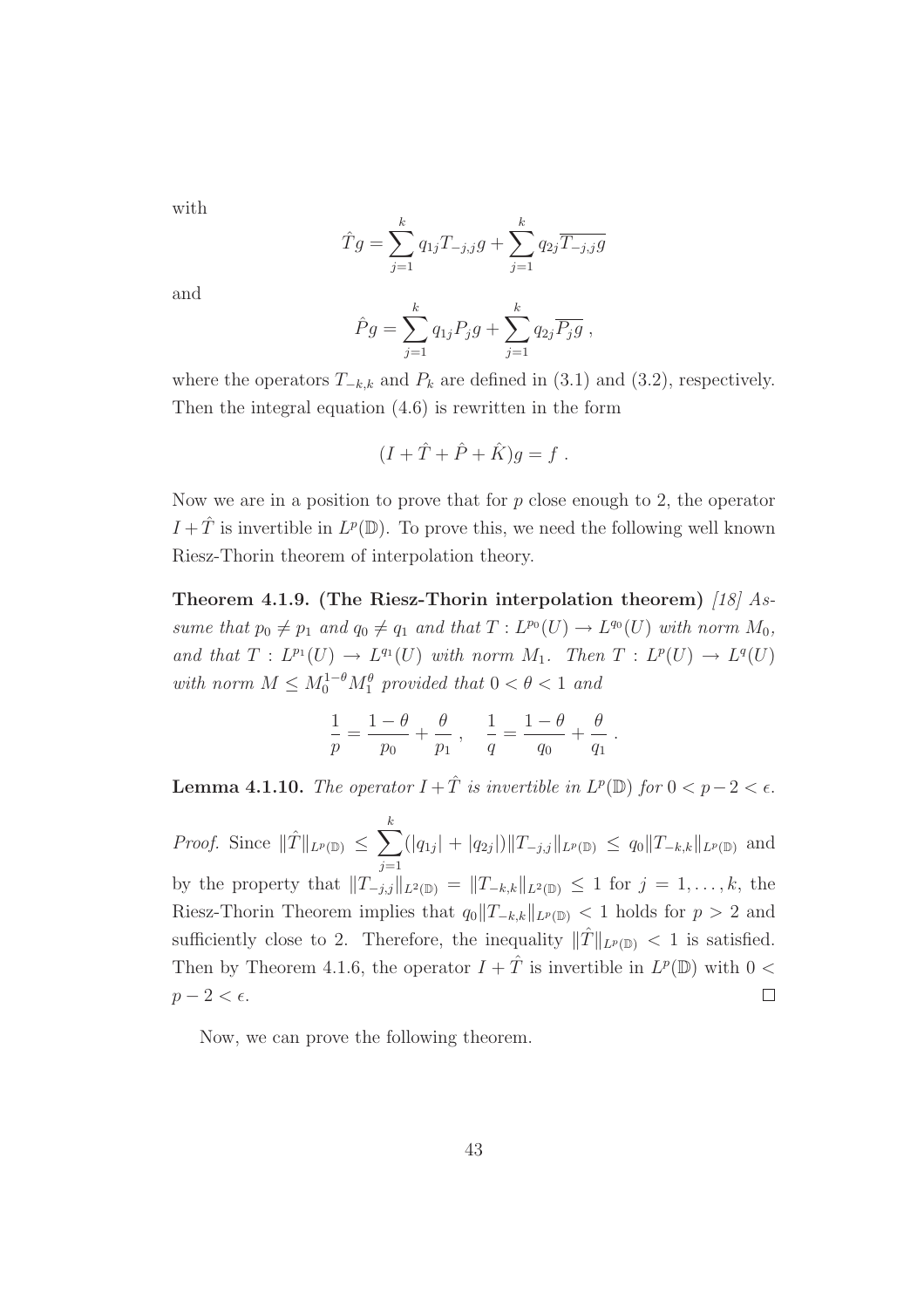Theorem 4.1.11. If the inequality

$$
q_0||P_k||_{L^p(\mathbb{D})}||(I+\hat{T})^{-1} - K_1||_{L^p(\mathbb{D})} < 1
$$
\n(4.12)

is satisfied for some  $K_1 \in K(L^p(\mathbb{D}))$ ,  $0 < p-2 < \epsilon$ , then equation (4.2) with the boundary conditions (4.3) has a solution of the form  $w = \widetilde{T}_k g$ , where  $g \in L^p(\mathbb{D})$  is a solution of the singular integral equation  $(4.6)$ .

*Proof.* Since  $I + \hat{T}$  is invertible for p close enough to 2 by Lemma 4.1.10, and  $\hat{K}$  is compact in  $L^p$  by Lemma 4.1.7, Nikolskii Criterion implies that  $I + \hat{T} + \hat{K}$  is a Fredholm operator with index zero. Thus by Theorem 1.2.11 (Bounded Index Stability Theorem) given in [34], there is an  $\eta > 0$  such that  $\hat{P}$  satisfying  $\|\hat{P}\|_{L^p(\mathbb{D})} < \eta$  will imply that the operator  $I + \hat{T} + \hat{P} + \hat{K}$  is also a Fredholm operator. Now, we will determine the condition to have this property. Since  $I + \hat{T} + \hat{K}$  is a Fredholm operator, Theorem 1.2.7 (Noether Criterion) implies that it is approximately invertible. Then there exists  $A_0 \in$  $B(L^p(\mathbb{D}))$  and  $F_1, F_2 \in K(L^p(\mathbb{D}))$  such that the equations

$$
A_0(I + \hat{T} + \hat{K}) = I - F_1 \text{ and } (I + \hat{T} + \hat{K})A_0 = I - F_2 \tag{4.13}
$$

are satisfied, i.e.,  $A_0$  is the approximate inverse of the operator  $I+\hat{T}+\hat{K}$ . Now by Corollary 1.2.10, we have  $A_0 \in \Phi(L^p(\mathbb{D}))$  with index zero and therefore, it has the form

$$
A_0 = (I + \hat{T})^{-1} - K_1 ,
$$

where  $K_1 \in K(L^p(\mathbb{D}))$  by Theorem 1.2.12 with

$$
F_1 = (I + \hat{T})^{-1}\hat{K} - K_1(I + \hat{T}) - K_1\hat{K}
$$

and

$$
F_2 = \hat{K}(I + \hat{T})^{-1} - (I + \hat{T})K_1 - \hat{K}K_1.
$$

The choice of the compact operator  $K_1$  is presented in the note below. Now, take

$$
\eta = \frac{1}{\|A_0\|} = \frac{1}{\|(I + \hat{T})^{-1} - K_1\|_{L^p(\mathbb{D})}}.
$$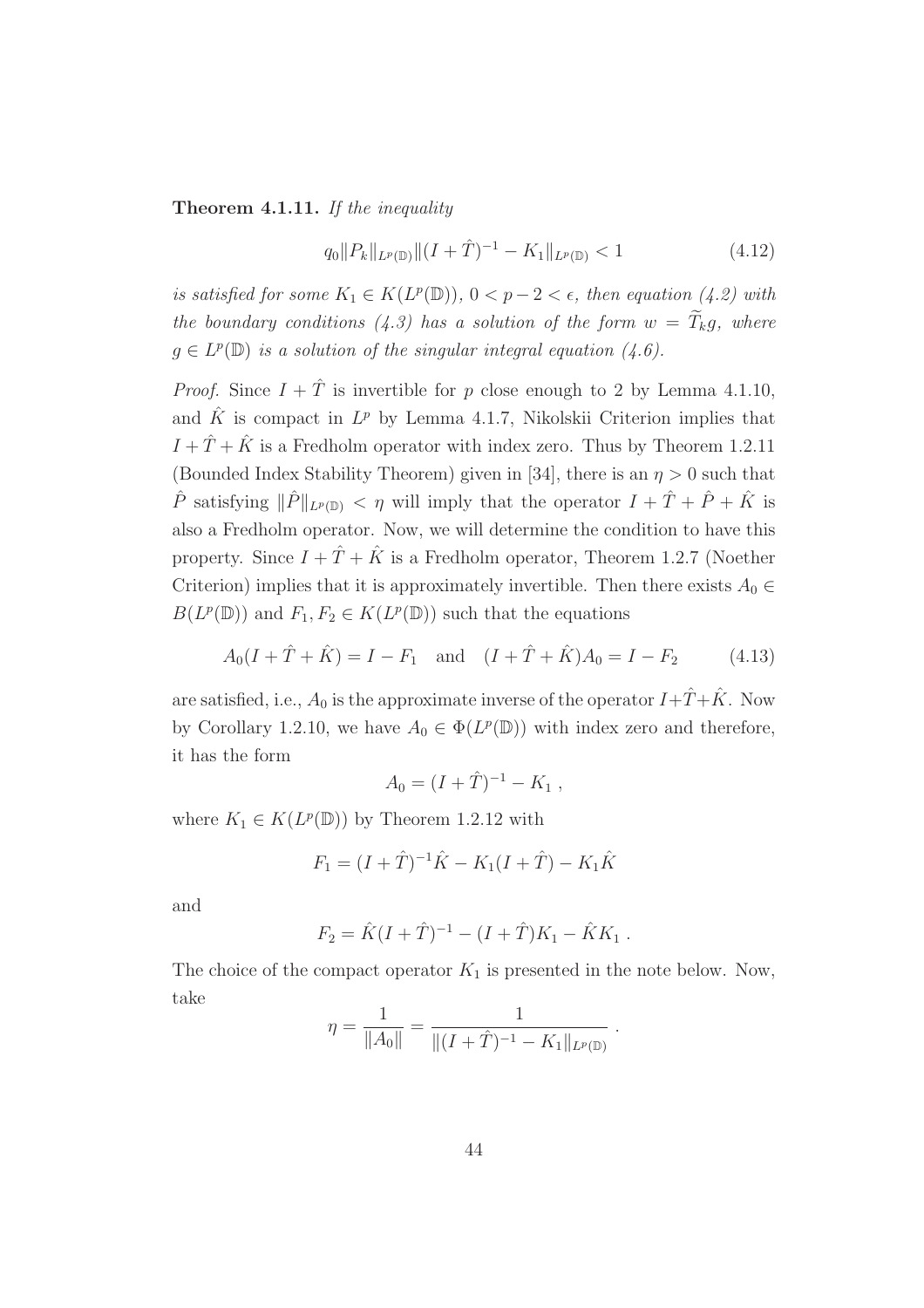If the inequality  $q_0||P_k||_{L^p(\mathbb{D})} ||(I + \hat{T})^{-1} - K_1||_{L^p(\mathbb{D})} < 1$  is satisfied, then the inequality

$$
||A_0\hat{P}||_{L^p(\mathbb{D})} \le ||A_0||_{L^p(\mathbb{D})} ||\hat{P}||_{L^p(\mathbb{D})}
$$
  
\n
$$
\le ||(I+\hat{T})^{-1} - K_1||_{L^p(\mathbb{D})} \sum_{j=1}^{k-1} (|q_{1j}| + |q_{2j}|) ||P_j||_{L^p(\mathbb{D})}
$$
  
\n
$$
\le q_0 ||P_k||_{L^p(\mathbb{D})} ||(I+\hat{T})^{-1} - K_1||_{L^p(\mathbb{D})} < 1
$$

is obtained, and thus  $I + A_0 \hat{P}$  and  $I + \hat{P} A_0$  are invertible. Since the equalities

$$
A_0(I + \hat{T} + \hat{K} + \hat{P}) = I - F_1 + A_0 \hat{P}
$$

and

$$
(I + \hat{T} + \hat{K} + \hat{P})A_0 = I - F_2 + \hat{P}A_0
$$

hold, they imply

$$
(I + A_0 \hat{P})^{-1} A_0 (I + \hat{T} + \hat{K} + \hat{P}) = I - (I + A_0 \hat{P})^{-1} F_1 ,
$$
  

$$
(I + \hat{T} + \hat{K} + \hat{P}) A_0 (I + \hat{P} A_0)^{-1} = I - F_2 (I + \hat{P} A_0)^{-1} .
$$

Since  $(I + A_0 \hat{P})^{-1}$  and  $(I + \hat{P} A_0)^{-1}$  are bounded operators and  $(I + A_0 \hat{P})^{-1} F_1$ and  $F_2(I + \hat{P}A_0)^{-1}$  are compact, being the composition of bounded and compact operators, the operator  $I + \hat{T} + \hat{K} + \hat{P}$  is a Fredholm operator. By Theorem 1.2.9 we get

$$
i(I + \hat{T} + \hat{K} + \hat{P}) + i(A_0) + i(I + \hat{P}A_0)^{-1} = i(I - F_2(I + \hat{P}A_0)^{-1}).
$$

Taking into consideration Theorem 1.2.12,

$$
i(A_0) = i(I + \hat{P}A_0)^{-1} = i(I - F_2(I + \hat{P}A_0))^{-1} = 0
$$

holds. Thus,  $i(I+\hat{T}+\hat{K}+\hat{P})=0$  is obtained, i.e.,  $I+\hat{T}+\hat{K}+\hat{P}$  is a Fredholm operator with index zero. Therefore the Fredholm alternative applies to the operator  $I + \hat{T} + \hat{K} + \hat{P}$ . Thus, if g is a solution of the index-zero Fredholm operator  $I + \hat{\Pi} + \hat{K}$ , then  $w = \tilde{T}_k g$  is a solution of the Schwarz problem (4.2) and (4.3).  $\Box$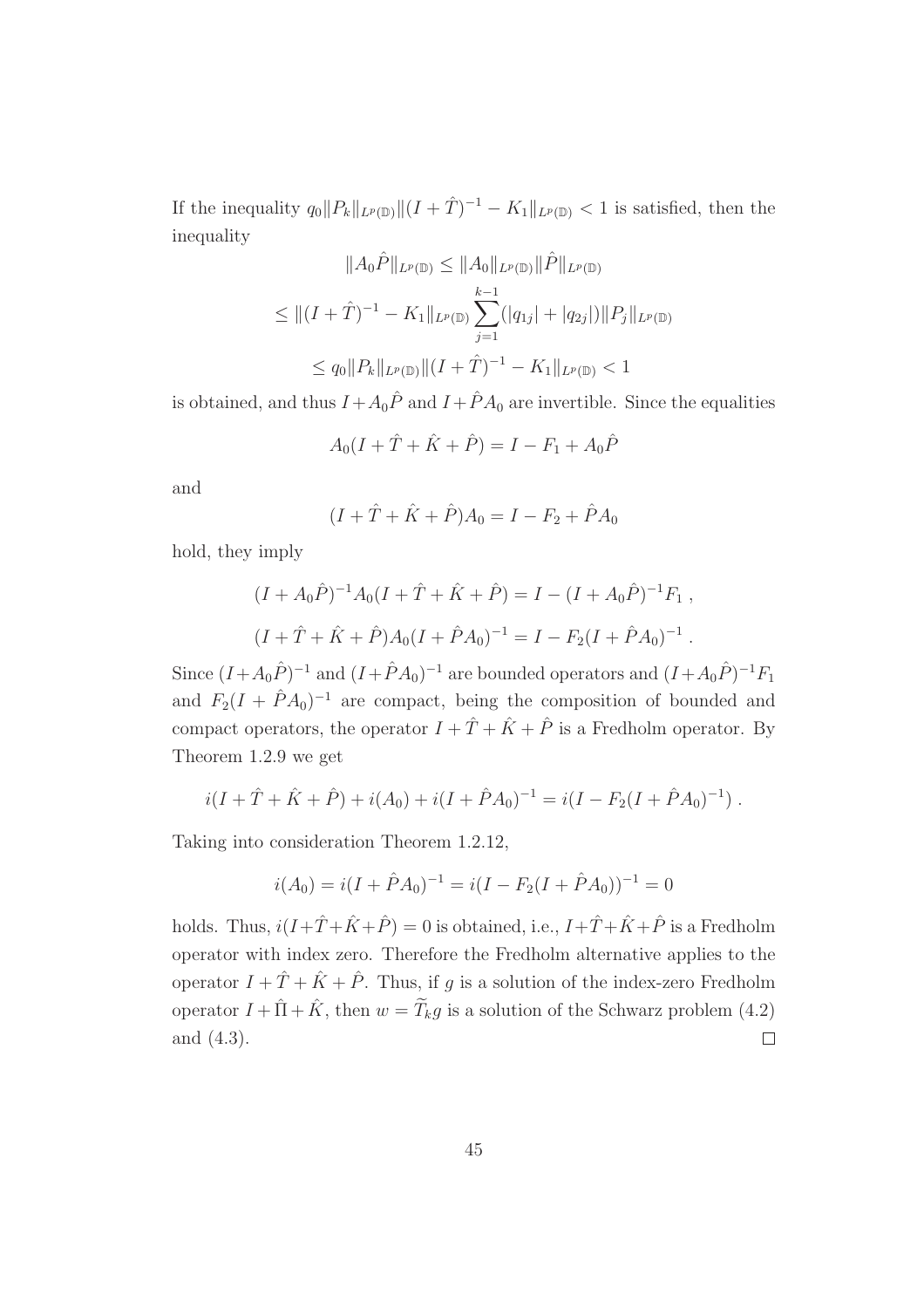**Note 2.** In Theorem 4.1.11,  $K_1$ ,  $F_1$  and  $F_2$  satisfy

$$
(I+T)^{-1}(I-(I+T)K_1)(I+K(I+T)^{-1})(I+T) = I - F_1 \qquad (4.14)
$$

and

$$
(I+T)(I+(I+T)^{-1}K)(I-K_1(I+T))(I+T)^{-1} = I - F_2.
$$
 (4.15)

The choice of the compact operator  $K_1$  can be done as follows. It is known that the sum or difference and composition of compact operators and of bounded and compact operators yield compact operators. Since the operator  $\hat{K}$  is compact and the operator  $(I + \hat{T})^{-1}$  is bounded, we can represent  $K_1$ as

$$
(I+T)K_1 = \hat{K}(I+\hat{T})^{-1} - (\hat{K}(I+\hat{T})^{-1})^2 + \cdots + (-1)^n(\hat{K}(I+\hat{T})^{-1})^n
$$

for some *n*. In this case the compact operators  $F_1$  and  $F_2$  satisfying (4.14) and (4.15), respectively, are in the form

$$
F_1 = [(I + \hat{T})^{-1}\hat{K}]^n
$$

and

$$
F_2 = [\hat{K}(I + \hat{T})^{-1}]^n.
$$

# 4.2 Higher-Order Equations with Nonhomogeneous Schwarz Boundary Conditions

In this section, we consider the general differential equation (4.2) with the nonhomogeneous Schwarz conditions. A related problem is the following.

**Problem (NH)** Find  $w$  as a solution to a  $k$ -th order complex differential equation equation (4.2) in  $\mathbb{D}$ , with the conditions (4.4) and (4.5), satisfying the nonhomogeneous Schwarz boundary conditions

$$
\operatorname{Re}\frac{\partial^l w}{\partial \bar{z}^l} = \gamma_l \text{ on } \partial \mathbb{D} , \qquad \qquad \operatorname{Im}\frac{\partial^l w}{\partial \bar{z}^l}(0) = c_l , \ 0 \le l \le k - 1 , \qquad (4.16)
$$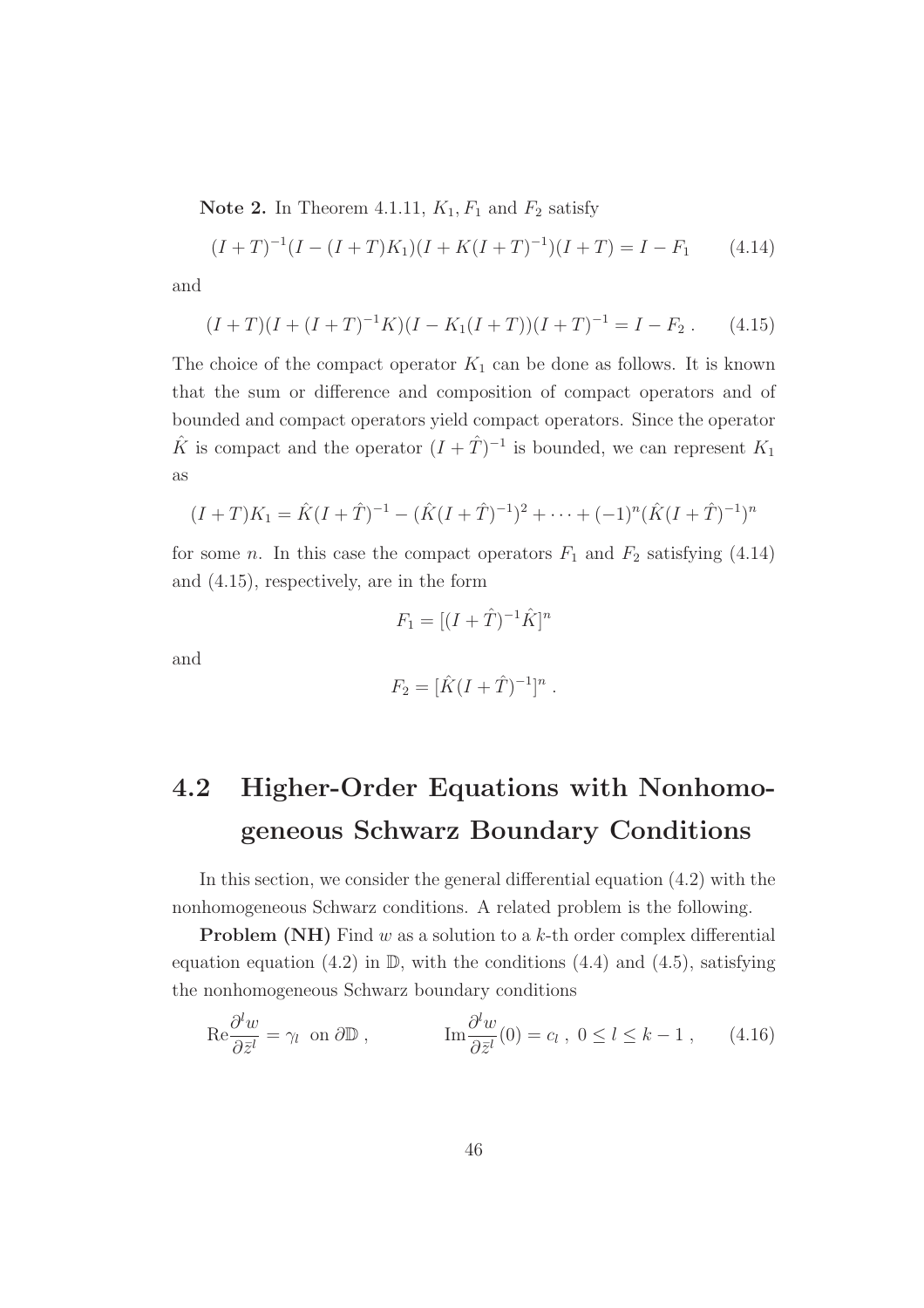where  $\gamma_l \in C(\partial \mathbb{D}; \mathbb{R}), c_l \in \mathbb{R}, 0 \leq l \leq k-1.$ 

We denote a solution of the equation (4.2) with the conditions (4.16) as  $w = w_1 + w_2$  where  $w_1$  is the solution of the problem

$$
\frac{\partial^k w_1}{\partial \bar{z}^k} = 0 \,, \quad \text{Re} \frac{\partial^l w_1}{\partial \bar{z}^l} = \gamma_l \text{ on } \partial \mathbb{D} \,, \qquad \text{Im} \frac{\partial^l w_1}{\partial \bar{z}^l}(0) = c_l \,, \ 0 \le l \le k - 1 \tag{4.17}
$$

and  $w_2$  is a solution of the problem

$$
\frac{\partial^k w_2}{\partial \bar{z}^k} + L w_2 = f - L w_1 , \qquad (4.18)
$$

$$
\text{Re}\frac{\partial^l w_2}{\partial \bar{z}^l} = 0 \text{ on } \partial \mathbb{D}, \qquad \qquad \text{Im}\frac{\partial^l w_2}{\partial \bar{z}^l}(0) = 0, \ 0 \le l \le k - 1, \qquad (4.19)
$$

where

$$
Lw_2 := \sum_{j=1}^k q_{1j}(z) \frac{\partial^k w_2}{\partial \bar{z}^{k-j} \partial z^j} + \sum_{j=1}^k q_{2j}(z) \frac{\partial^k \overline{w}_2}{\partial \bar{z}^j \partial z^{k-j}} + \sum_{l=0}^{k-1} \sum_{m=0}^l \left[ a_{ml}(z) \frac{\partial^l w_2}{\partial \bar{z}^{l-m} \partial z^m} + b_{ml}(z) \frac{\partial^l \overline{w}_2}{\partial \bar{z}^m \partial z^{l-m}} \right].
$$

Now, let us consider. problem (4.17) first. By Theorem 2.2.7, the unique solution is given as

$$
w_1 = i \sum_{l=0}^{k-1} \frac{c_l}{l!} (z + \overline{z})^l + \sum_{l=0}^{k-1} \frac{(-1)^l}{2\pi i l!} \int_{\partial \mathbb{D}} \gamma_l(\zeta) \frac{\zeta + z}{\zeta - z} (\zeta - z + \overline{\zeta - z})^l \frac{d\zeta}{\zeta}.
$$

Let us denote  $w_1 = f_1 + f_2$  where

$$
f_1(z) = \sum_{l=0}^{k-1} \frac{c_l}{l!} (z + \overline{z})^l
$$

and

$$
f_2(z) = \sum_{l=0}^{k-1} \frac{(-1)^l}{2\pi i l!} \int_{\partial \mathbb{D}} \gamma_l(\zeta) \frac{\zeta + z}{\zeta - z} \left( \zeta - z + \overline{\zeta - z} \right)^l \frac{d\zeta}{\zeta}.
$$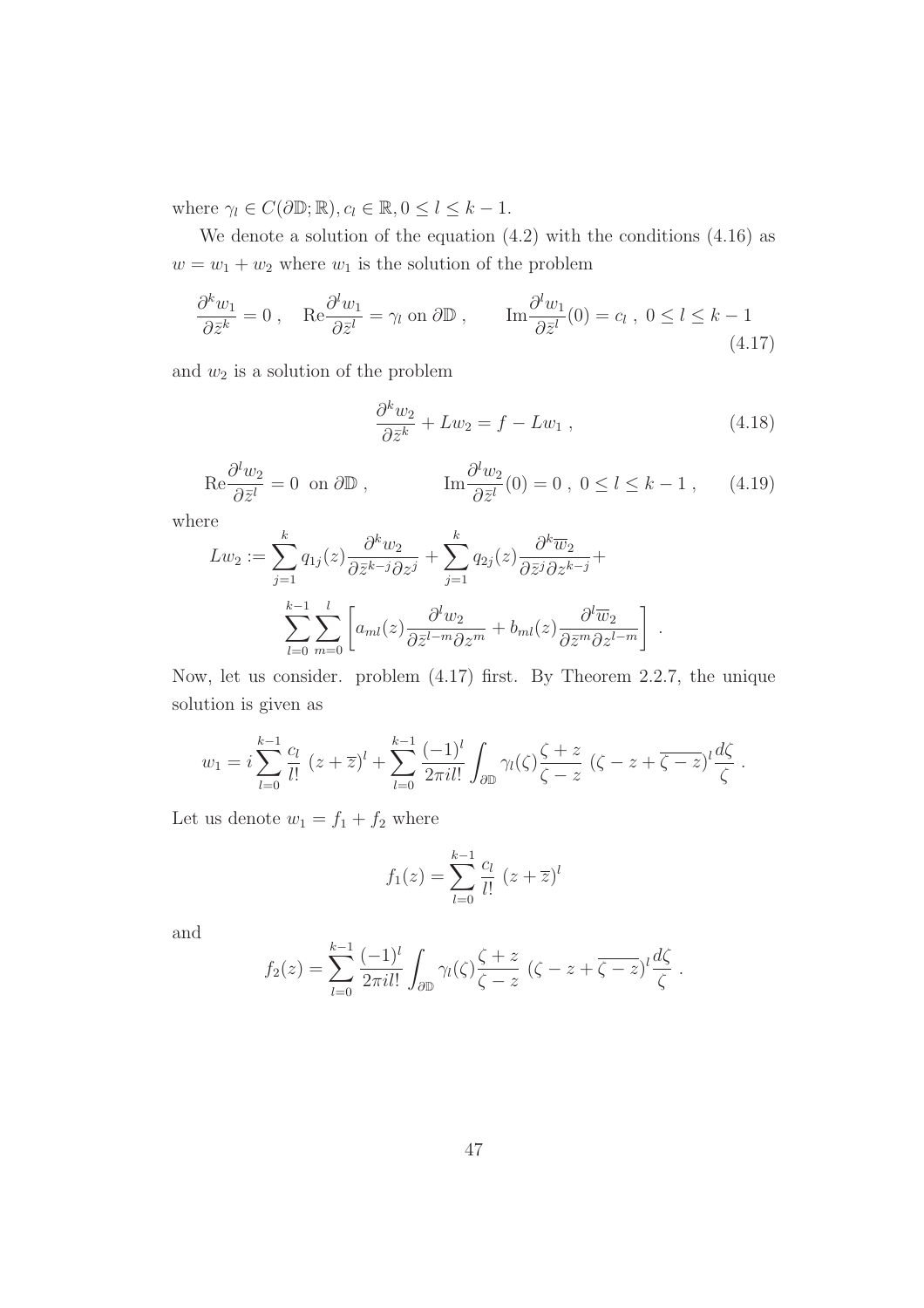Now,

$$
\frac{\partial^k f_1}{\partial \bar{z}^{k-j} z^j} = \frac{\partial^k \bar{f}_1}{\partial \bar{z}^j z^{k-j}} = 0
$$

and

$$
\frac{\partial^l f_1}{\partial \bar{z}^{l-m} z^m} = \frac{\partial^l \bar{f}_1}{\partial \bar{z}^m z^{l-m}} = i \sum_{j=l}^{k-1} \frac{c_j}{(j-l)!} (z+\bar{z})^{j-l}
$$

for  $l < k$  hold. Then the problem  $(4.18)$ ,  $(4.19)$  becomes

$$
\frac{\partial^k w_2}{\partial \bar{z}^k} + L w_2 = f - \sum_{l=0}^{k-1} \sum_{m=0}^l (a_{ml} + b_{ml}) i \sum_{j=l}^{k-1} \frac{c_j}{(j-l)!} (z + \bar{z})^{j-l} - L f_2 \quad (4.20)
$$

$$
\operatorname{Re}\frac{\partial^l w_2}{\partial \bar{z}^l} = 0 \text{ on } \partial \mathbb{D}, \qquad \qquad \operatorname{Im}\frac{\partial^l w_2}{\partial \bar{z}^l}(0) = 0, \ 0 \le l \le k - 1. \tag{4.21}
$$

If we denote

$$
\tilde{f} = f - \sum_{l=0}^{k-1} \sum_{m=0}^{l} (a_{ml} + b_{ml}) i \sum_{j=l}^{k-1} \frac{c_j}{(j-l)!} (z + \bar{z})^{j-l} - Lf_2 ,
$$

we conclude that the problem  $(4.20)$ ,  $(4.21)$  is equivalent to the singular integral equation

$$
(I + \hat{\Pi} + \hat{K})g_1 = \tilde{f}
$$
\n
$$
(4.22)
$$

where

$$
w_2=\widetilde{T}_k g_1.
$$

Thus, if  $g_1$  is a solution of the singular integral equation (4.22), then  $w_2 =$  $\widetilde{T}_k g_1$  is a solution of the problem (4.20) and (4.21). Therefore, the following theorems can be stated.

**Theorem 4.2.1.** If condition  $(4.9)$  is satisfied, then equation  $(4.2)$  with the conditions  $(4.16)$  has a solution of the form

$$
w = \widetilde{T}_k g_1 + i \sum_{l=0}^{k-1} \frac{c_l}{l!} (z + \overline{z})^l + \sum_{l=0}^{k-1} \frac{(-1)^l}{2\pi i l!} \int_{\partial \mathbb{D}} \gamma_l(\zeta) \frac{\zeta + z}{\zeta - z} (\zeta - z + \overline{\zeta - z})^l \frac{d\zeta}{\zeta},
$$
\n(4.23)

where  $g_1 \in L^p(\mathbb{D}, p > 2$ , is a solution of the singular integral equation (4.22).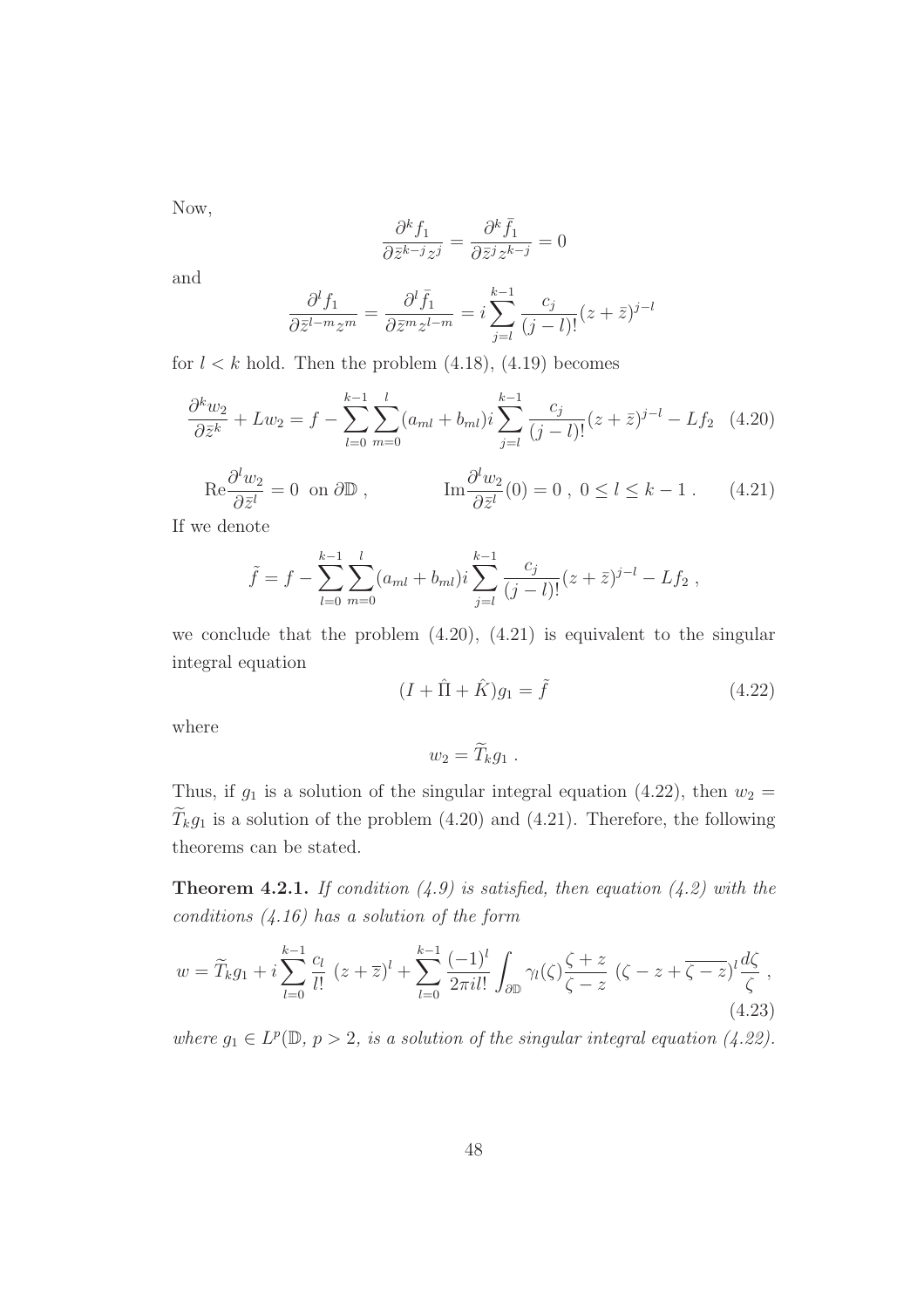Theorem 4.2.2. If the inequality

$$
q_0\|P_k\|_{L^p(\mathbb{D})}\|(I+\hat{T})^{-1}-K_1\|_{L^p(\mathbb{D})}<1
$$

is satisfied for some  $K_1 \in K(L^p)$ ,  $0 < p-2 < \epsilon$ , then equation (4.2) with the boundary conditions  $(4.16)$  has a solution of the form

$$
w = \widetilde{T}_k g_1 + i \sum_{l=0}^{k-1} \frac{c_l}{l!} (z + \overline{z})^l + \sum_{l=0}^{k-1} \frac{(-1)^l}{2\pi i l!} \int_{\partial \mathbb{D}} \gamma_l(\zeta) \frac{\zeta + z}{\zeta - z} (\zeta - z + \overline{\zeta - z})^l \frac{d\zeta}{\zeta},
$$
\n(4.24)

where  $g_1 \in L^p(\mathbb{D})$  is a solution of the singular integral equation (4.22).

Note 3. The proofs of the above theorems can be done similar to the proofs of the Theorems 4.1.8 and 4.1.11. When the right hand side of the singular integral equation  $(4.6)$  is zero, if  $(4.6)$  has only the trivial solution, then for any  $f(z)$  problems (H) and (NH) are uniquely solvable. On the contrary, if the homogeneous singular integral equation has a nontrivial solution, using the Fredholm alternative gives two different conditions on the function  $f$  to be satisfied.

Now, we consider the differential equation given in Theorem 4.1.1 with the nonhomogeneous Schwarz conditions.

Theorem 4.2.3. The Schwarz problem

$$
Re \frac{\partial^l w}{\partial \bar{z}^l} = \gamma_l \quad on \ \partial \mathbb{D}, \qquad Im \frac{\partial^l w}{\partial \bar{z}^l}(0) = c_l, \quad 0 \le l \le k - 1,
$$

for the k-th order equation (4.1) is solvable for given  $a_{ij}, b_{ij} \in L^p(\mathbb{D}), f \in$  $L^p(\mathbb{D})$ ,  $q_1, q_2$  measurable satisfying  $|q_l(z)| + |q_2(z)| \leq q_0 < 1$ ,  $q_0 \|\Pi_1\|_{L^p(\mathbb{D})} < 1$ and

 $\gamma_l \in C(\partial \mathbb{D}; \mathbb{R}), c_l \in \mathbb{R}, 0 \leq l \leq k-1$ . Any solution is given in the form

$$
w = \widetilde{T}_k g + i \sum_{l=0}^{k-1} \frac{c_l}{l!} (z + \overline{z})^l + \sum_{l=0}^{k-1} \frac{(-1)^l}{2\pi i l!} \int_{\partial \mathbb{D}} \gamma_l(\zeta) \frac{\zeta + z}{\zeta - z} (\zeta - z + \overline{\zeta - z})^l \frac{d\zeta}{\zeta},
$$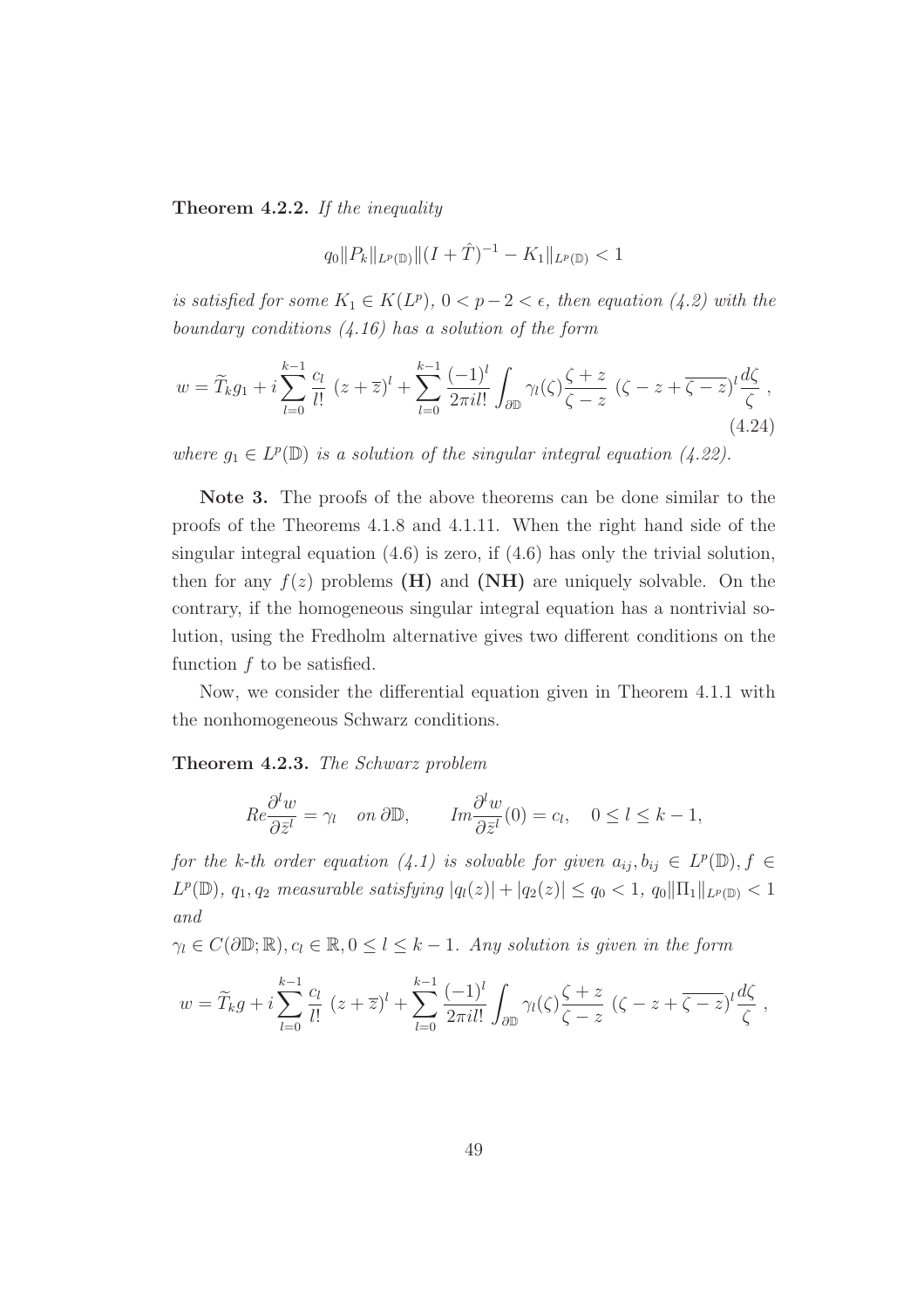where  $g \in L^p(\mathbb{D})$  is a solution of the singular integral equation

$$
g+ q_1(z)\Pi_1 g + q_2(z)\overline{\Pi_1 g} + \sum_{l=0}^{k-1} \sum_{j=0}^l \left( a_{lj}(z) \frac{\partial^j \widetilde{T}_{k-l+j} g}{\partial z^j} + b_{lj}(z) \overline{\frac{\partial^j \widetilde{T}_{k-l+j} g}{\partial z^j}} \right) = \widetilde{f},
$$

where

$$
\tilde{f} = f - q_1(z) \frac{\partial^k f_2}{\partial \bar{z}^{k-1} \partial z} - q_2(z) \frac{\partial^k \overline{f_2}}{\partial z^{k-1} \partial \bar{z}} \n- \sum_{l=0}^{k-1} \sum_{j=0}^l \left( a_{lj}(z) \frac{\partial^l f_2}{\partial \bar{z}^{l-j} \partial z^j} + b_{lj}(z) \frac{\partial^l f_2}{\partial \bar{z}^{l-j} \partial z^j} \right) \n- \sum_{l=0}^{k-1} \sum_{j=0}^l (a_{lj}(z) + b_{lj}(z)) i \sum_{n=l}^{k-1} \frac{c_n}{(n-l)!} (z + \bar{z})^{n-l}
$$

with

$$
f_2(z) = \sum_{l=0}^{k-1} \frac{(-1)^l}{2\pi i l!} \int_{\partial \mathbb{D}} \gamma_l(\zeta) \frac{\zeta + z}{\zeta - z} \left( \zeta - z + \overline{\zeta - z} \right)^l \frac{d\zeta}{\zeta}
$$

.

*Proof.* In the singular integral equation, only  $\widetilde{\Pi}_1$  and  $\overline{\widetilde{\Pi}_1}$  as the singular part appears. It is known that,  $\|\Pi_1\|_{L^2(\mathbb{D})} = 1$ . Thus for  $0 < p - 2 < \epsilon$ ,

$$
||q_1(z)\Pi_1 + q_2(z)\overline{\Pi_1}||_{L^2(\mathbb{D})} \le q_0 ||\Pi_1||_{L^2(\mathbb{D})} < 1
$$

is satisfied for any  $q_0 < 1$ . The remaining operator in the singular integral equation is compact, so that the Fredholm alternative applies to that equation. If  $g$  is a solution of the equation, then

$$
w = \widetilde{T}_k g + i \sum_{l=0}^{k-1} \frac{c_l}{l!} (z + \overline{z})^l + \sum_{l=0}^{k-1} \frac{(-1)^l}{2\pi i l!} \int_{\partial \mathbb{D}} \gamma_l(\zeta) \frac{\zeta + z}{\zeta - z} (\zeta - z + \overline{\zeta - z})^l \frac{d\zeta}{\zeta}
$$

is a solution of the differential equation (4.1) with the nonhomogeneous Schwarz condition.  $\Box$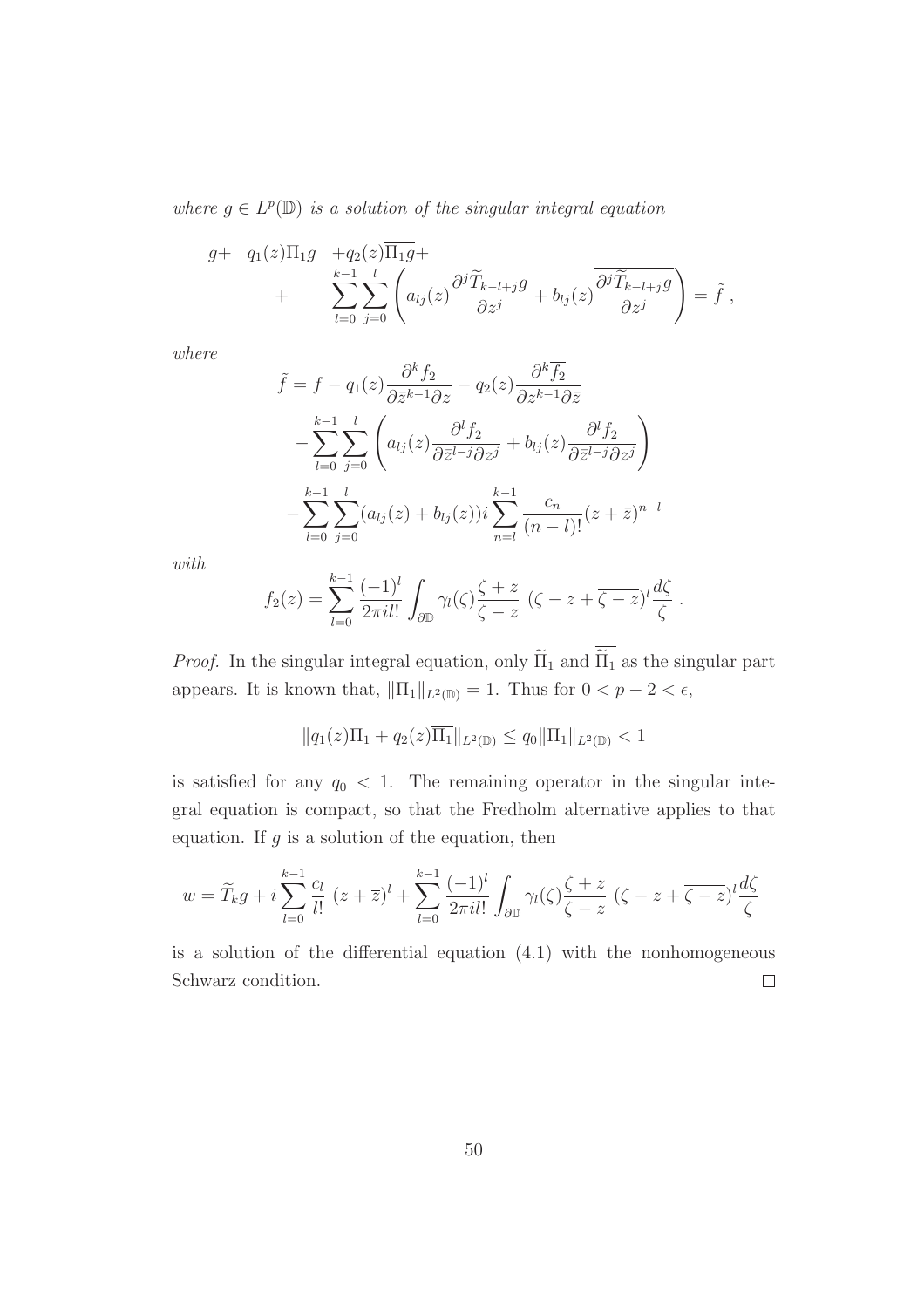# **REFERENCES**

- [1] M. Akal, Boundary value problems for complex elliptic partial differential equations of higher order, Dissertation, F. U. Berlin, 1996.
- [2] S. Axler and D. Zheng, Compact operators via the Berezin transform, Indiana Univ. Math. J. 47 (1998), no. 2, 387–400.
- [3] M. B. Balk, Polyanalytic functions, Akademie-Verlag, Berlin, 1991.
- [4] H. Begehr, *Complex analytic methods for partial differential equations*, an introductory text., World Sci., Singapore, 1994.
- [5] \_\_\_\_\_, Iteration of the Pompeiu integral operator and complex higher order equations, General mathematics 7 (1999), no. 1–4, 3–23.
- [6] \_\_\_\_\_\_, Pompeiu operators in complex, hypercomplex, and Clifford analysis, Rev. Roumaine Math. Pures Appl. 46 (2001), 1–11.
- [7] , Integral representations in complex, hypercomplex and Clifford analysis, Integral transforms and special functions 13 (2002), 223–241.
- [8]  $\_\_\_\_\_\$ g Boundary value problems for the Bitsadze equation, Memoirs on differential equations and mathematical physics 33 (2004), 5–23.
- [9] , Boundary value problems in complex analysis I, Boletin de la Asosiación Matemática Venezolana XII (2005), no. 1, 65–85.
- [10] , Boundary value problems in complex analysis II, Boletin de la Asosiación Matemática Venezolana XII (2005), no. 2, 223–241.
- [11] H. Begehr and A. Dzhruaev, An introduction to several complex variables and partial differential equations, Kluwer, Dordrecht, 1997.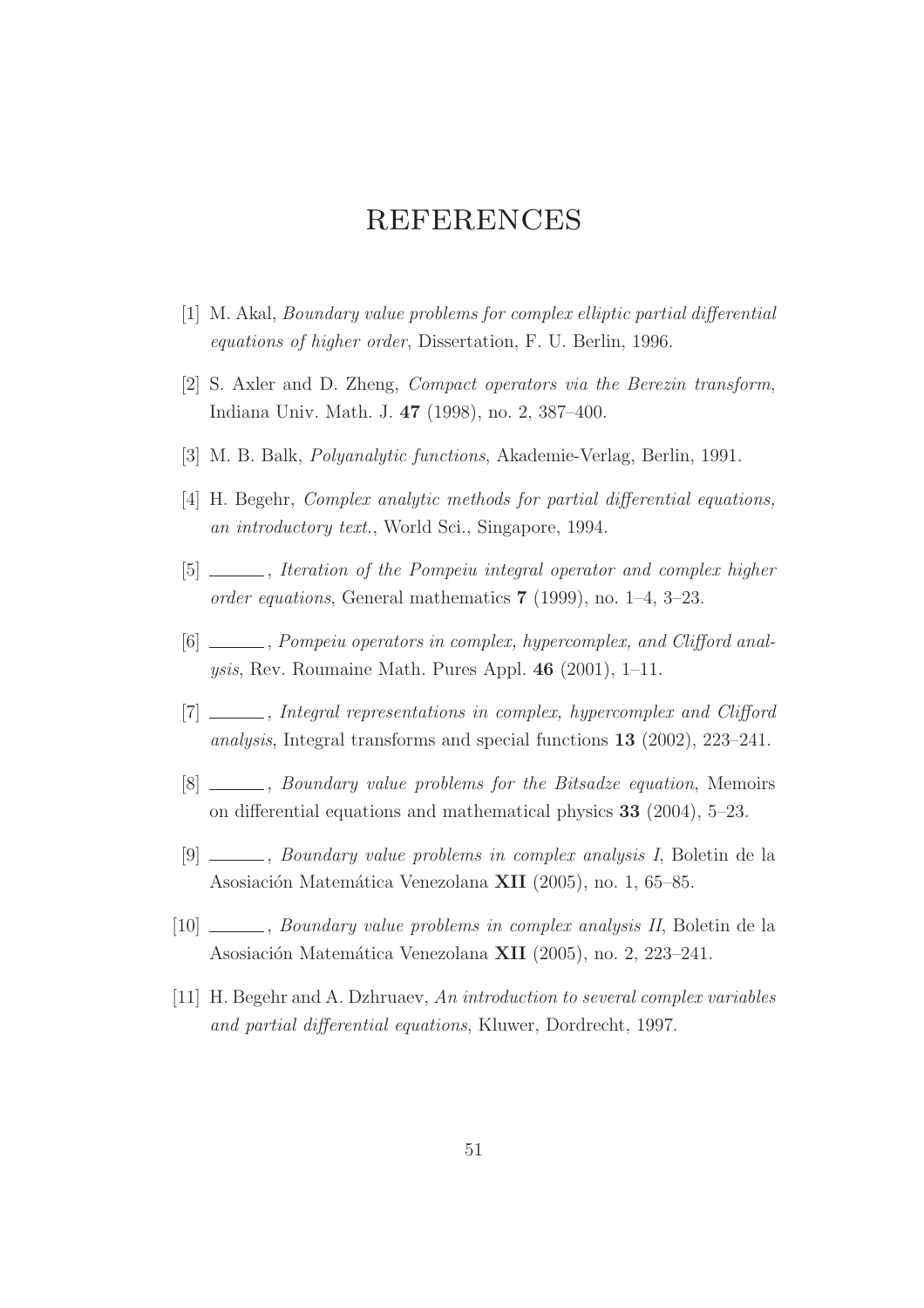- [12] H. Begehr and R. P. Gilbert, Transformations, transmutations and kernel functions, I; II, Longman, Harlow, 1992, 1993.
- [13] H. Begehr and G. N. Hile, A hierarchy of integral operators, Rocky Mountain J. 27 (1997), 669–706.
- [14] Higher order Cauchy Pompeiu operators, Contemporary Mathematics 212 (1998), no. 1–4, 41–49.
- [15] H. Begehr and A. Kumar, Boundary value problems for bi-polyanalytic functions, Appl. Anal. 85 (2006), no. 9, 1045–1077.
- [16] H. Begehr and D. Schmersau, The Schwarz problem for polyanalytic functions, Journal for Analysis and Applications 24 (2005), 341–351.
- [17] H. Begehr and C. J. Vanegas, Iterated Neumann problem for higher order poisson equation, Math. Nachr. 279 (2006), no. 1-2, 38–57.
- [18] J. Bergh and J. Löfström, *Interpolation spaces. an introduction.*, Springer-Verlag, Berlin-Heidelberg-New York, 1976.
- [19] A. Calderon and A. Zygmund, On the existence of certain singular integrals, Acta. Math. 88 (1952), 85–139.
- [20] B. R. Choe, Projections, the weighted Bergman space, and the Bloch space, Proceedings of the American Mathematical Society 108 (1990), no. 1, 127–136.
- [21] J. B. Conway, A course in functional analysis, Springer Verlag, New York, 1990.
- [22] A. Dzhruaev, Methods of singular integral equations, Longman, Harlow, 1992.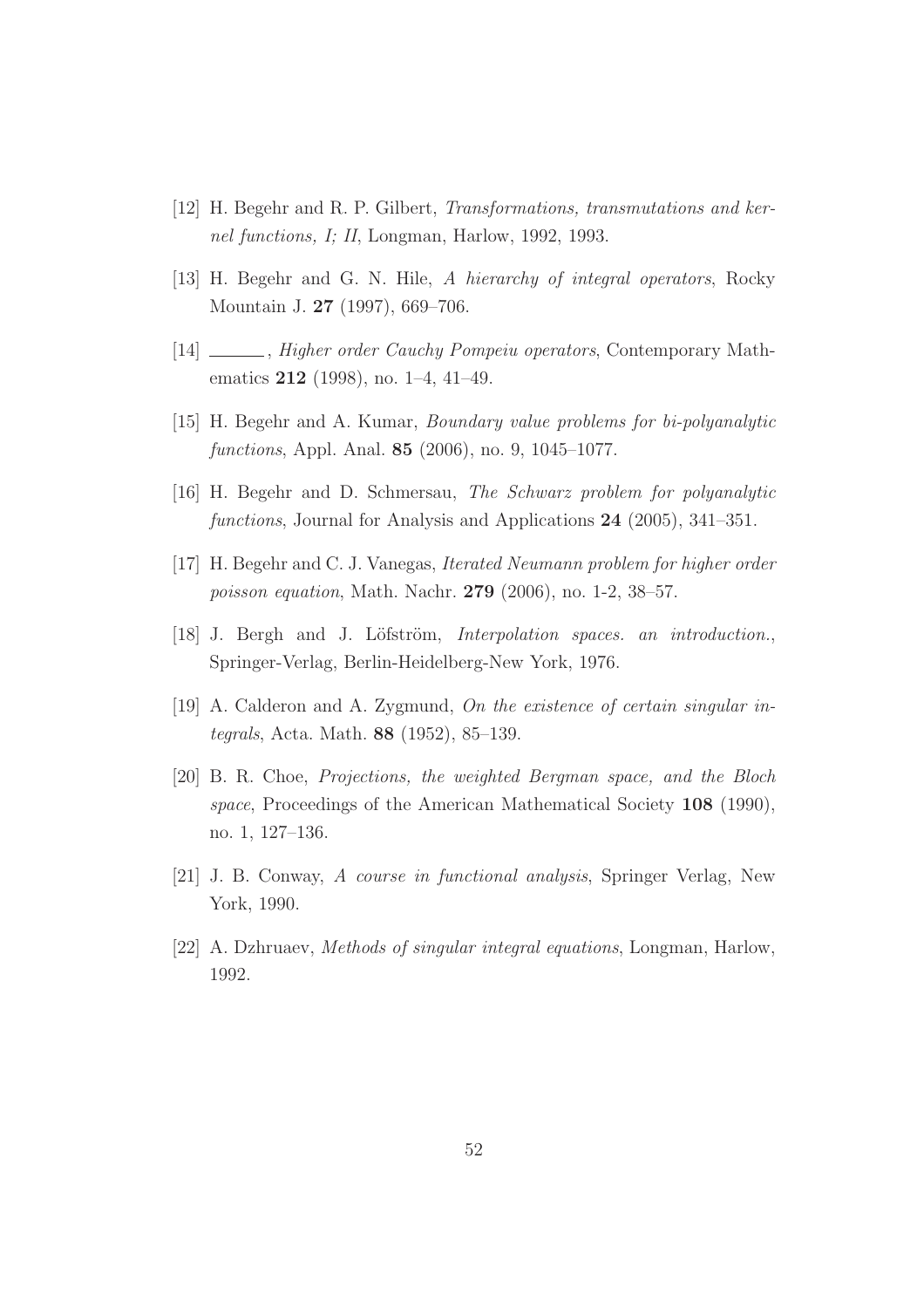- [23] A. Dzhuraev, Boundary value problems for higher order linear elliptic systems in bounded domains of the plane, Soviet Math. Dokl. 33 (1986), no. 3, 763–768.
- [24] F. Forelli and W. Rudin, Projections on spaces of holomorphic functions in balls, Indiana Univ. Math. J. 24 (1974), 593–602.
- [25] F. D. Gakhov, Boundary value problems, Pergamon Press, Oxford, 1966.
- [26] M. A. Kaashoek I. Gohberg, S. Goldberg, Basic classes of linear operators, Birkhäuser Verlag, Basel-Boston-Berlin, 2003.
- [27] B. Korenblum K. Zhu, H. Hedenmalm, Theory of Bergman spaces, Springer Verlag, New York-Berlin-Heidelberg, 2000.
- [28] H. T. Kaptanoğlu, *Bergman projections on Besov spaces on balls*, Illinois Journal of Mathematics 49 (2005), no. 2, 385–403.
- [29] C. Kolaski, A new look at a theorem of Forelli and Rudin, Indiana Univ. Math. J. 28 (1979), 495–499.
- [30] S. S. Kutateladze, Fundamentals of functional analysis, Kluwer Academic Publishers, Dordrecht-Boston-London, 1996.
- [31] J. Miao and D. Zheng, Compact operators on Bergman spaces, Integral Equations and operator theory 48 (2004), no. 1, 61–79.
- [32] W. Rudin, Function theory in the unit ball of  $\mathbb{C}^n$ , Springer-Verlag, New York, 1980.
- [33] , Real and complex analysis, McGraw-Hill Book. Co., Singapore, 1987.
- [34] M. Schechter, Principles of functional analysis, Providence, R.I. : American Mathematical Society, 2001.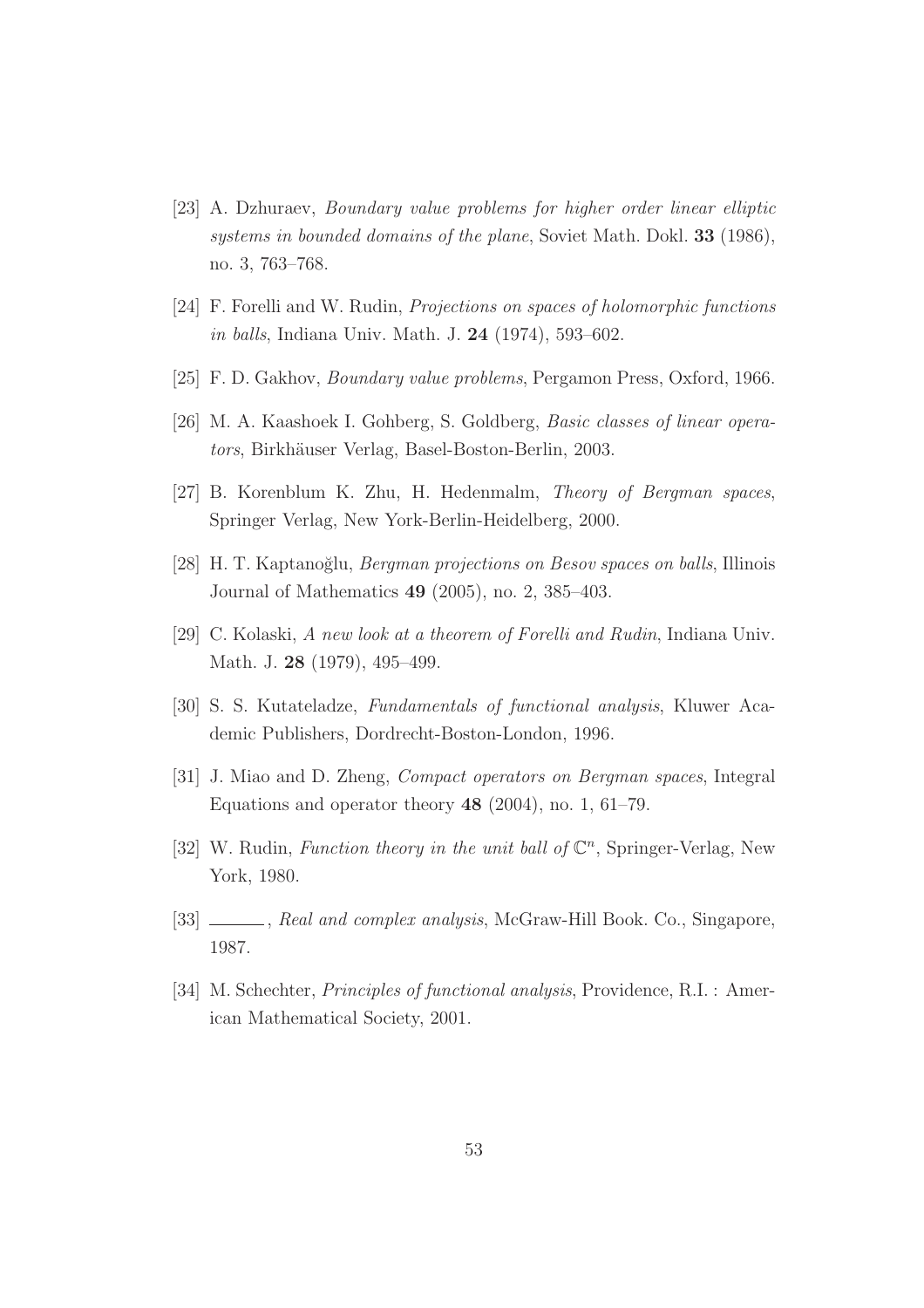- [35] H. A. Schwarz, Zur integration der partiellen differentialgleichung  $\frac{\partial^2 u}{\partial x^2} + \frac{\partial^2 u}{\partial y^2} = 0$ , J. Reine Angew. Math. 74 (1872), 218–253.
- [36] I. N. Vekua, Generalized analytic functions, Pergamon, Oxford, 1962.
- [37] V. S. Vinogradov, Elliptic systems in the plane, Math. Lehrbcher Monogr. II. Abt. Math. Monogr., Akademie-Verlag, Berlin, 1983, pp. 166–173.
- [38] K. Zhu, Operator theory in function spaces, Marcel Dekker, New York, 1990.